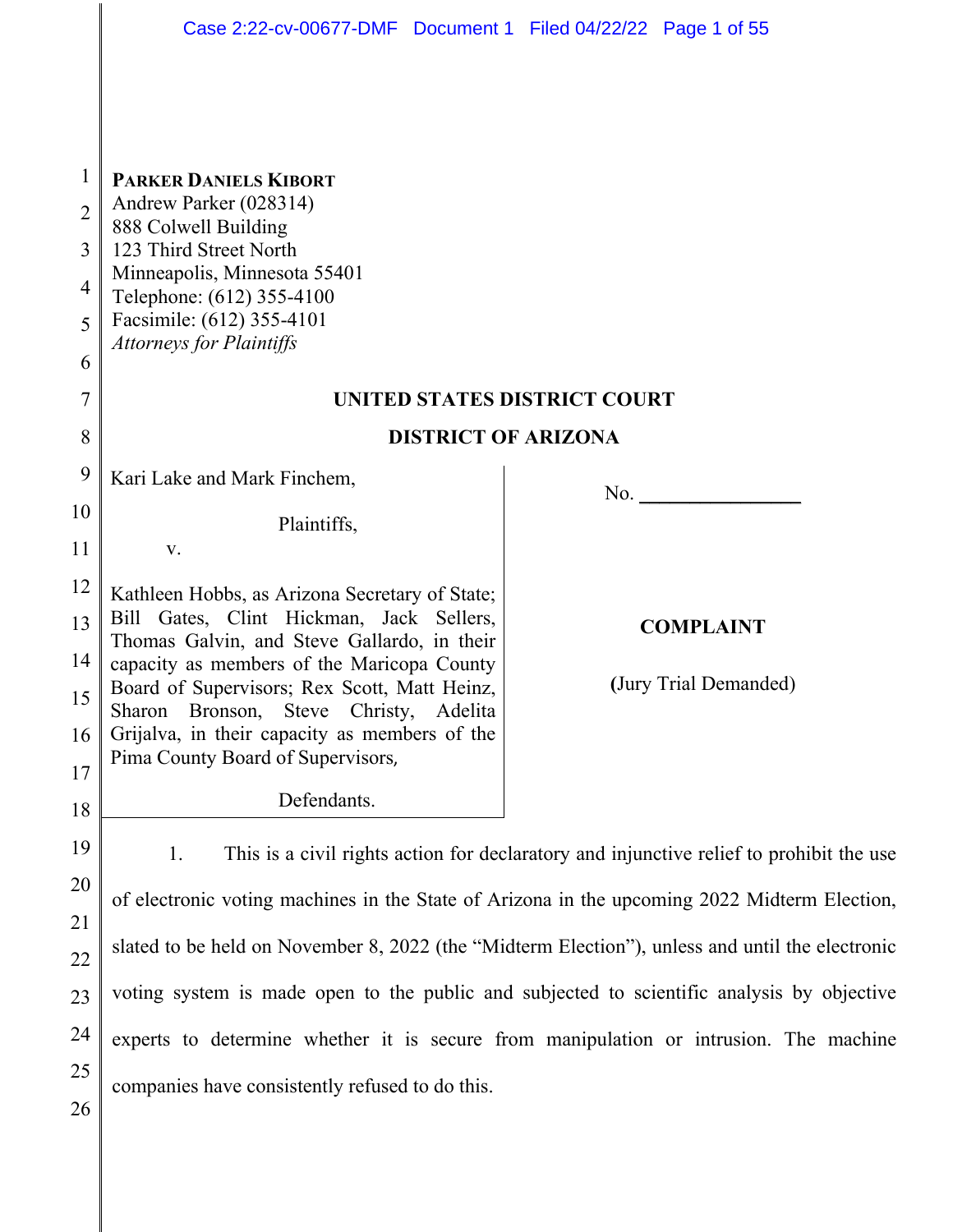2. Plaintiffs have a constitutional and statutory right to have their ballots, and all ballots cast together with theirs, counted accurately and transparently, so that only legal votes determine the winners of each office contested in the Midterm Election. Electronic voting machines cannot be deemed reliably secure and do not meet the constitutional and statutory mandates to guarantee a free and fair election. The use of untested and unverified electronic voting machines violates the rights of Plaintiffs and their fellow voters and office seekers, and it undermines public confidence in the validity of election results. Just as the government cannot insist on "trust me," so too, private companies that perform governmental functions, such as vote counting, cannot be trusted without verification

3. Defendants each have duties to ensure elections held with a "maximum degree of correctness, impartiality, uniformity and efficiency on the procedures for early voting and voting, and of producing, distributing, collecting, counting, tabulating and storing ballots." A.R.S. § 16-452 (A). Defendants have fallen short of those duties, and they will do so again unless this Court intervenes.

4. For two decades, experts and policymakers from across the political spectrum have raised glaring failures with electronic voting systems. Indeed, just three months ago, a computer science expert in *Curling v. Raffensperger*, Case No. 1:17-cv-02989-AT (U.S. Dist. Ct., N.D. Ga.), identified catastrophic failures in electronic voting machines used in sixteen states, including Arizona. The expert testified that the failures include the ability to defeat all state safety procedures. This caused the Cybersecurity and Infrastructure Security Agency ("CISA") to enter an appearance and urge the federal district court to not allow disclosure of the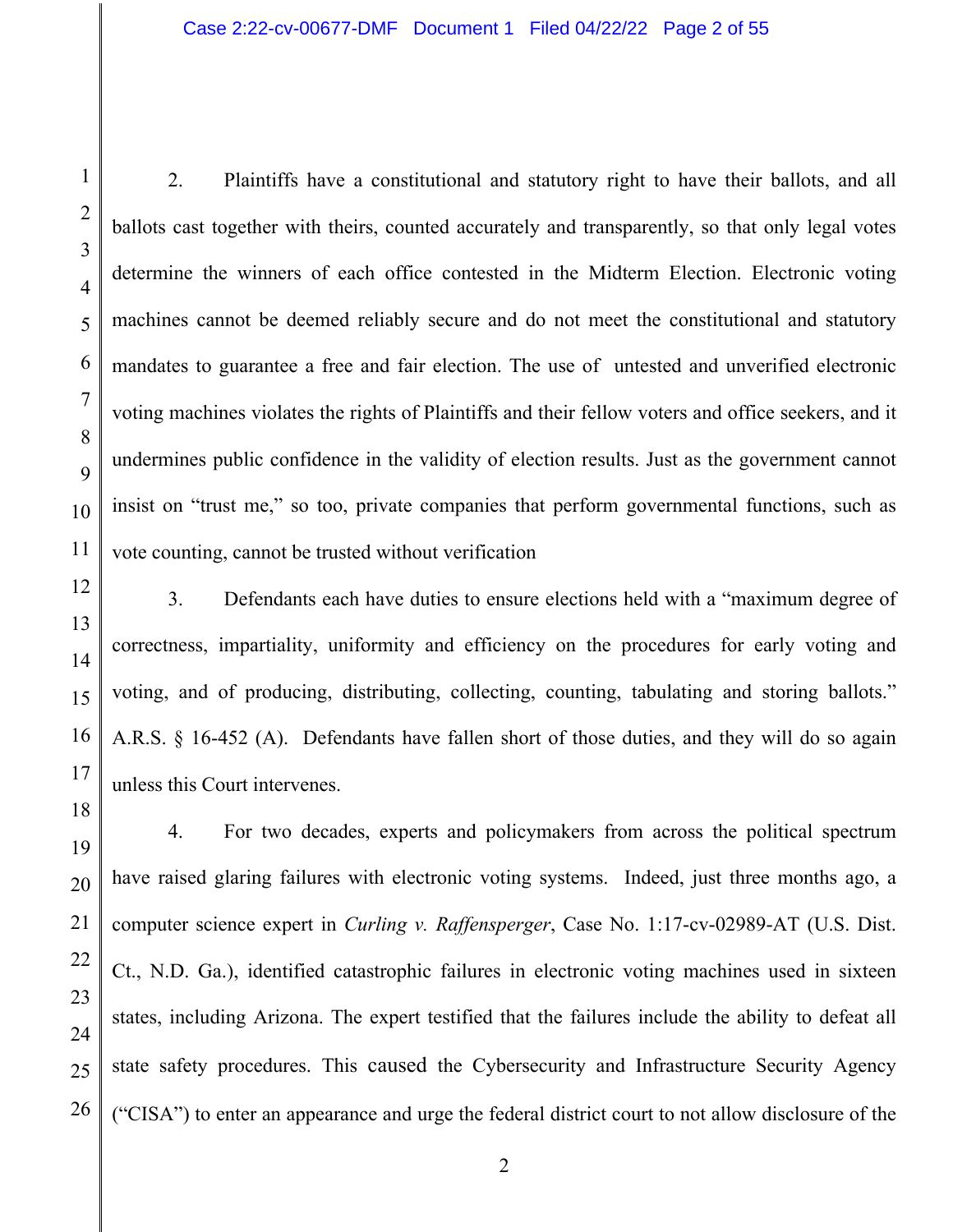expert's report detailing these failures. The district court refused to allow disclosure of that expert report to date. Secrecy destroys public confidence in our elections and election systems that result in secrecy undermine our democratic process.

5. The problems with the electronic voting systems are not only technical, but structural. To date, only three companies collectively provide voting machines and software for 90% of all eligible voters in the United States. Most of those machines are over a decade old, have critical components manufactured overseas in countries, some of which are hostile to the United States, and use software that is woefully outdated and vulnerable to catastrophic cyberattacks. Indeed, countries like France have banned the use of electronic voting machines due to lack of security and related vulnerabilities.

6. Given the limitations and flaws of existing technology, electronic voting machines cannot legally be used to administer elections today and for the foreseeable future, unless and until their current electronic voting system is objectively validated.

7. Through this Action, Plaintiffs seek an Order that Defendants collect and count votes through a constitutionally acceptable process, which relies on tried and true precepts that mandates integrity and transparency. This includes votes cast by hand on verifiable paper ballots that maintains voter anonymity; votes counted by human beings, not by machines; and votes counted with transparency, and in a fashion observable to the public.

8. It is important to note that this Complaint is not an attempt to undo the past. Most specifically, it is not about undoing the 2020 presidential election. It is only about the future – about upcoming elections that will employ voting machines designed and run by private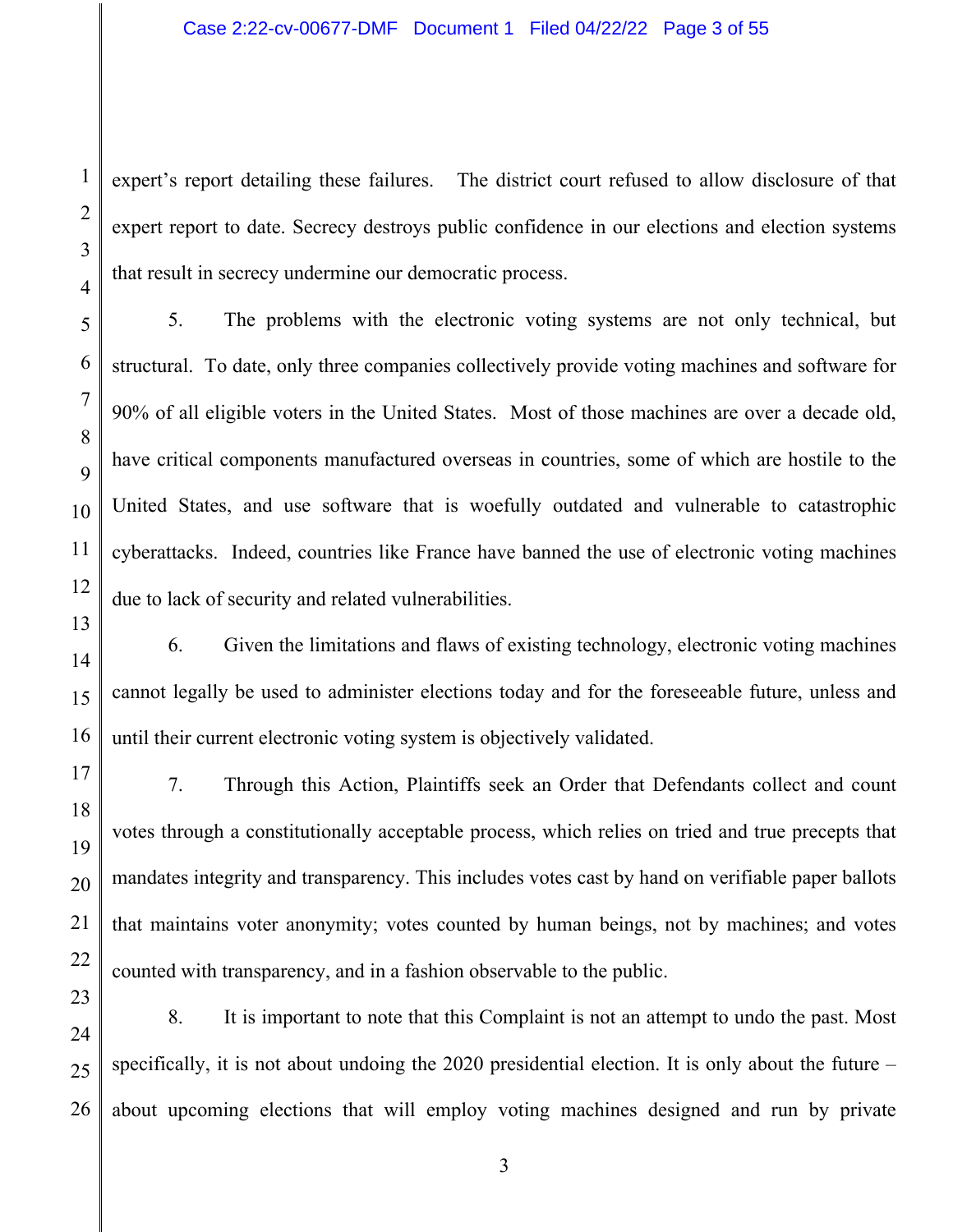1 2 3 4 5 companies, performing a crucial governmental function, that refuse to disclose their software and system components and subject them to neutral expert evaluation. It raises the profound constitutional issue: can government avoid its obligation of democratic transparency and accountability by delegating a critical governmental function to private companies?

6

7

8

 $\overline{Q}$ 

### **I. INTRODUCTION**

9. Defendant Hobbs, as Arizona Secretary of State and the chief election officer in Arizona, has violated state and federal law. Defendant Hobbs' violations include failing to:

10 11 Achieve and maintain the maximum degree of correctness, impartiality, uniformity in elections.

Ensure that all votes are counted safely, efficiently, and accurately.

12 13 Ensure that all software code, firmware code, and hard-coded instructions on any hardware component used, temporarily or installed in the voting systems, precludes fraud or any unlawful act.

22

23

24

Revoke the certification of electronic voting systems used in elections in Arizona.

14 15 Demand access to the electronic voting system so that it can be examined by objective experts.

16 17 18 10. Defendant Hobbs intends to commit these same violations up to and during the Midterm Election.

19 20 21 11. Defendants Gates, Hickman, Sellers, Galvin, and Gallardo, as Members of the Maricopa County Board of Supervisors, have caused the use of election systems and equipment in Maricopa County that are rife with potentially glaring cybersecurity vulnerabilities, including

• Operating systems lacking necessary updates;

• Antivirus software lacking necessary updates;

25 26 Open ports on the election management server, allowing for possible remote access;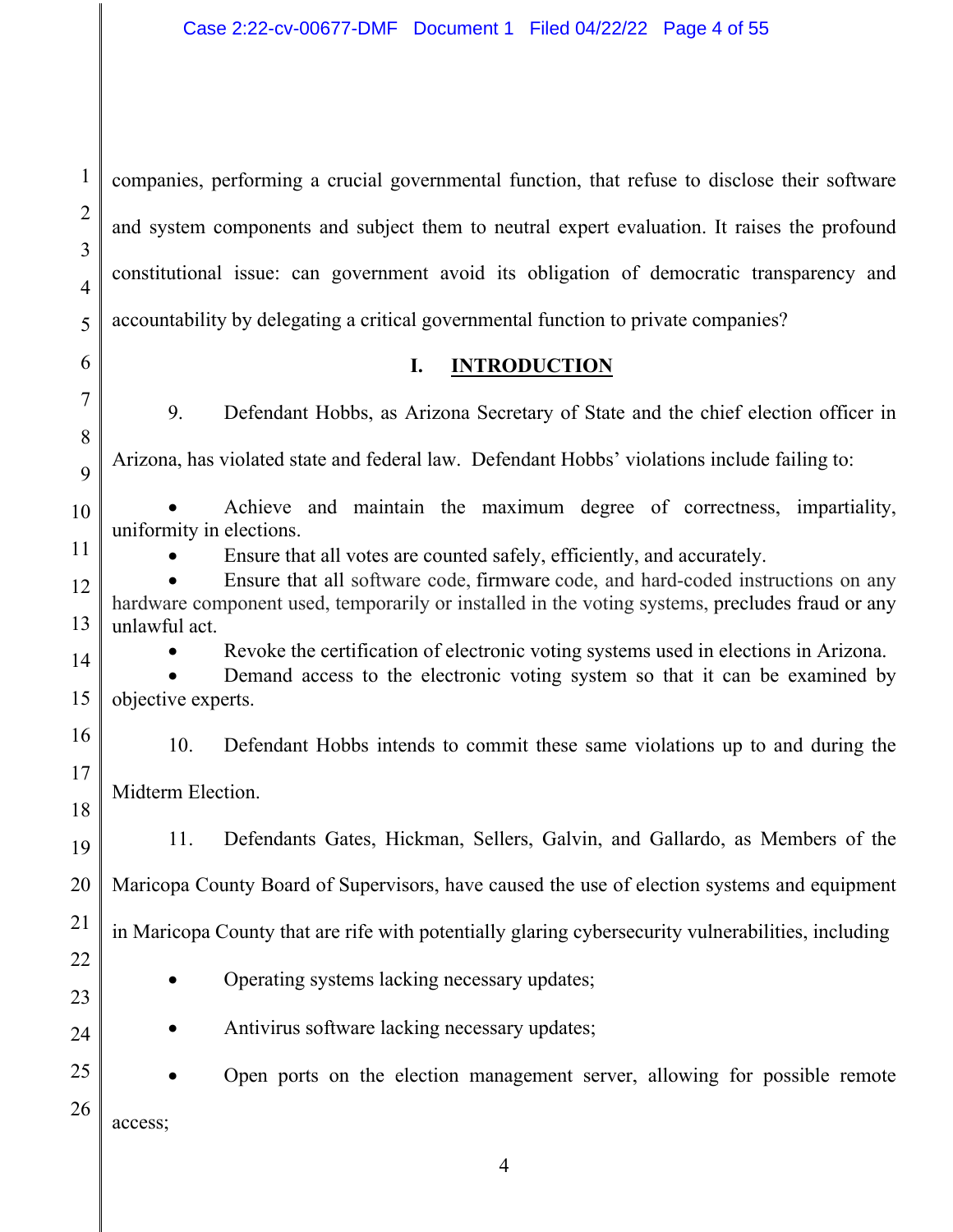| $\mathbf{1}$        |                                                                                                  | Shared user accounts and common passwords;                                           |  |
|---------------------|--------------------------------------------------------------------------------------------------|--------------------------------------------------------------------------------------|--|
| $\overline{2}$      |                                                                                                  | Anomalous, anonymous logins to the election management server;                       |  |
| 3<br>$\overline{4}$ |                                                                                                  | Unexplained creation, modification, and deletion of election files;                  |  |
| 5                   |                                                                                                  | Lost security log data;                                                              |  |
| 6                   |                                                                                                  | The presence of stored data from outside of Maricopa County;                         |  |
| 7                   |                                                                                                  | Unmonitored network communications;                                                  |  |
| 8                   |                                                                                                  |                                                                                      |  |
| 9                   |                                                                                                  | Unauthorized user internet or cellular access through election servers and devices.  |  |
| 10                  |                                                                                                  | Secret content not subject to objective and public analysis.                         |  |
| 11                  | 12.                                                                                              | Pima County uses election equipment and systems that are in substance and defect     |  |
| 12<br>13            | the same as the equipment and systems used in Maricopa County. Defendants Scott, Heinz,          |                                                                                      |  |
| 14                  | Bronson, Christy, and Grijalvaas, as Members of the Pima County Board of Supervisors, have       |                                                                                      |  |
| 15                  | caused the use of election systems and equipment in Pima County that are rife with the same      |                                                                                      |  |
| 16                  | glaring potential cybersecurity vulnerabilities present in the Maricopa County equipment.        |                                                                                      |  |
| 17<br>18            | 13.                                                                                              | Every county in Arizona intends to tabulate votes cast in the Midterm Elections      |  |
|                     | 19   through optical scanners, the vast majority of which are manufactured by Election Systems & |                                                                                      |  |
| 20                  | Software ("ES&S") or Dominion Voting Systems ("Dominion").                                       |                                                                                      |  |
| 21                  | 14.                                                                                              | After votes are tabulated at the county level using these machines through these     |  |
| 22                  |                                                                                                  |                                                                                      |  |
| 23                  | companies' proprietary election management systems, the vote tallies will be uploaded over the   |                                                                                      |  |
| 24                  | internet to an election reporting system.                                                        |                                                                                      |  |
| 25                  | 15.                                                                                              | Some voters in Arizona will rely on electronic voting systems to cast their votes as |  |
| 26                  | Il es tebulato them. Veters who move beys heeming on visual impointements move                   |                                                                                      |  |

well as tabulate them. Voters who may have hearing or visual impairments may cast their votes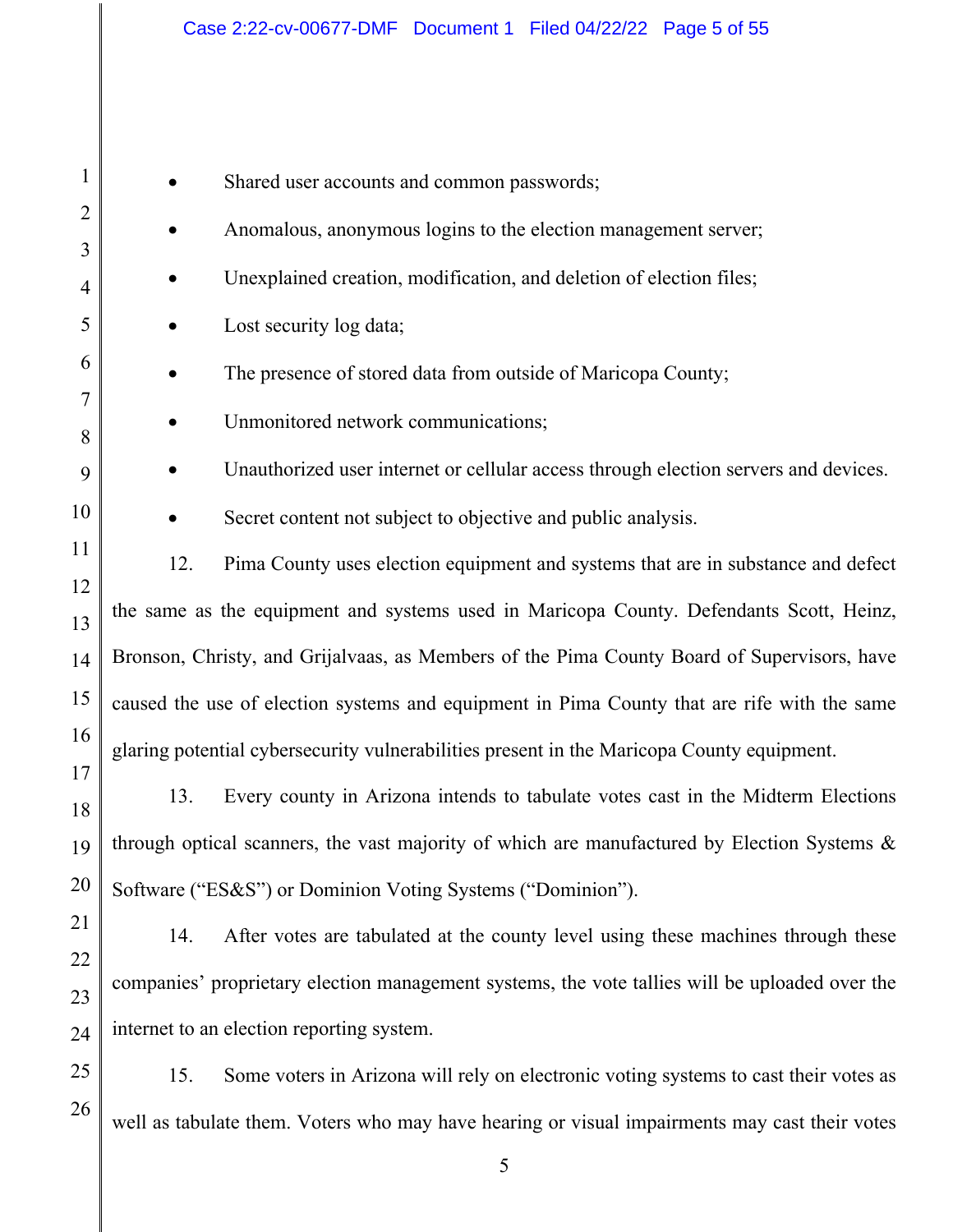with the aid of electronic ballot marking devices manufactured primarily by ES&S or Dominion. These voters' electoral choices are even more vulnerable to attack and manipulation, as ballot marking devices pose significant security risks on their own.

16. Defendant Hobbs, through the website of the Office of the Arizona Secretary of State, has represented that counties throughout Arizona will rely on electronic voting systems in the Midterm Election.

17. Defendant Hobbs on or about November 5, 2019, certified the Dominion Democracy Suite 5.5b voting system for use in elections held in Arizona. This voting system, as well as the component parts identified above, will be used in the Midterm Election.

18. Defendant Hobbs after July 22, 2020, certified the ES&S ElectionWare 6.0.40 voting system, as well as its component parts, for use in elections held in Arizona. This voting system, as well as the component parts identified above, will be used in the Midterm Election.<sup>1</sup>

19. Defendant Hobbs's certification of the Dominion Democracy Suite 5.5b voting system, as well as its component parts, was improper, absent objective evaluation.

20. Defendant Hobbs's certification of the ES&S ElectionWare 6.0.40 voting system, as well as its component parts, was improper.

21. Defendant Hobbs has the authority to revoke the certification of every voting system, including all component parts thereto, certified by the State of Arizona. Defendant Hobbs has improperly failed to exercise that authority.

26

1

2

3

4

5

6

7

8

9

10

11

12

13

14

15

16

17

18

19

20

21

22

23

24

25

<sup>&</sup>lt;sup>1</sup> See https://azsos.gov/elections/voting-election/voting-equipment.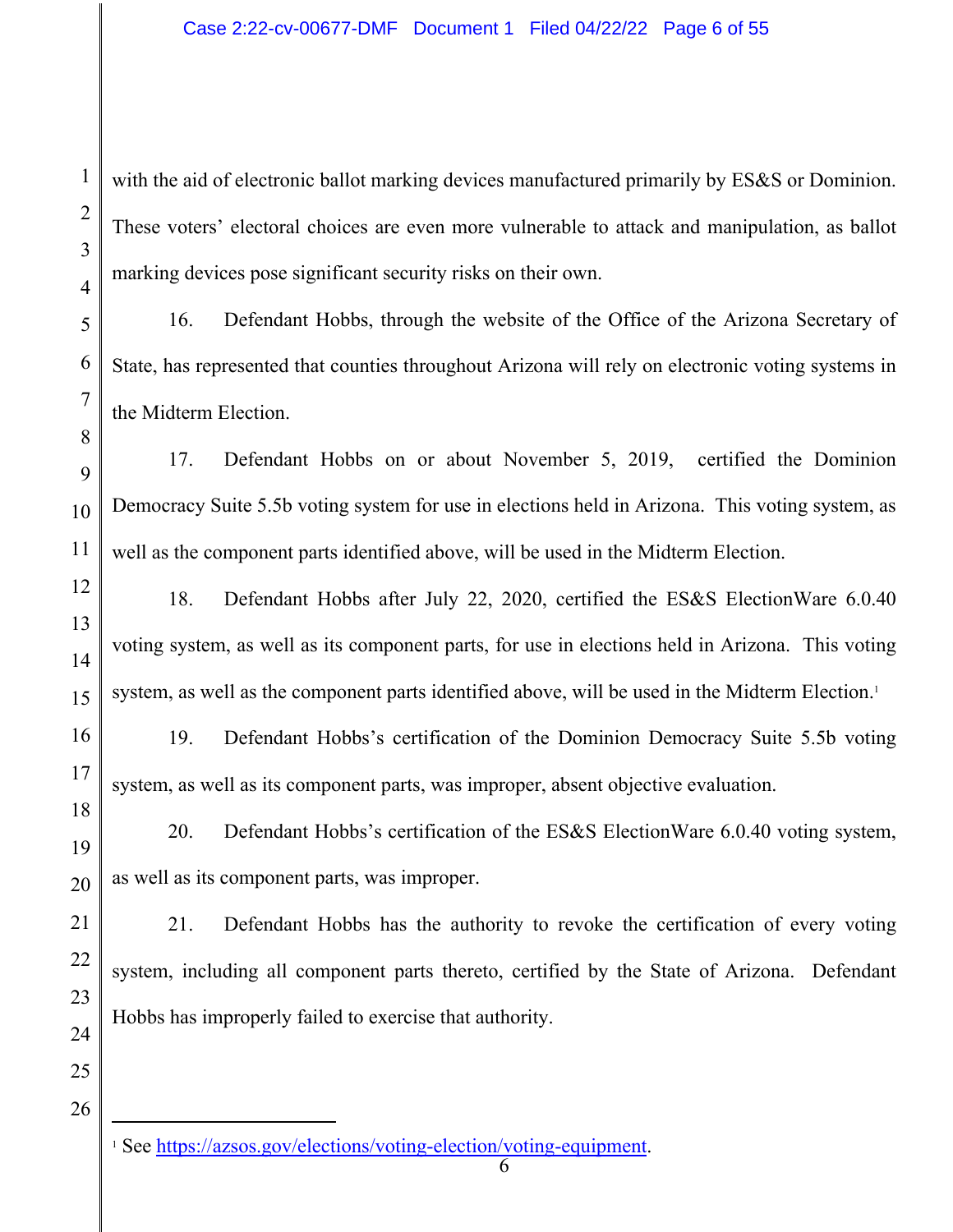22. All optical scanners and ballot marking devices certified by Arizona, as well as the software on which they rely, have been wrongly certified for use in Arizona. These systems are potentially unsecure, lack adequate audit capacity, fail to meet minimum statutory requirements, and deprive voters of the right to have their votes counted and reported in an accurate, auditable, legal, and transparent process. Using them in the upcoming elections, without objective validation, violates the voting rights of every Arizonan.

23. All electronic voting machines and election management systems, including those slated to be used in Arizona in the Midterm Election, can be manipulated through internal or external intrusion to alter votes and vote tallies.

24. Specific vulnerabilities in the electronic voting machines used by Maricopa County have been explicitly identified and publicized in analyses by cybersecurity experts, even absent access to the systems.

25. Substantially similar vulnerabilities in electronic voting machines in general have been identified and publicized in analyses presented to various congressional committees. All electronic voting machines can be connected to the internet or cellular networks, directly or indirectly, at various steps in the voting, counting, tabulating, and/or reporting process.

26. Voting machines and systems used in Arizona contain electronic components manufactured or assembled in foreign nations which have attempted to manipulate the results of U.S. elections.

1

2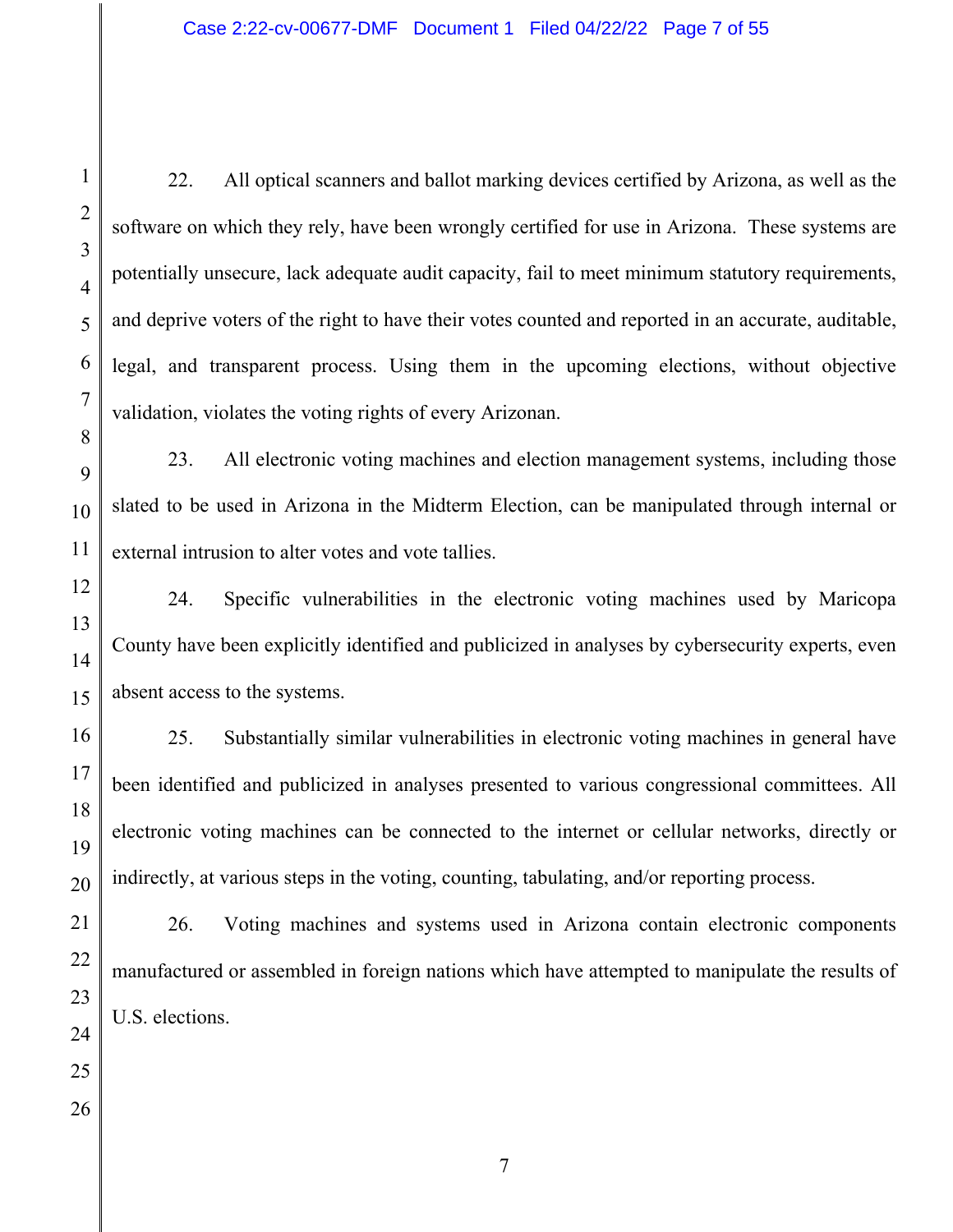27. Electronic voting machines and software manufactured by industry leaders, specifically including Dominion and ES&S, are vulnerable to cyberattacks before, during, and after an election in a manner that could alter election outcomes.

28. These systems can be connected to the internet or cellular networks, which provides an access point for unauthorized manipulation of their software and data. They often rely on outdated versions of Windows, which lack necessary security updates. Both of these common shortcomings leave the systems vulnerable to generalized, widespread-effect attacks.

29. Since 2000, alleged, attempted, and actual illegal manipulation of votes through electronic voting machines has apparently occurred on multiple occasions.

30. Expert testimony demonstrates that all safety measures intended to secure electronic voting machines against manipulation of votes, such as risk limiting audits and logic and accuracy tests, can be defeated.

31. Other countries, including France and Taiwan, have completely or largely banned or limited the use of electronic voting machines due to the security risks they present.

32. Arizona's electronic election infrastructure is potentially susceptible to malicious manipulation that can cause incorrect counting of votes. Despite a nationwide bipartisan consensus on this risk, election officials in Arizona continue to administer elections dependent upon unreliable, insecure electronic voting systems. These officials, including Defendants in Maricopa County, refuse to take necessary action to address known and currently unknown election security vulnerabilities, and in some cases have obstructed court authorized inspections of their electronic voting systems.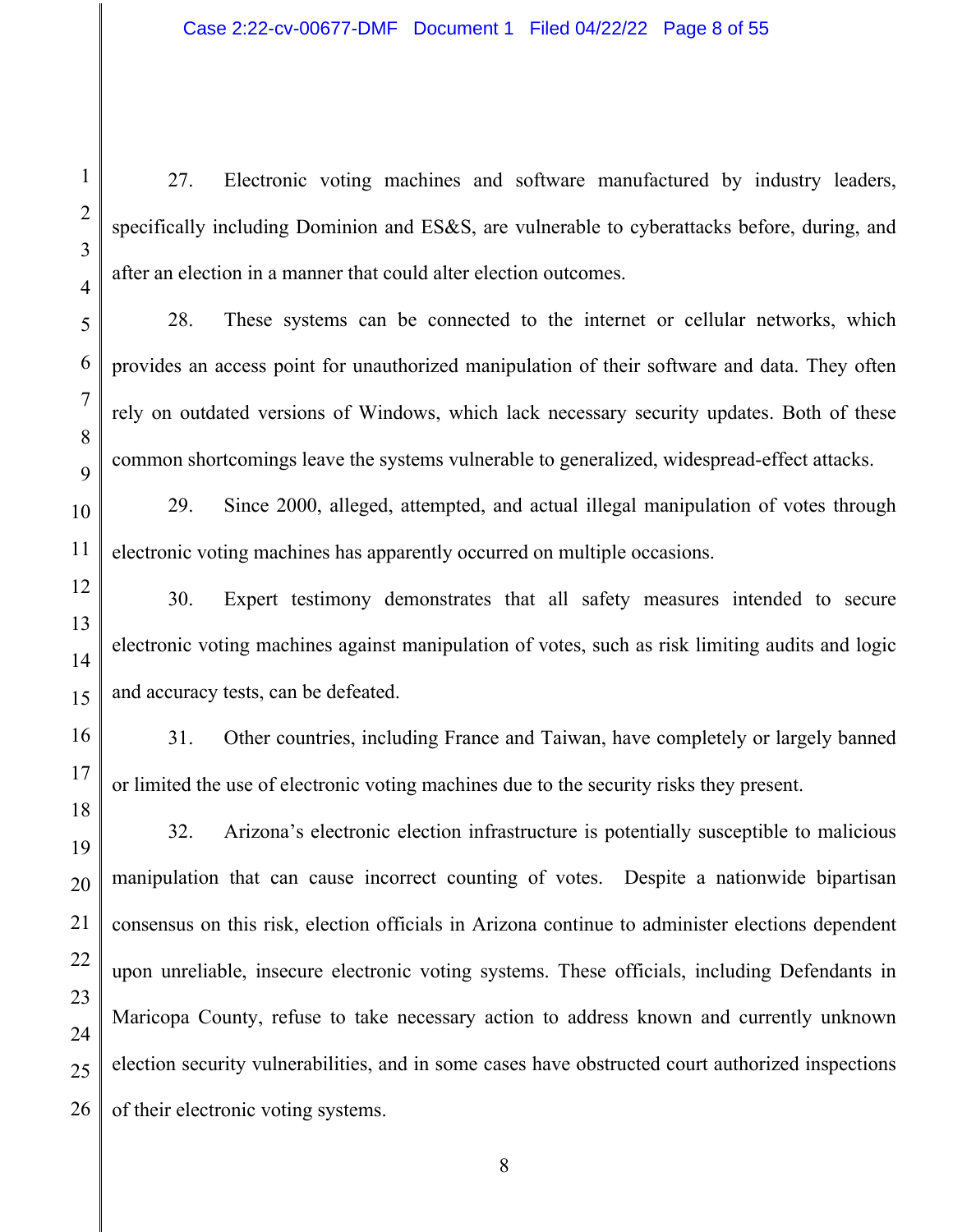33. Plaintiffs seek the intervention of this Court because the Secretary of State and county officials throughout the State have failed to take constitutionally necessary measures to protect voters' rights to a secure and accurately counted election process. The State of Arizona and its officials bear a legal, constitutional, and ethical obligation to secure the State's electoral system, but they lack the will to do so.

### **I. PARTIES**

34. Plaintiff Kari Lake is a candidate for Governor of Arizona, an office she seeks in the Midterm Election.

35. Plaintiff Kari Lake is also a resident of the State of Arizona, registered to vote in Maricopa County, who intends to vote in Arizona in the Midterm Election.

36. Plaintiff Mark Finchem is a sitting member of the Arizona House of Representatives and a candidate for Secretary of State of Arizona, an office he seeks in the Midterm Election.

37. Plaintiff Mark Finchem is also a resident of the State of Arizona, registered to vote in Pima County, who intends to vote in Arizona in the Midterm Election.

38. Plaintiff Lake has standing to bring this action as an intended voter in the Midterm Election and as a "qualified elector" under A.R.S. § 16-121. As a candidate for Governor of Arizona Plaintiff Lake further has standing as an aggrieved person to bring this action.

39. Plaintiff Finchem, in his capacity as a member of the Arizona House of Representatives charged with upholding the Constitution of the United States, has standing to bring this action.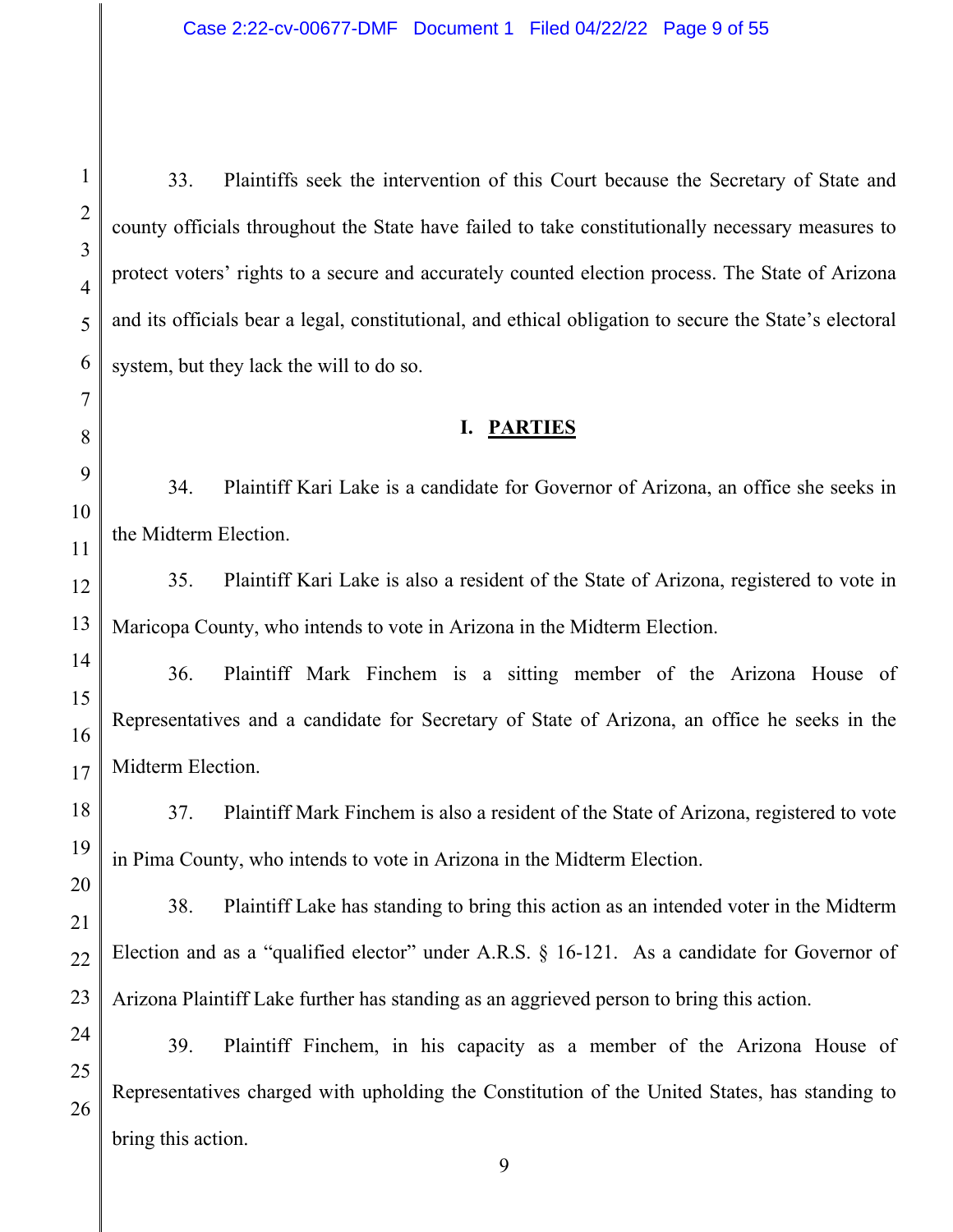40. Plaintiff Finchem has standing to bring this action as an intended voter in the Midterm Election and as a "qualified elector" under A.R.S. § 16-121. As a candidate for Secretary of State of Arizona Plaintiff Finchem further has standing as an aggrieved person to bring this action.

41. Defendant Hobbs is, through this Complaint, sued for prospective declaratory and injunctive relief in her official capacity as the Secretary of State of Arizona, together with any successor in office automatically substituted for Defendant Hobbs by operation of Fed. R. Civ. P.  $25(d)$ .

42. In her official capacity, Defendant Hobbs is the chief election officer for the State of Arizona. Defendant Hobbs is responsible for the orderly and accurate administration of public election processes in the state of Arizona. This responsibility includes a statutory duty to ensure that "satisfactorily tested" voting systems are used to administer public elections, A.R.S. § 16- 441, and to conduct any reexaminations of previously adopted voting systems, upon request or at Defendant Hobbs's own discretion.

43. Defendant Hobbs is further required by law to determine the voting equipment that is to be used to cast and count the votes in all county, state, and federal elections in Arizona. A.R.S. §§ 16-446, 16-452.

44. Defendants Bill Gates, Clint Hickman, Jack Sellers, Thomas Galvin, and Steve Gallardo (collectively "Maricopa Defendants") are sued for prospective declaratory and injunctive relief in their official capacities as members of the Maricopa County Board of Supervisors ("Maricopa Board").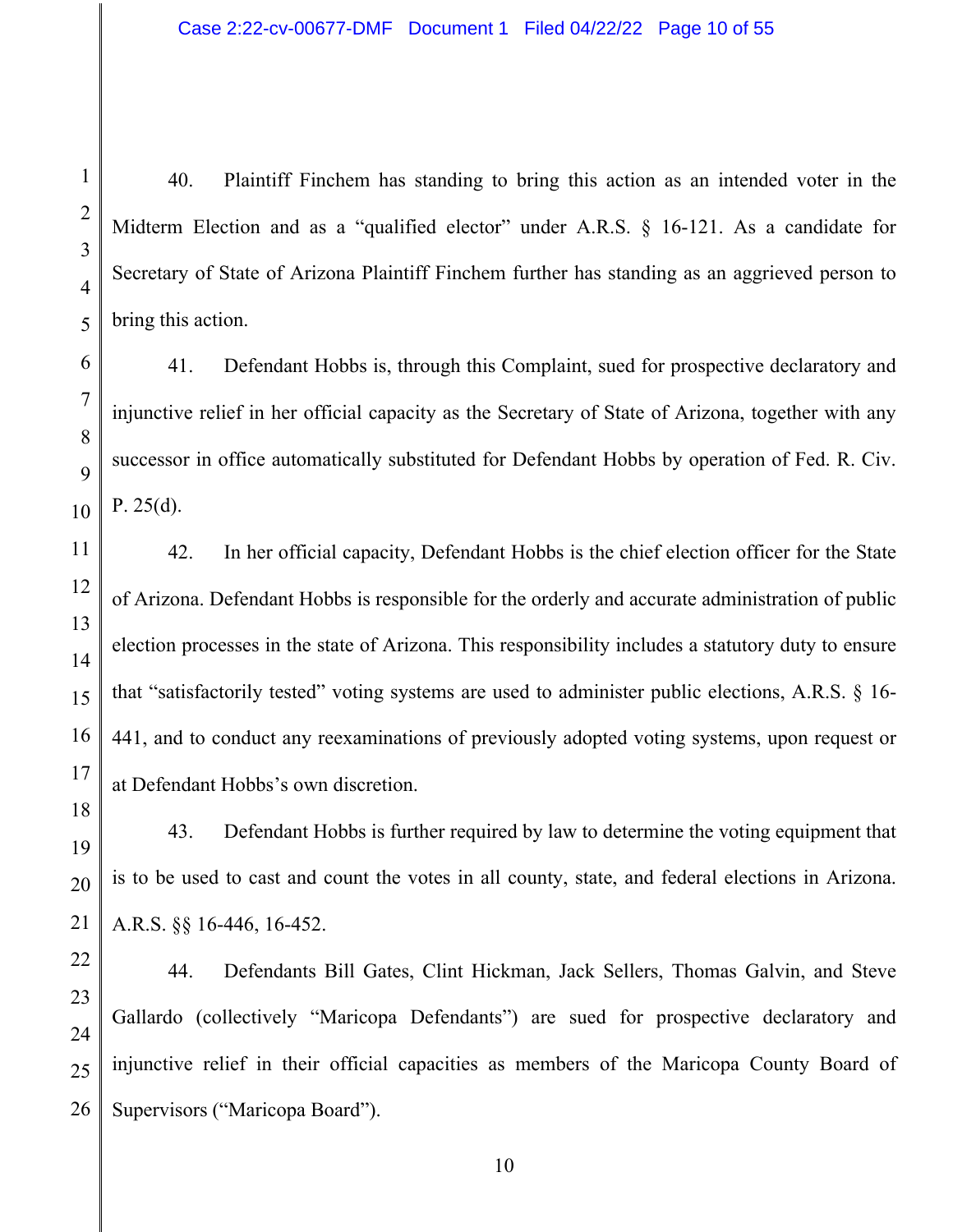45. Defendants Scott, Heinz, Bronson, Christy, and Grijalva (collectively "Pima Defendants") are sued for prospective declaratory and injunctive relief in their official capacities as members of the Pima County Board of Supervisors ("Pima Board").

46. Under A.R.S. § 16-452 (A), the Maricopa Board and the Pima Board are vested with the authority to:

 "[e]stablish, abolish and change election precincts, appoint inspectors and judges of elections, canvass election returns, declare the result and issue certificates thereof…";

 "[a]dopt provisions necessary to preserve the health of the county, and provide for the expenses thereof";

 "[m]ake and enforce necessary rules and regulations for the government of its body, the preservation of order and the transaction of business."

## **II. JURISDICTION AND VENUE**

47. Plaintiffs bring this action under 42 U.S.C. § 1983 and the cause of action recognized in *Ex parte Young*, 209 U.S. 123 (1908), and its progeny to challenge government officers' "ongoing violation of federal law and [to] seek[] prospective relief" under the equity jurisdiction conferred on federal district courts by the Judiciary Act of 1789.

48. This Court has subject matter jurisdiction pursuant to 28 U.S.C. §§ 1331, 1343 because this action seeks to protect civil rights under the Fourteenth Amendment to the United States Constitution.

49. This Court has supplemental jurisdiction over Plaintiffs' claims under 28 U.S.C. § 1367.

50. This Court has authority to grant declaratory relief based on 28 U.S.C. §§ 2201 & 2202, and Rule 57 of the Federal Rules of Civil Procedure.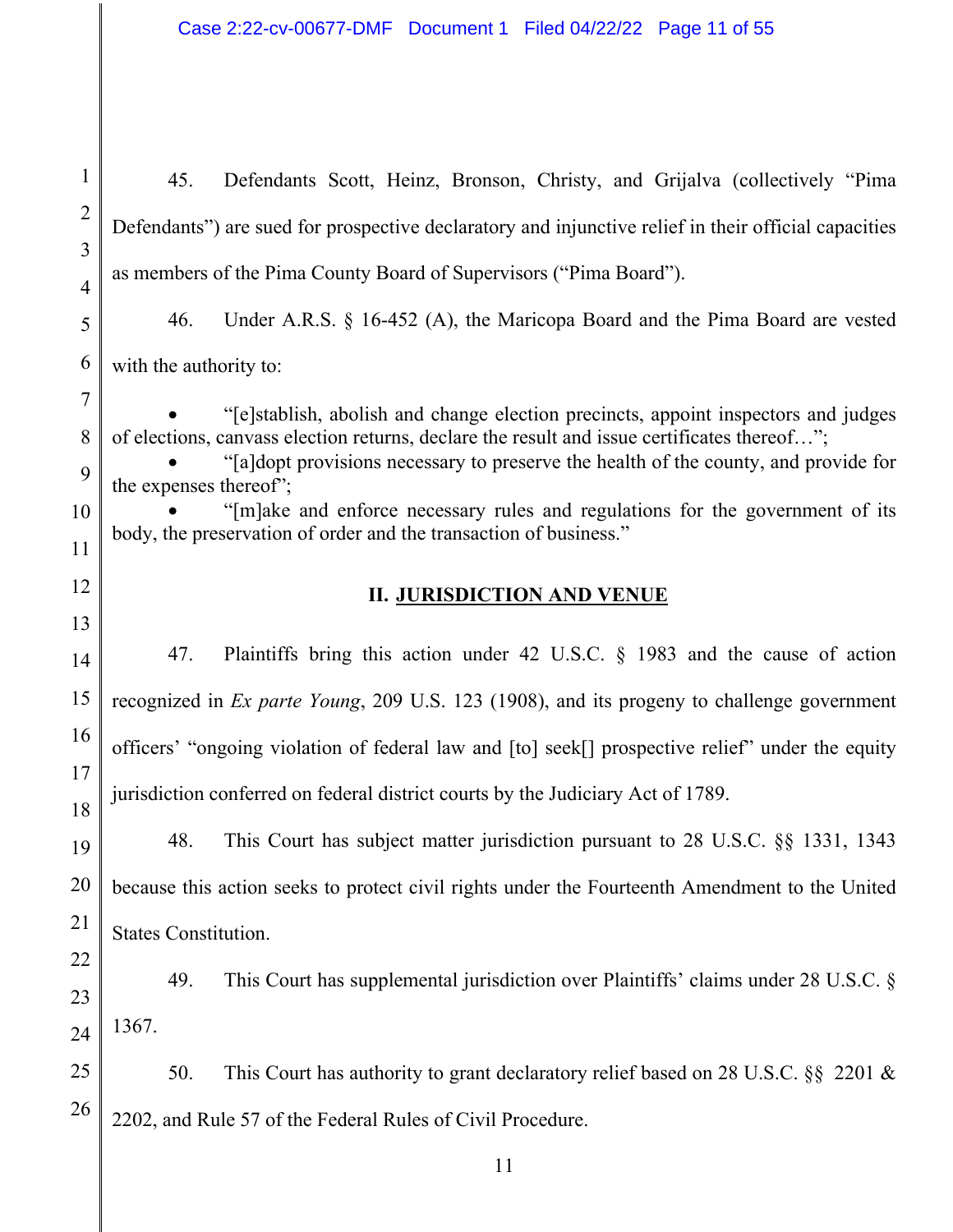51. This Court has jurisdiction to grant injunctive relief based on 28 U.S.C. § 1343(a)(3) and authority to do so under Federal Rule of Civil Procedure 65.

52. This Court has jurisdiction to award nominal and compensatory damages under 28 U.S.C. § 1343(a)(4).

53. This Court has authority to award reasonable attorneys' fees and costs. 28 U.S.C. § 1920 and 42 U.S.C. § 1988(b).

54. Venue is proper in this Court under 28 U.S.C. § 1391(b) because a substantial part of the events or omissions giving rise to Plaintiff's claims occurred in this District.

55. This Court has personal jurisdiction over all Defendants because all defendants reside and are domiciled in the State of Arizona. Requiring Defendants to litigate these claims in the United States District Court for the District of Arizona does not offend traditional notions of fair play and substantial justice and is permitted by the Due Process Clause of the United States Constitution.

# **III. FACTUAL ALLEGATIONS**

#### **A. Background**

56. Arizona intends to rely on electronic voting systems to record some votes and to tabulate *all* votes cast in the State of Arizona in the 2022 Midterm Election, without disclosing the systems and subjecting them to neutral, expert analysis.<sup>2</sup>

25

1

<sup>2</sup> https://verifiedvoting.org/verifier/#mode/navigate/map/ppEquip/mapType/normal/year/2022/sta te/4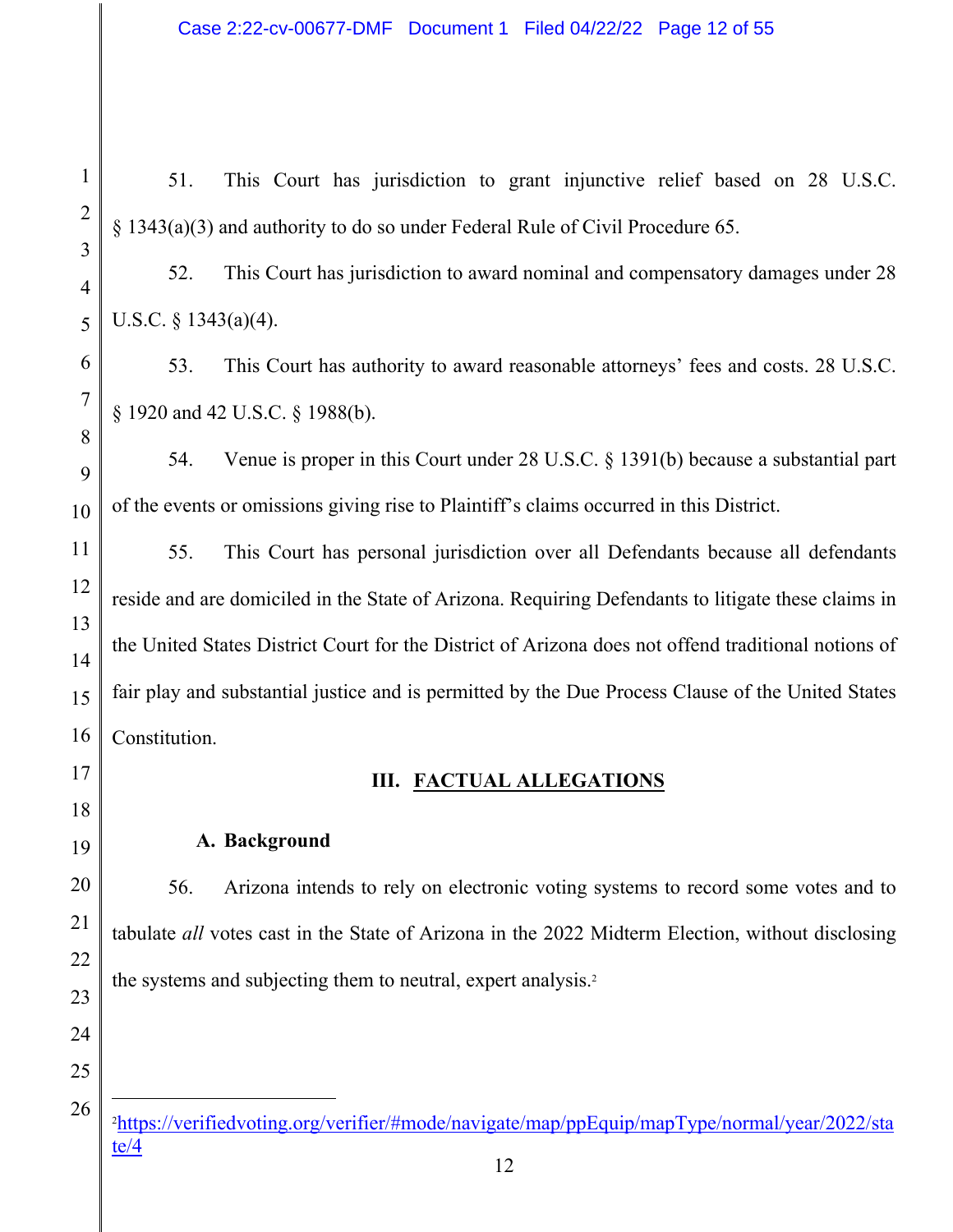1

57. Prior to 2002, most states, including Arizona, conducted their elections overwhelmingly using relatively secure, reliable, and auditable paper-based systems.

58. After the recount of the 2000 presidential election in Florida and the ensuing *Bush v. Gore* decision, Congress passed the Help America Vote Act in 2002.<sup>3</sup> In so doing, Congress opened the proverbial spigot. Billions of federal dollars were spent to move states, including Arizona, from paper-based voting systems to electronic, computer-based systems.

59. Since 2002, elections throughout the United States have increasingly and largely been conducted using a handful of computer-based election management systems. These systems are created, maintained, and administered by a small number of companies having little to no transparency to the public, producing results that are far more difficult to audit than paperbased systems, and lack any meaningful federal standards or security requirements beyond what individual states may choose to certify. Leaders of both major parties have expressed concern about this lack of transparency, analysis and accountability.

60. As of 2019, Dominion, ES&S, and one other company (Hart InterCivic) supplied more than ninety percent of the nationwide "voting machine market."4 Dominion and ES&S control even more than that share of the market in Arizona. All three of these providers' electronic voting machines can be hacked or compromised with malware, as has been demonstrated by recognized computer science experts, including experts from the University of

<sup>3</sup> 52 U.S.C. § 20901 *et seq*. 4

<sup>26</sup>  Pam Fessler & Johnny Kauffman, *Trips to Vegas and Chocolate-Covered Pretzels: Election Vendors Come Under Scrutiny*, NPR (May 2, 2019)

<sup>(</sup>https://www.npr.org/2019/05/02/718270183/trips-to-vegas-and-chocolate-covered-pretzelselection-vendors-come-under-scruti).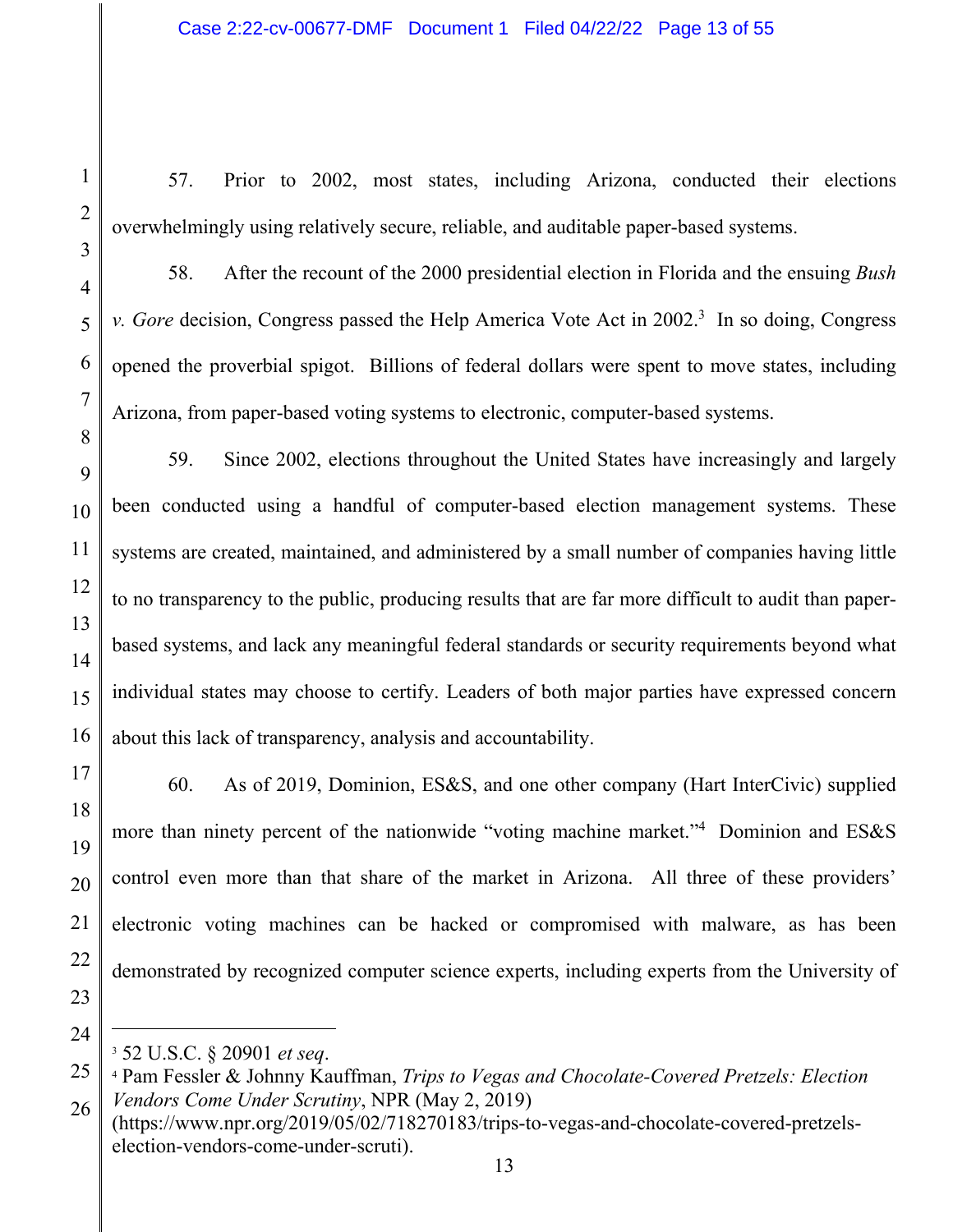Michigan, Princeton University, Georgetown University, and other institutions and presented to various congressional committees. All can be, and at various steps in the voting, counting, tabulating, and/or reporting process are designed to be, connected to the internet or cellar networks, directly or indirectly.

61. This small cadre of companies supplies the hardware and software for the electronic voting machines, in some cases manages the voter registration rolls, maintains the voter records, partially manages the elections, programs the vote counting, and reports the election results.

62. Jurisdictions throughout the nation, including Arizona, have functionally outsourced all election operations to these private companies. In the upcoming Midterm Election, over three thousand counties across the United States will have delegated the governmental responsibility for programming and administering elections to private contractors.

63. This includes all counties in Arizona, most of which have contracted with Dominion or ES&S to provide machines, software, and services for the Midterm Election. For example, in Defendant Maricopa County, officials do not possess credentials necessary to validate tabulator configurations and independently validate the voting system prior to an election. Dominion maintains those credentials.

64. By its own account, Dominion provides an "End-To-End Election Management System" that "[d]rives the entire election project through a single comprehensive database."<sup>5</sup> Its

25

26

24

1

2

3

4

5

6

7

8

9

10

11

12

13

14

15

16

17

18

19

20

21

22

23

5 DEMOCRACY SUITE® ELECTION MANAGEMENT SYSTEM,

https://www.dominionvoting.com/democracy-suite-ems/ (last visited Apr. 22, 2022).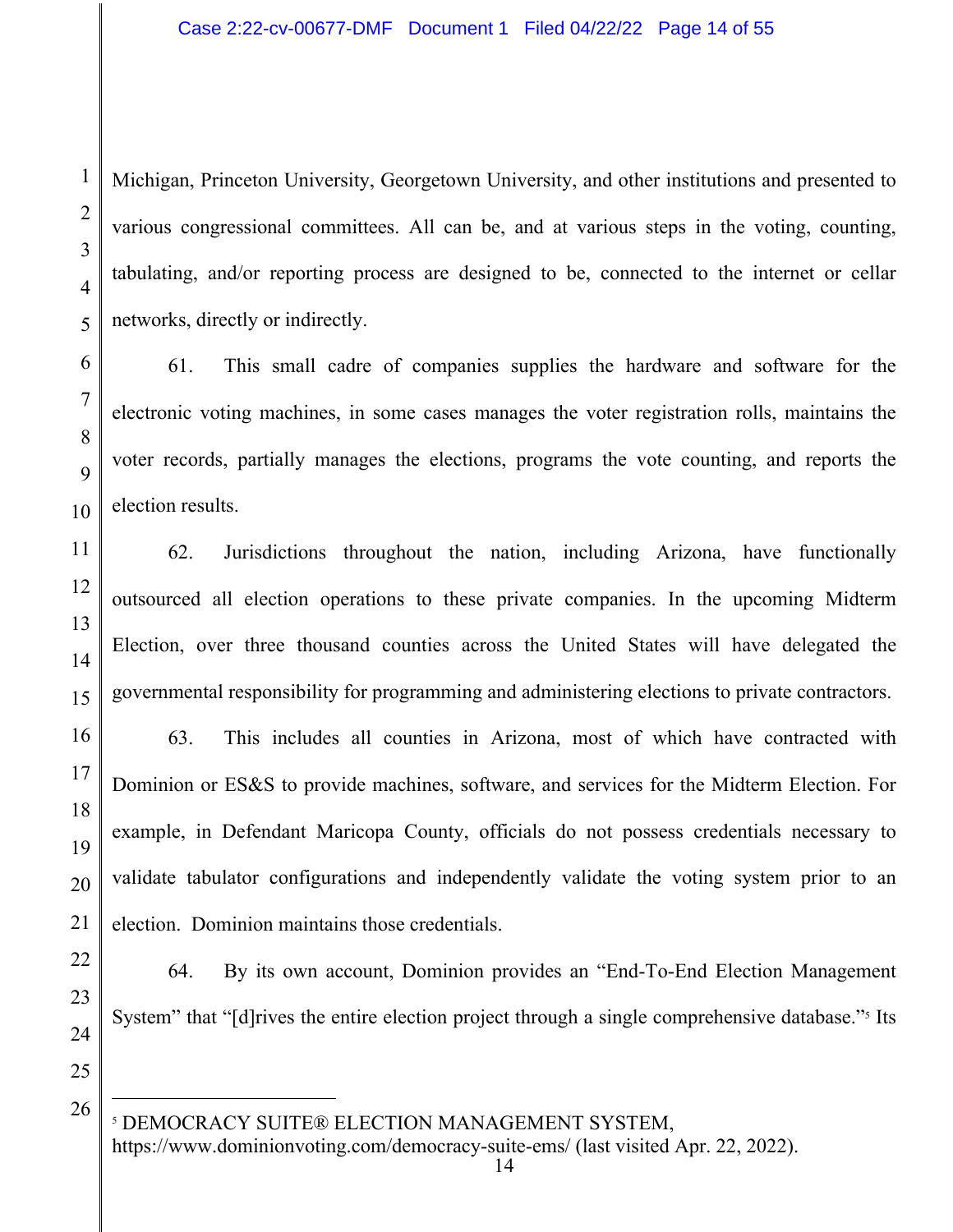tools "build the election project," and its technology provides "solutions" for "voting & tabulation," and "tallying & reporting," and "auditing the election." The products sold by Dominion include ballot marking machines, tabulation machines, and central tabulation machines, among others.

65. Dominion, in its normal course of business, including the Midterm Election in Arizona, manufactures, distributes, and maintains voting hardware and software. Dominion also executes software updates, fixes, and patches for its voting machines and election management systems.

66. After votes are tabulated at the county level using Dominion's electronic election management system in the Midterm Election, the vote tallies will be uploaded over the internet to an election reporting system.

67. Dominion's machines and systems range from the "election event designer" software that creates the ballots voters will mark while voting, as well as programing the tabulators of those votes—to the devices on which voters mark their votes ("ballot marking devices," or "BMDs"), to the machines that tabulate the votes at the precinct level, to the machines that receive and tabulate the various precinct results ("centralized tabulation"), to the systems and options for transmitting those results from the BMD to the precinct tabulator to the central tabulator to, ultimately, the official government authority responsible for certifying the election results. In the Midterm Election, many Arizonans will cast their votes on Dominion BMDs, while nearly *all* Arizonans will have their votes tabulated with Dominion machines.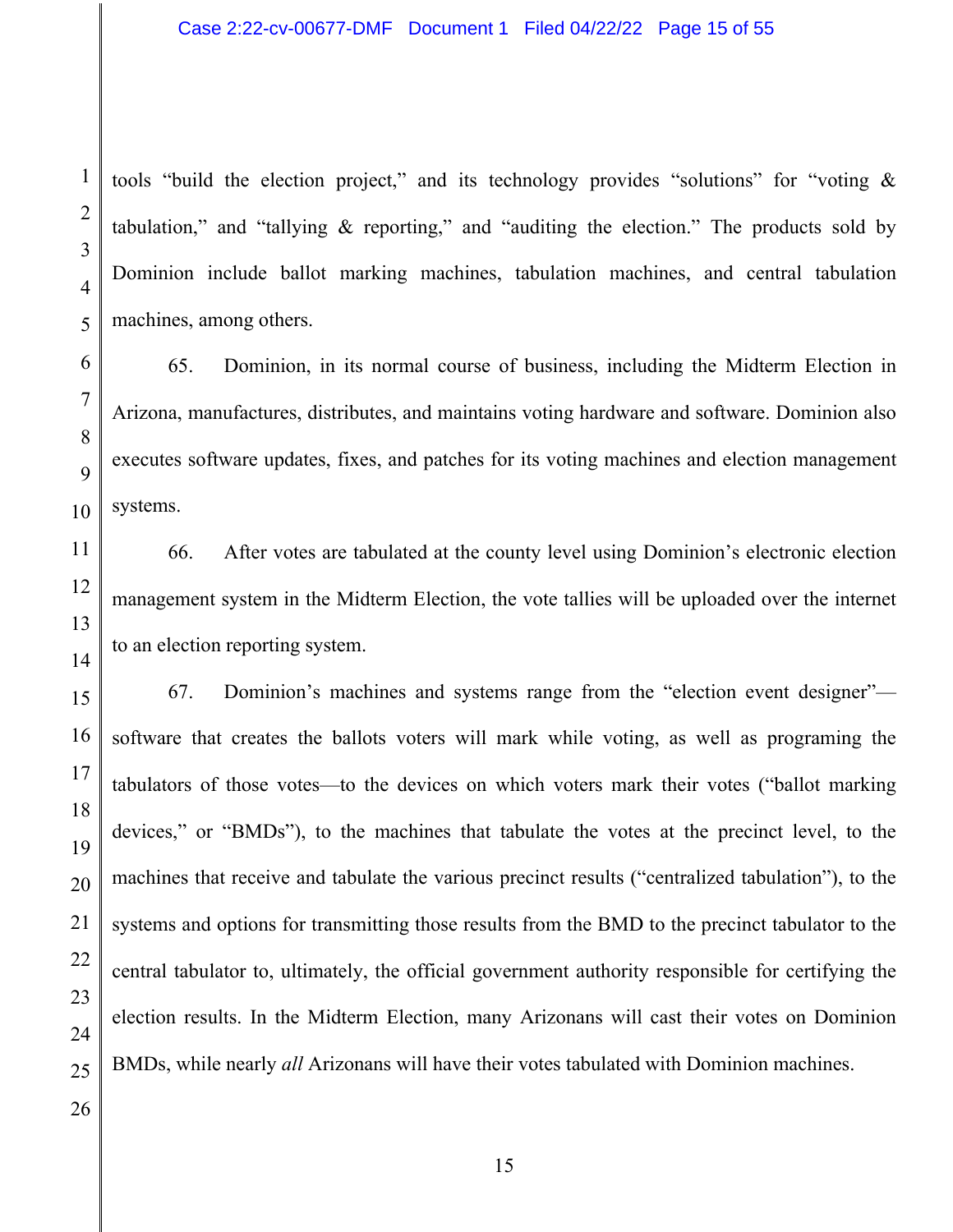68. Dominion controls the administration and conduct of the elections in those jurisdictions where its systems are deployed, including Arizona. Any vulnerabilities or weaknesses in Dominion's systems, at the very least, call into question the integrity and reliability of all election results coming from those jurisdictions. Dominion has refused to disclose its software and other parts of its electronic voting systemin order to subject it to neutral expert evaluation.

69. As an example, following the 2020 election an audit of election processes and results in Maricopa County, Arizona was ordered. It was concluded that:

 "The official result totals do not match the equivalent totals from the Final Voted File (VM55). These discrepancies are significant with a total ballot delta of 11,592 between the official canvass and the VM55 file when considering both the counted and uncounted ballots.";

1

2

3

4

5

6

 "…a large number of files on the Election Management System (EMS) Server and HiPro Scanner machines were deleted including ballot images, election related databases, result files, and log files. These files would have aided in our review and analysis of the election systems as part of the audit. The deletion of these files significantly slowed down much of the analysis of these machines. Neither of the 'auditors' retained by Maricopa County identified this finding in their reports."; and

 "Despite the presence of at least one poll worker laptop at each voting center, the auditors did not receive laptops or forensic copies of their hard drives. It is unknown, due to the lack of this production, whether there was unauthorized access, malware present or internet access to these systems."

## **B. Decades of Evidence Prove Electronic Voting Systems Do Not Provide a Secure, Transparent, or Reliable Vote**

70. Over the last two decades the United States has transitioned from a safe, secure, auditable paper-based system to an inherently vulnerable, network-exposed electronic equipment-based system. The transition to increased reliance on electronic systems and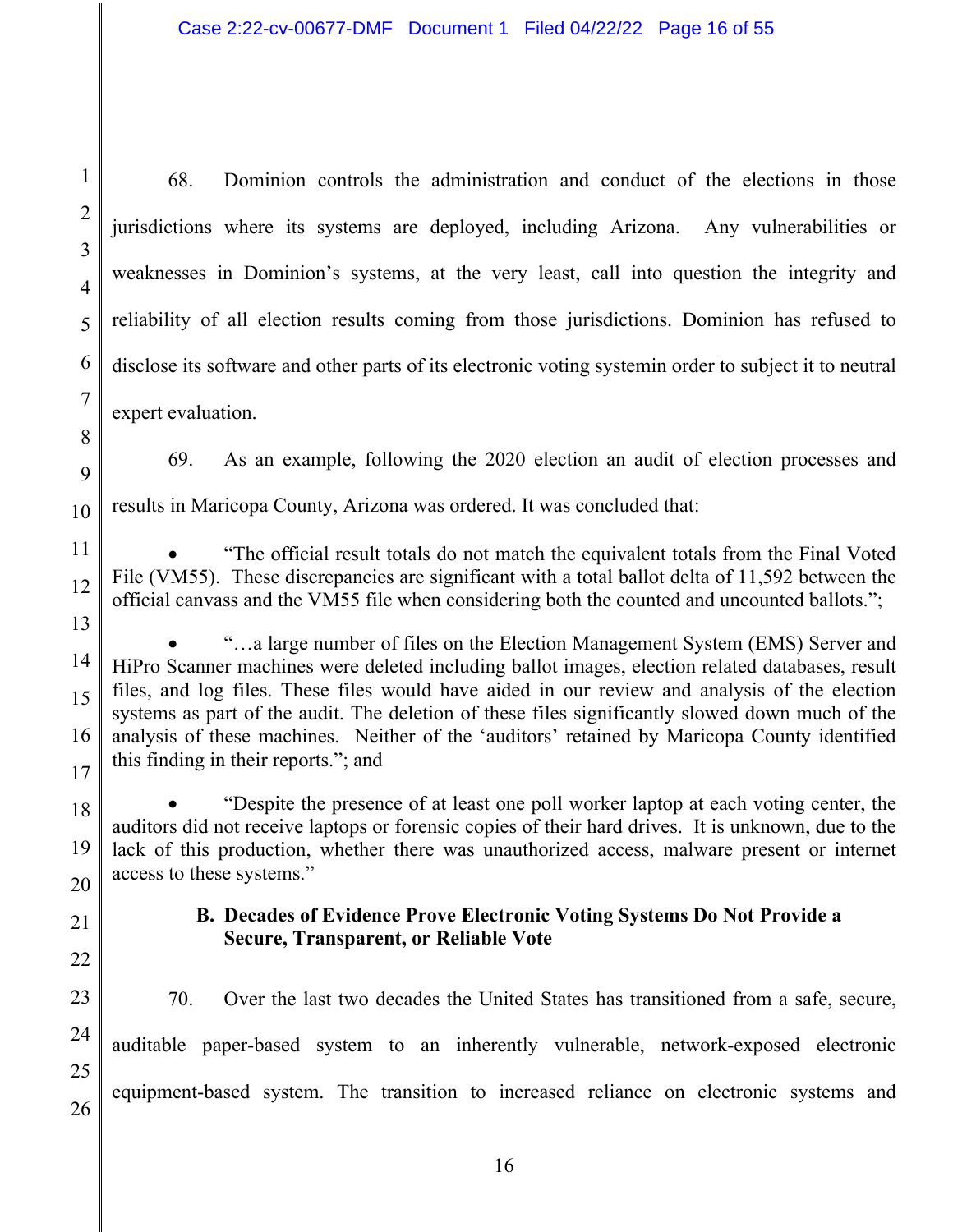computer technology has created unjustified new risks of hacking, election tampering, and electronic voting fraud.

71. With each passing election the unreliability of electronic voting machines has become more apparent. In light of this experience, the vote tallies reported by electronic voting machines cannot, without objective evaluation, be trusted to accurately show which candidates actually received the most votes.

9 10 72. Credible allegations of electronic voting machine "glitches" that materially impacted specific races began to emerge in 2002. *Black Box Voting,* the seminal publication

11 documenting early pitfalls of electronic voting systems, chronicles the following failures:

12 13 14 15 16 In the Alabama 2002 general election, machines made by Election Systems and Software (ES&S) flipped the governor's race. Six thousand three hundred Baldwin County electronic votes mysteriously disappeared after the polls had closed and everyone had gone home. Democrat Don Siegelman's victory was handed to Republican Bob Riley, and the recount Siegelman requested was denied. Six months after the election, the vendor shrugged. "Something happened. I don't have enough intelligence to say exactly what," said Mark Kelley of ES&S.

17

 $[\ldots]$ 

[…]

1

2

3

4

5

6

7

8

18 19 In the 2002 general election, a computer miscount overturned the House District 11 result in Wayne County, North Carolina. Incorrect programming caused machines to skip several thousand partyline votes, both Republican and Democratic. Fixing the error turned up 5,500 more votes and reversed the election for state representative.

20

21 22 Voting machines failed to tally "yes" votes on the 2002 school bond issue in Gretna, Nebraska. This error gave the false impression that the measure had failed miserably, but it actually passed by a 2 to 1 margin. Responsibility for the errors was attributed to ES&S, the Omaha company that had provided the ballots and the machines.

23 24 25 […] In the November 2002 general election in Scurry County, Texas, poll workers got suspicious about a landslide victory for two Republican commissioner candidates. Told that a "bad chip" was to blame, they had a new computer chip flown in and also counted

26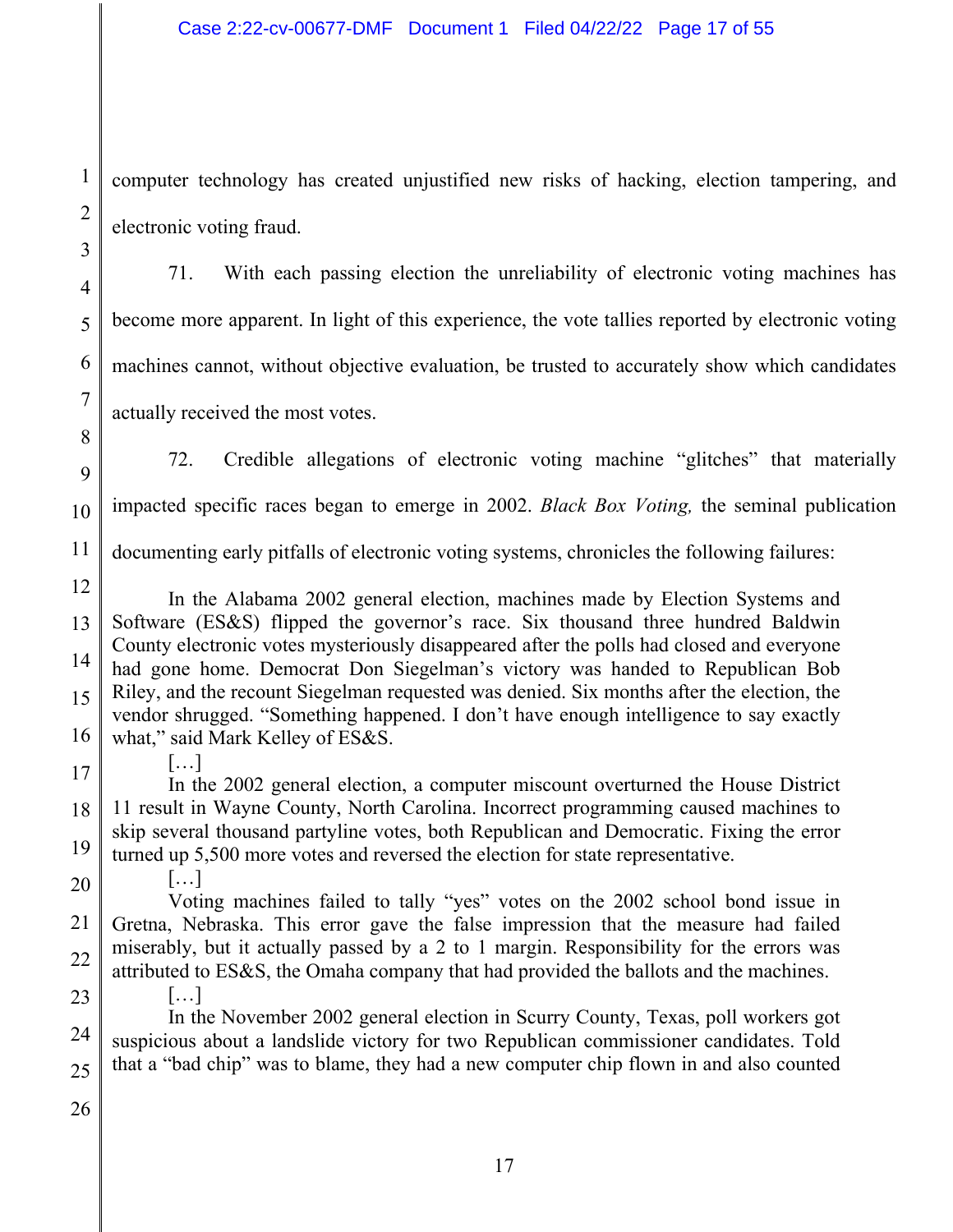the votes by hand — and found out that Democrats actually had won by wide margins, overturning the election.<sup>6</sup>

73. By 2004, explicit evidence that electronic voting machines were susceptible to intentional manipulation, and that malicious actors sought to exploit this vulnerability, became public. In that year, cyber expert Clint Curtis testified under oath before the House Judiciary Committee that he had previously been hired to create a program that would change the results of an election without leaving any trace of the change. He claimed he wrote this program with ease. Mr. Curtis' testimony can be watched here: https://www.youtube.com/watch?v=JEzY2tnwExs.

74. During the next election cycle, in 2006, a team of computer scientists at Princeton University analyzed the Diebold AccuVote-TS voting machine, then one of the most widelydeployed electronic voting platforms in the United States. They found, "Malicious software running on a single voting machine can steal votes with little risk of detection. The malicious software can modify all of the records, audit logs, and counters kept by the voting machine, so that even careful forensic examination of these records will find nothing amiss. . . . Anyone who has physical access to a voting machine, or to a memory card that will later be inserted into a machine, can install said malicious software using a simple method that takes as little as one minute. . . . AccuVote-TS machines are susceptible to voting machine viruses – computer viruses that can spread malicious software automatically and invisibly from machine to machine during normal pre- and post-election activity." The Princeton team prepared a video demonstration showing how malware could flip votes. In the video, mock election votes were

1

2

3

4

5

<sup>7</sup>  8 9 10 11 12 13 14 15 16 17 18 19 20 21 22 23 24 25 26

<sup>6</sup> Available at https://blackboxvoting.org/black-box-voting-book/.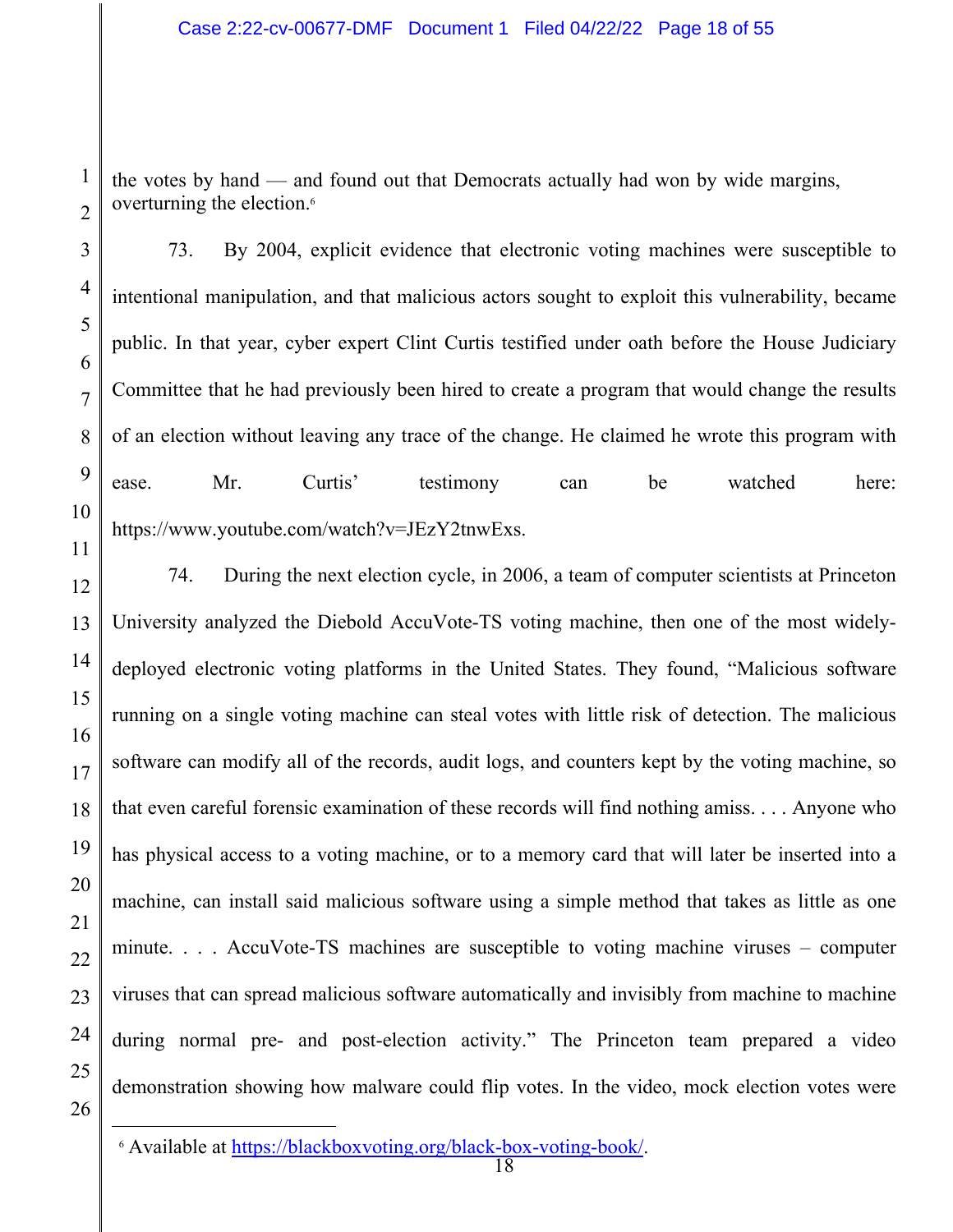cast in favor of George Washington by a 4 to 1 margin, but the paper print-out that reported the results showed Benedict Arnold prevailing by a margin of 3 to 2. Malicious vote-stealing malware was the sole reason for reallocation of votes. The malware deleted itself after the election, leaving no evidence that the voting machine was ever hijacked or any votes stolen.

75. In 2009 Diebold sold (at a loss) "Premier," its electronic voting systems business unit, which by then was known for its technical problems and unreliable security and accuracy. The Premier intellectual property passed (from ES&S) to Dominion in May 2010. That intellectual property included the GEMS election management system software. Dominion quickly incorporated GEMS into its own products and by 2011 was selling election equipment that had updated GEMS software at its heart. But GEMS was notorious for being, according to Harper's Magazine, "a vote rigger's dream" that "could be hacked, remotely or on-site, using any off-the-shelf version of Microsoft Access, and password protection was missing for supervisor function." Lack of encryption on its audit logs "allowed any trace of vote rigging to be wiped from the record." Computer scientists from Johns Hopkins University and Rice University found GEMS "far below even the most minimal security standards applicable in other contexts" and "unsuitable for use in a general election."

76. In 2015 the Brennan Center for Justice issued a report listing two and a half-pages of instances of issues with voting machines, including a 2014 investigation which found "voters in Virginia Beach observed that when they selected one candidate, the machine would register

1

2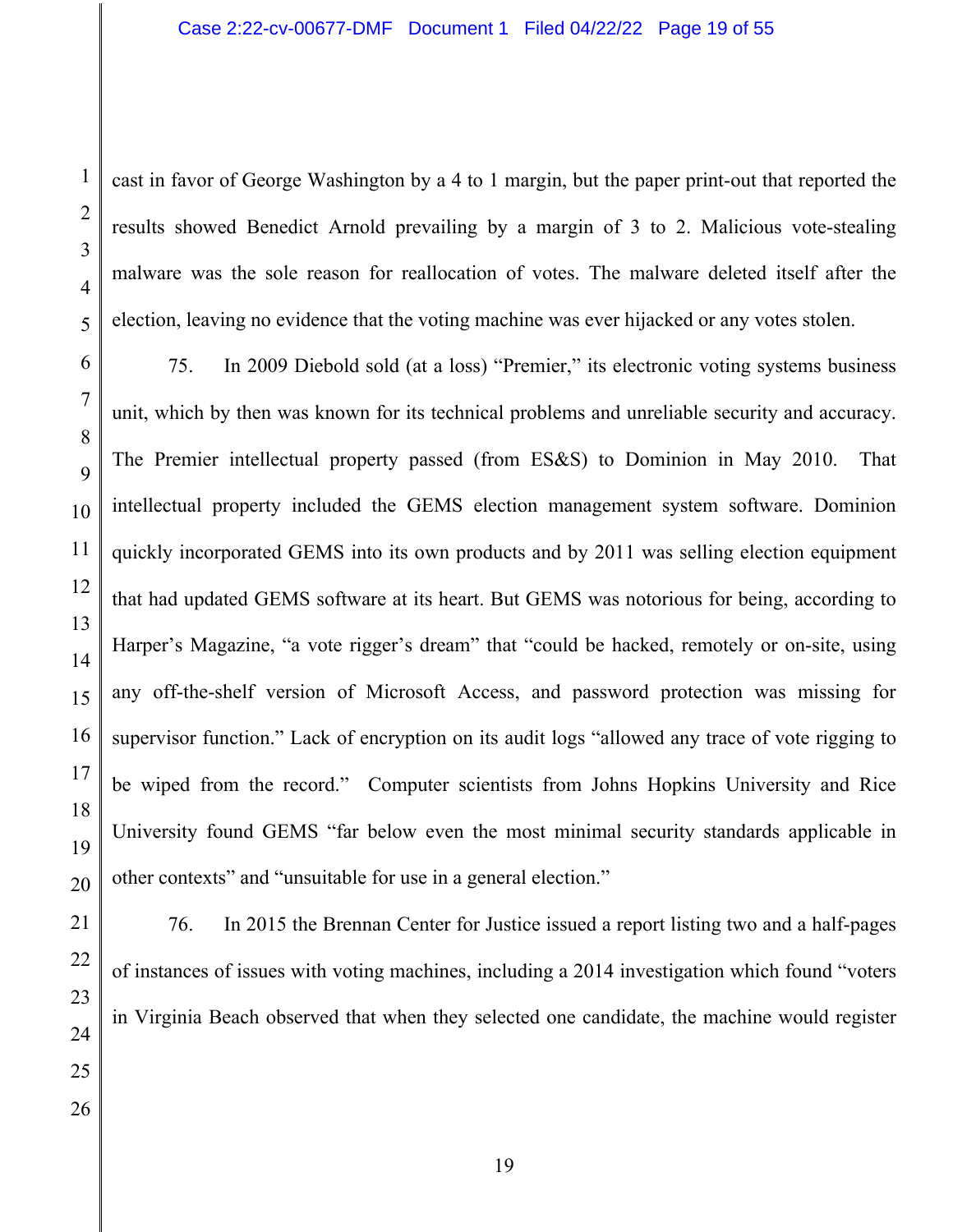their selection for a different candidate."7 The investigation also found that the Advanced Voting Solutions WINVote machine, which is Wi-Fi-enabled, "had serious security vulnerabilities" because wireless cards on the system could allow "an external party to access the [machine] and modify the data [on the machine] without notice from a nearby location," and "an attacker could join the wireless ad-hoc network, record voting data or inject malicious [data.]"

77. In 2016, following in the footsteps of the Johns Hopkins, Rice, and 2006 Princeton teams, Princeton Professor of Computer Science Andrew Appel told an interviewer how he had purchased a voting machine for \$82 on the internet – the Sequoia AVC Advantage, still set to be used in the 2016 election in a number of states – and replaced the machine's ROM chips in mere minutes using little more than a screwdriver, thereby "throw[ing] off the machine's results, subtly altering the tally of votes, never to betray a hint to the voter."<sup>8</sup>

 Lawrence Norden and Christopher Famighetti, *America's Voting Machines at Risk*, Brennan Center for Justice, p.13 (Sep. 15, 2014) (available at https://www.brennancenter.org/ourwork/research-reports/americas-voting-machines-risk).

 Ben Wofford, *How to Hack an Election in 7 Minutes,* Politico (Aug. 5, 2016) (https://www.politico.com/magazine/story/2016/08/2016-elections-russia-hack-how-to-hack-anelection-in-seven-minutes-214144/).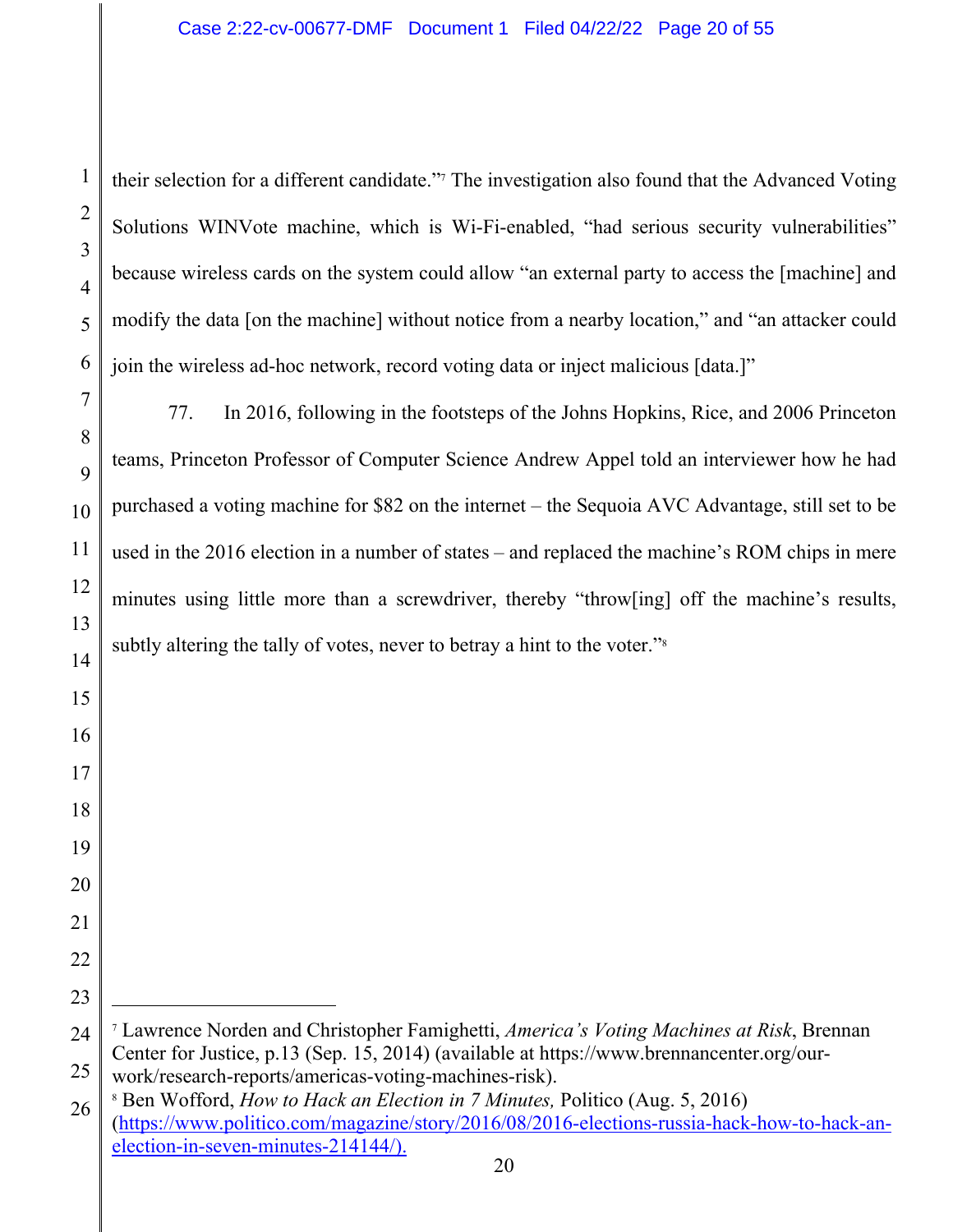

78. During that 2016 election cycle evidence emerged of foreign state actors seeking to affect U.S. voting. "Russian agents probed voting systems in all 50 states, and successfully breached the voter registration systems of Arizona and Illinois."9 The Robert Mueller report and an indictment of twelve Russian agents later confirmed that Russian hackers had targeted vendors that provide election software, and Russian intelligence officers "targeted employees of [REDACTED], a voting technology company that developed software used by numerous U.S. counties to manage voter rolls, and installed malware on the company network."10

79. After these revelations about the 2016 election, Jake Braun, a former security advisor for the Obama administration and organizer of the DEFCON Hacking Conference was

 Jordan Wilkie, *'They think they are above the law': the firms that own America's voting system*, The Guardian (Apr. 23, 2019) (https://www.theguardian.com/us-news/2019/apr/22/us-

voting-machine-private-companies-voter-registration). 10 Robert S. Mueller, III, *Report On The Investigation Into Russian Interference In The 2016 Presidential Election*, vol. 1, p. 51 (Mar. 2019). (https://www.justice.gov/archives/sco/file/1373816/download).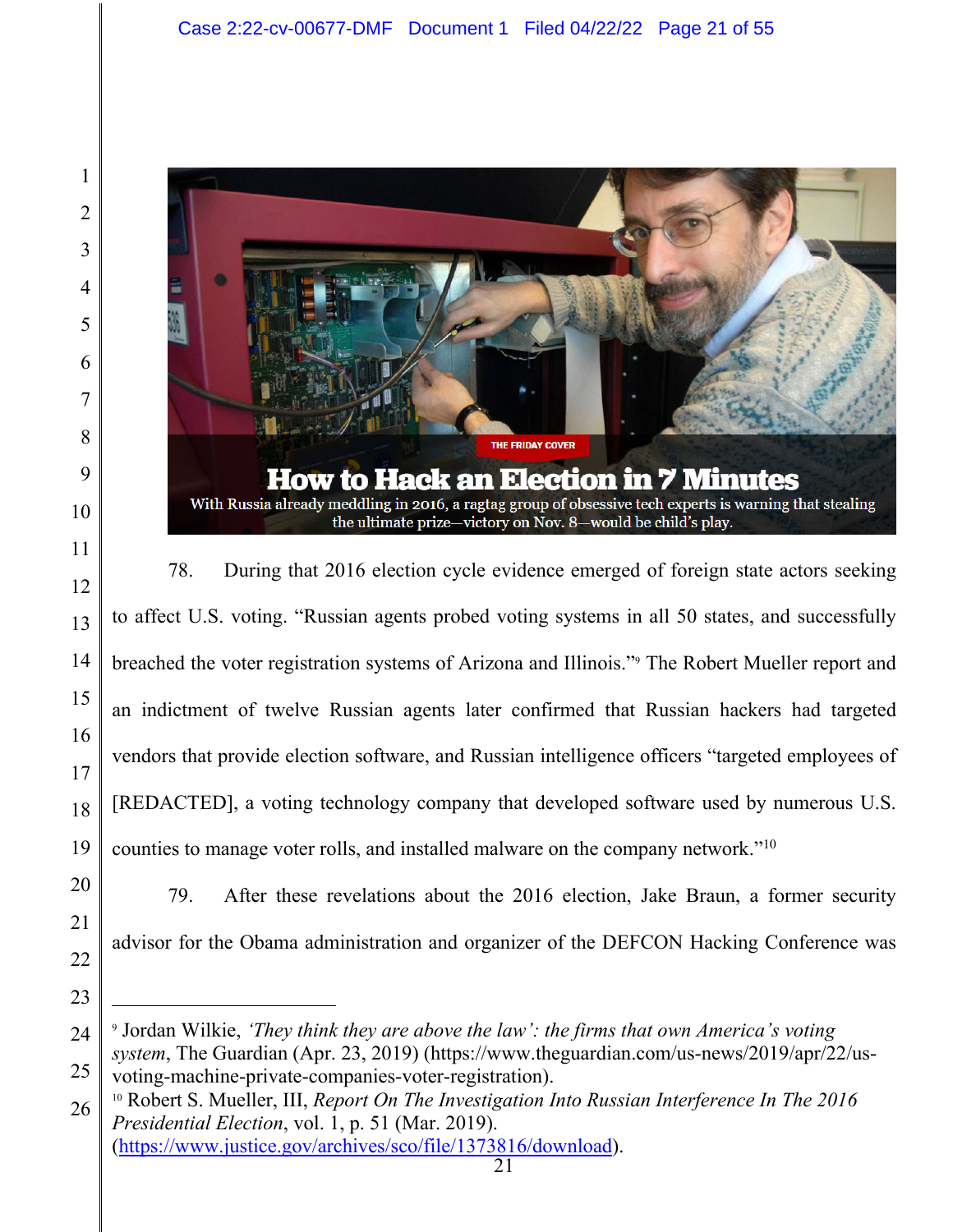asked in 2017, "Do you believe that right now, we are in a position where the 2020 election will be hacked?" He answered, "Oh, without question. I mean the 2020 election will be hacked no matter what we do."

80. Following a 2017 runoff election in a Georgia congressional race, an advocacy organization and individual voters filed suit in federal district court seeking to set aside the results. They alleged the election "took place in an environment in which sophisticated hackers – whether Russian or otherwise – had the capability and intent to manipulate elections in the United States" and had "easy access" to do so.

81. The Georgia plaintiffs supported their allegations with expert testimony from Logan Lamb, who testified that he freely accessed official Georgia state election files hosted on an "elections.kennesaw.edu" server, including voter histories and personal information of all Georgia voters; tabulation and memory card programming databases for past and future elections; instructions and passwords for voting equipment administration; and executable programs controlling essential election resources. Lamb stated that these sensitive files had been publicly exposed for so long that Google had cached (i.e., saved digital backup copies of) and published the pages containing many of them. Lamb said the publicly accessible files created and maintained on this server were used to program virtually all other voting and tabulation equipment used in Georgia's elections.

82. Another piece of expert evidence in the Georgia litigation is a declaration from Harri Hurst dated August 24, 2020 in which Hursti concludes that "the voting system is being operated in Fulton County in a manner that escalates the security risk to an extreme level."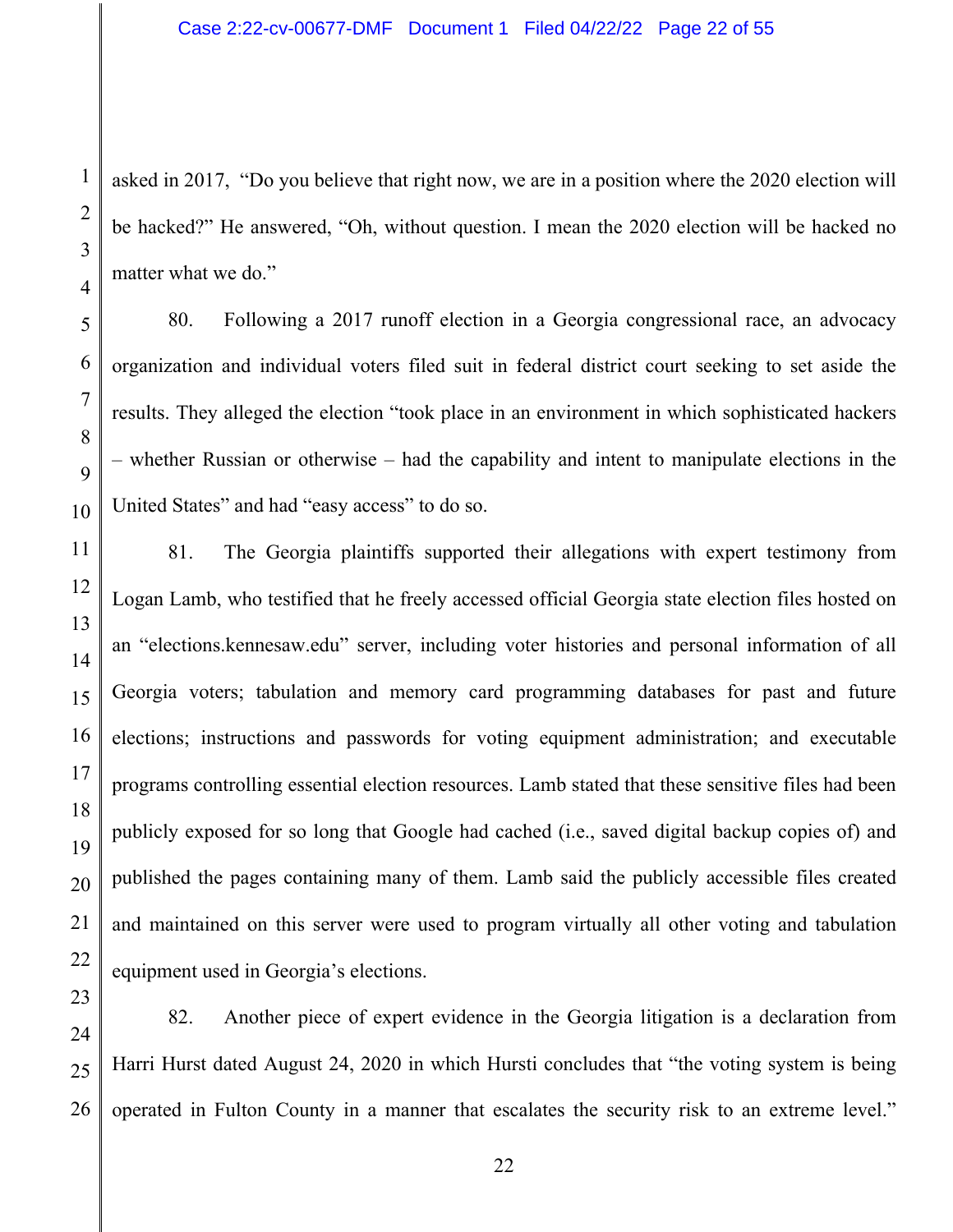Hursti based this conclusion in part on his observations that optical scanners would inexplicably reject ballots; that the optical scanners would experience lengthy and unexplained scanning delays; that the vendor, Dominion, failed to ensure a trained technician was on-site to address problems with its equipment; that Dominion employees interfered with Hursti's efforts to observe the upload of memory devices; that Dominion refused to cooperate with county personnel; and that computers running Dominion software were vulnerable due to inadequate "hardening" against a security attack.<sup>11</sup>

83. The Georgia plaintiffs asked the court to enter a preliminary injunction barring Georgia in the 2020 general election from using certain Dominion electronic voting machines. On October 11, 2020, the federal court issued an order finding substantial evidence that the system was plagued by security risks and the potential for votes to be improperly rejected or misallocated. It wrote, "The Plaintiffs' national cybersecurity experts convincingly present evidence that this is not a question of 'might this actually ever happen?' – but 'when it will happen."

19 20 21 22 23 84. In 2019 a group of election security experts found "nearly three dozen backend election systems in 10 states connected to the internet over the last year," including in "critical swing states" Wisconsin, Michigan, and Florida. Some of the jurisdictions "were not aware that their systems were online" and were "publicly saying that their systems were never connected to

24 25

26

1

2

3

4

5

6

7

8

9

10

11

12

13

14

15

16

17

<sup>11</sup> *Curling v. Raffensperger*, Case No. 1:17-cv-02989-AT (U.S. Dist. Ct., N.D. Ga.), ECF Doc. 809-3.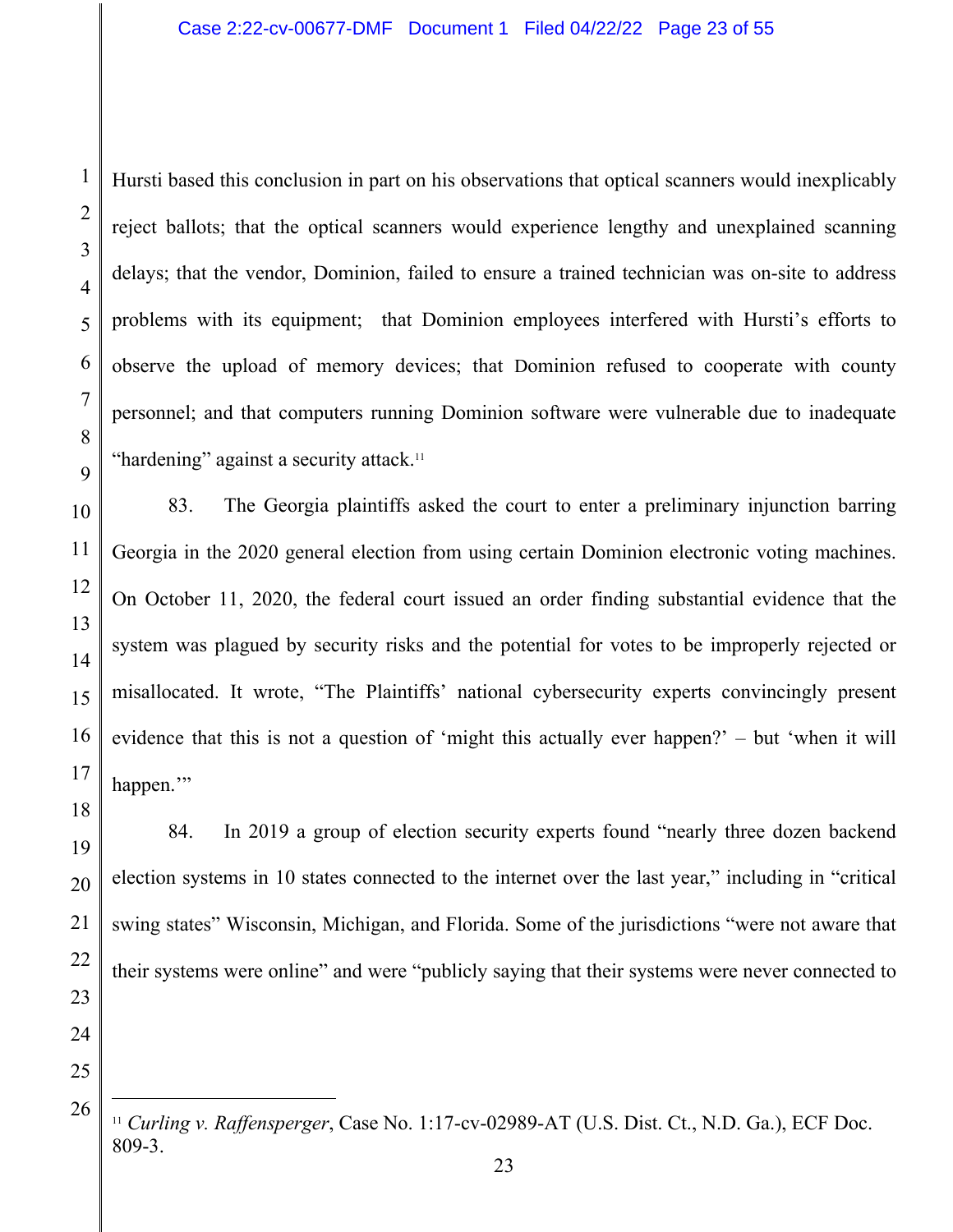the internet because they didn't know differently."12 The Associated Press reported that the vast majority of 10,000 election jurisdictions nationwide were still using Windows 7 or older operating systems to create ballots, program voting machines, tally votes, and report counts, which was a problem because "Windows 7 reaches its 'end of life' on Jan. 14 [2020], meaning Microsoft stops providing technical support and producing "patches" to fix software vulnerabilities, which hackers can exploit."13

8 9 10 11 12 13 14 15 16 17 18 19 85. In March 2020, the documentary *Kill Chain: The Cyber War on America's Elections* detailed the vulnerability of electronic voting machines. In the film, Hursti showed that he hacked digital election equipment to change votes back in 2005, and said the same Dominion machine that he hacked in 2005 was slated for use in 20 states for the 2020 election. *Kill Chain* also included facts about a Georgia election in which one machine out of seven in a precinct registered a heavy majority of Republican votes, while every other machine in the precinct registered a heavy majority of Democratic votes. Dr. Kellie Ottoboni, Department of Statistics, UC Berkeley, stated the likelihood of this happening by chance was less than one in a million.14

24 12 Kim Zetter, *Critical U.S. Election Systems Have Been Left Exposed Online Despite Official Denials*, Vice (Aug. 8, 2019) (https://www.vice.com/en/article/3kxzk9/exclusive-critical-uselection-systems-have-been-left-exposed-online-despite-official-denials). 13 Tami Abdollah, *New election systems use vulnerable software*, Associated Press (July 13,

25

26 2019) (https://apnews.com/article/operating-systems-ap-top-news-voting-voting-machinespennsylvania-e5e070c31f3c497fa9e6875f426ccde1).<br><sup>14</sup> Screenshot from https://www.facebook.com/KillChainDoc/videos/2715244992032273/.

24

1

2

3

4

5

6

7

20

21

22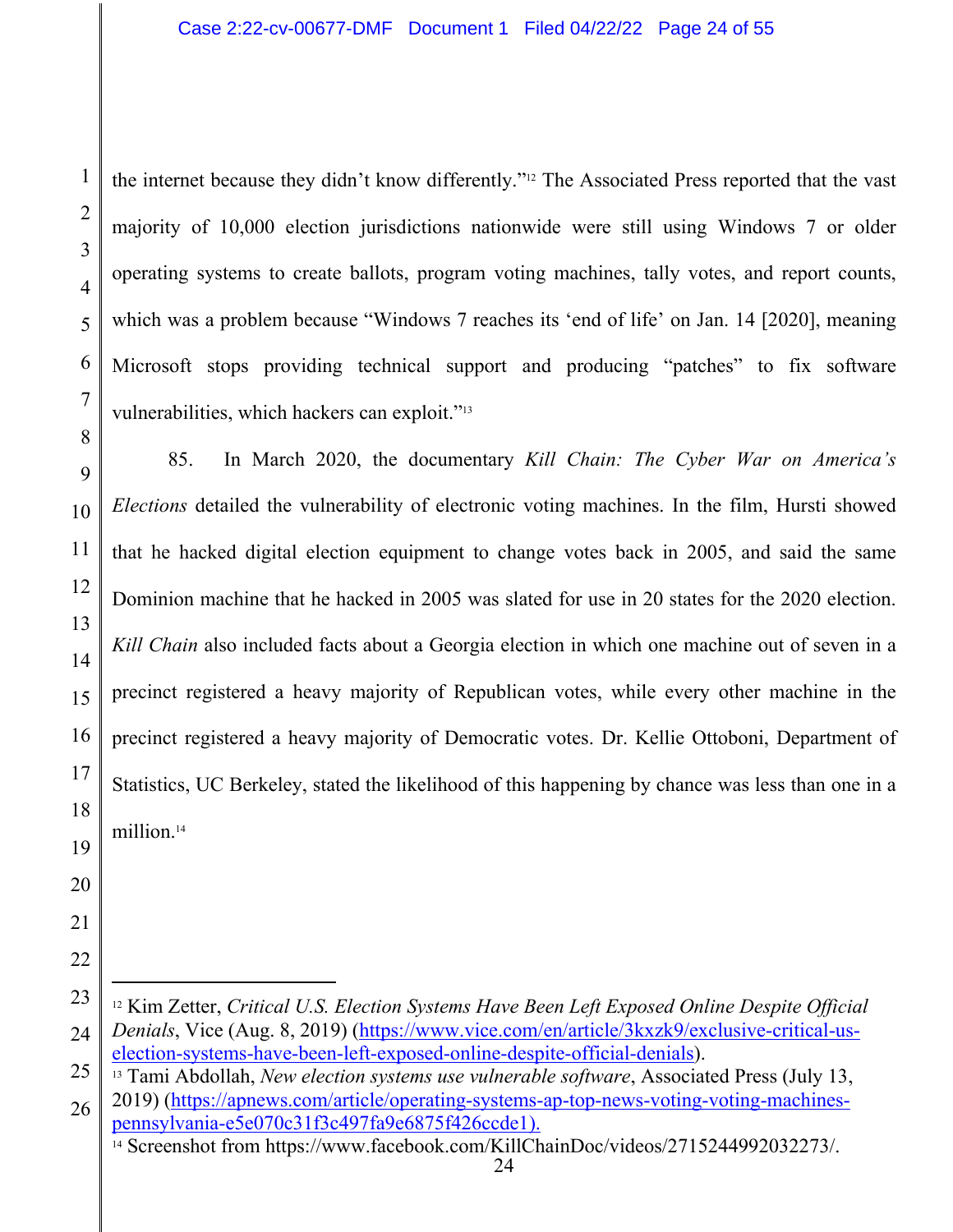

**C. Electronic Voting Systems Manufacturers Source and Assemble Their Components in Hostile Nations** 

86. Electronic voting machines are also vulnerable to malicious manipulation through illicit software installed on their component parts during the manufacturing process. The Congressional Task Force on Election Security's Final Report in January 2018 stated, "many jurisdictions are using voting machines that are highly vulnerable to an outside attack," in part because "many machines have foreign-made internal parts." Therefore, "'[A] hacker's point-ofentry into an entire make or model of voting machine could happen well before that voting machine rolls off the production line."<sup>15</sup>

87. Computer server security breaches as a result of hardware manufactured in China have been discovered by the U.S. Department of Defense (2010), Intel Corp. (2014), an FBI

<sup>&</sup>lt;sup>15</sup> CONGRESSIONAL TASK FORCE ON ELECTION SECURITY, FINAL REPORT at 25 (2018) (https://homeland.house.gov/imo/media/doc/TFESReport.pdf).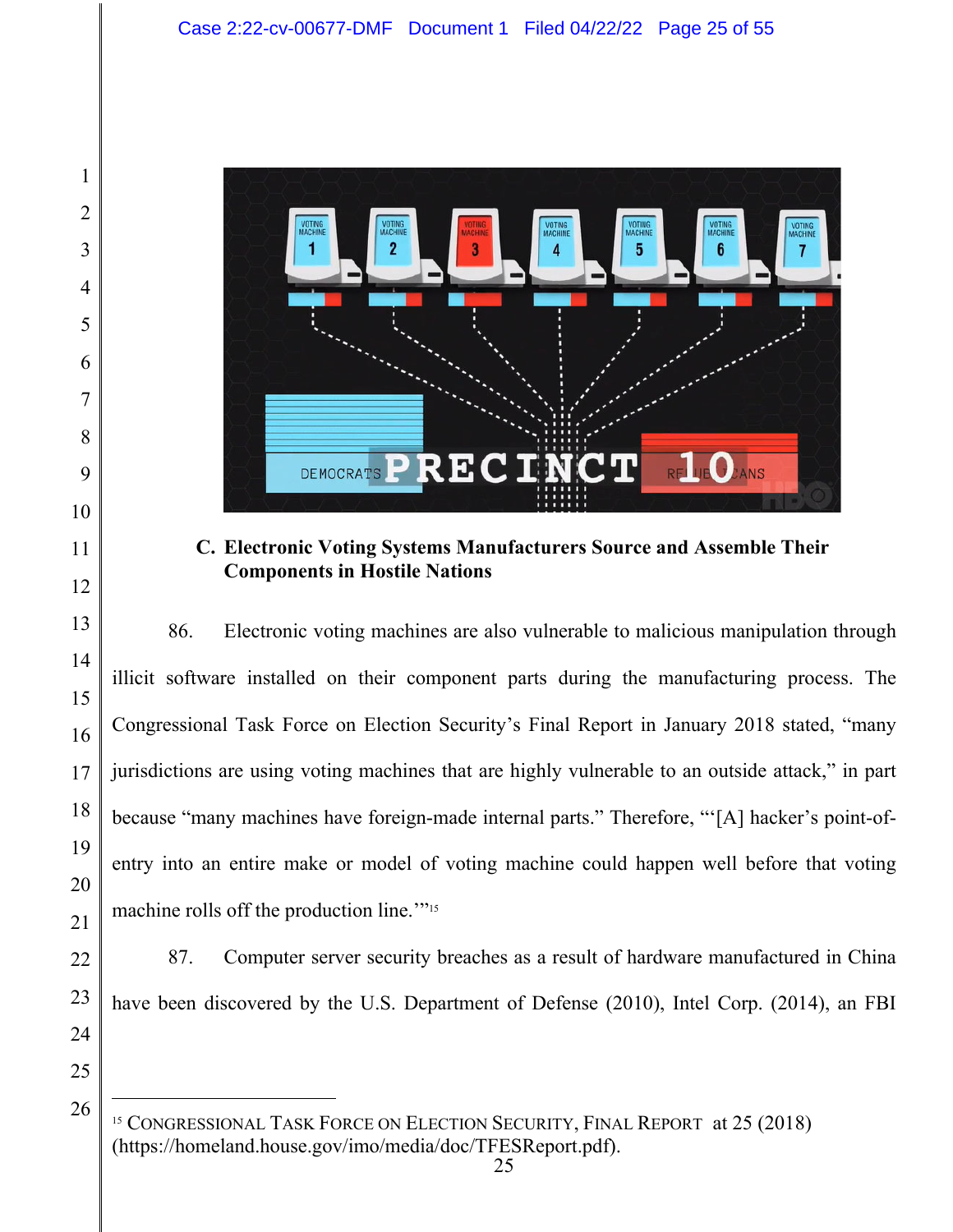investigation that affected multiple companies (2015), and a government contractor providing intelligence services (2018).16

88. Leading electronic voting machine manufacturers source many parts from China, Taiwan, and the Philippines.17

## **D. State and Federal Lawmakers from Both Parties Have Long Been Aware of the Problems with Electronic Voting Systems**

89. As the years passed and the evidence mounted, lawmakers and officials throughout the nation have realized these problems with electronic voting machines cannot be ignored.

90. The Congressional Task Force on Election Security issued a Final Report in January 2018 that identified the vulnerability of U.S. elections to foreign interference:<sup>18</sup> "According to DHS, Russian agents targeted election systems in at least 21 states, stealing personal voter records and positioning themselves to carry out future attacks. . . media also reported that the Russians accessed at least one U.S. voting software supplier . . . in most of the targeted states officials saw only preparations for hacking . . . [but] in Arizona and Illinois, voter registration databases were reportedly breached. . . If 2016 was all about preparation, what more

<sup>16</sup> Jordan Robertson and Michael Riley, *The Big Hack: How China Used a Tiny Chip to Infiltrate U.S. Companies*, Bloomberg (October 4, 2018).

<sup>(</sup>https://www.bloomberg.com/news/features/2018-10-04/the-big-hack-how-china-used-a-tinychip-to-infiltrate-america-s-top-companies). 17 Ben Popken, Cynthia McFadden and Kevin Monahan, *Chinese parts, hidden ownership,* 

*growing scrutiny: Inside America's biggest maker of voting machines*, NBC News (Dec. 19,

<sup>2019) (</sup>https://www.nbcnews.com/news/all/chinese-parts-hidden-ownership-growing-scrutinyinside-america-s-biggest-n1104516).<br><sup>18</sup> CONGRESSIONAL TASK FORCE ON ELECTION SECURITY, FINAL REPORT (2018)

<sup>(</sup>https://homeland.house.gov/imo/media/doc/TFESReport.pdf).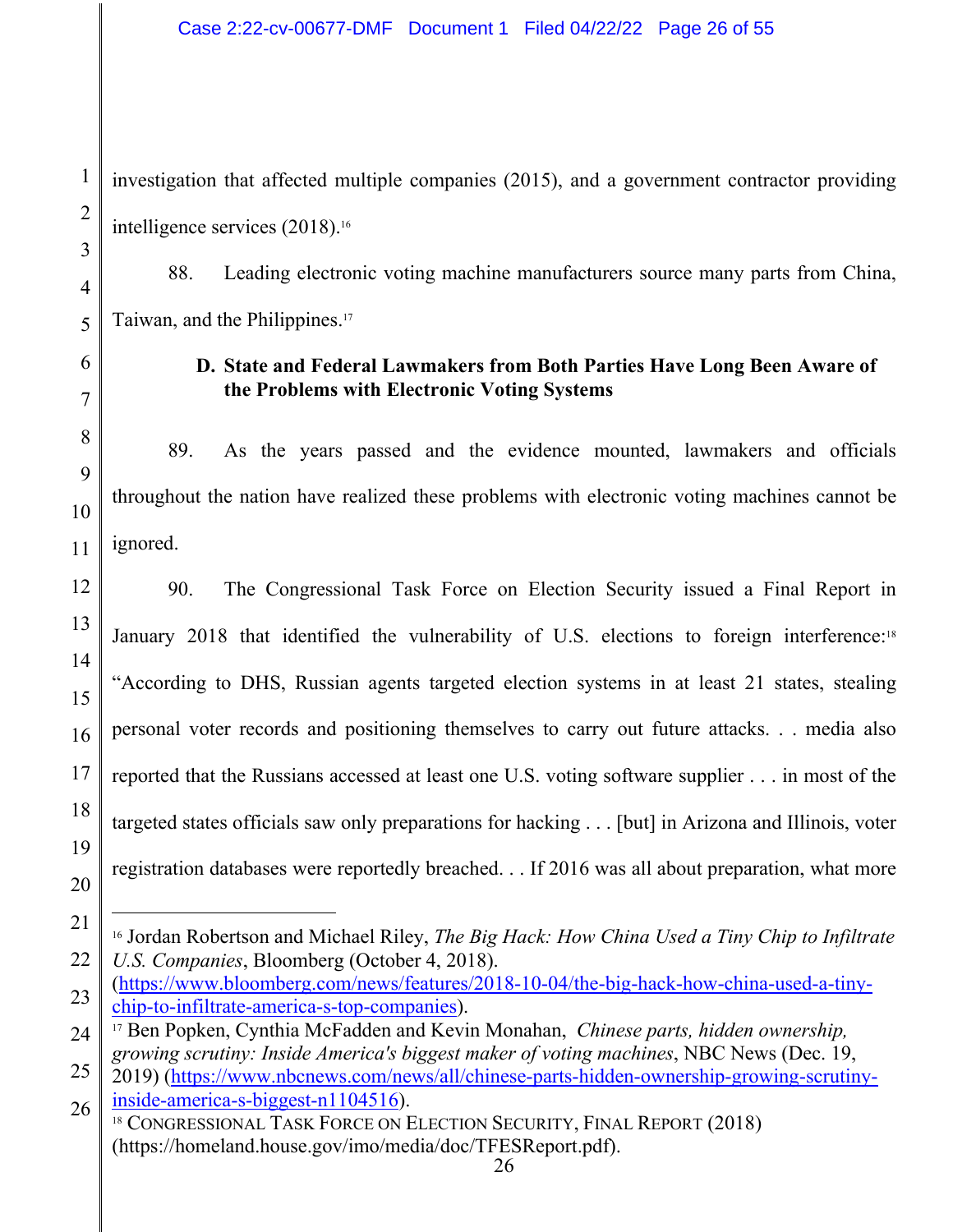1 2 3 4 5 6 7 8 9 10 11 12 13 14 15 16 17 18 19 20 21 22 23 24 25 26 can they do and when will they strike? . . . [W]hen asked in March about the prospects for future interference by Russia, then-FBI Director James Comey testified before Congress that: '[T]hey'll be back. They'll be back in 2020. They may be back in 2018.'"19 91. In a March 21, 2018 hearing held by the Senate Intelligence Committee relating to potential foreign interference in the 2016 election, Senator Ron Wyden warned that: Forty-three percent of American voters use voting machines that researchers have found have serious security flaws including backdoors. These companies are accountable to no one. They won't answer basic questions about their cyber security practices and the biggest companies won't answer any questions at all. Five states have no paper trail and that means there is no way to prove the numbers the voting machines put out are legitimate. So much for cyber-security 101… The biggest seller of voting machines is doing something that violates cyber-security 101, directing that you install remote-access software which would make a machine like that a magnet for fraudsters and hackers. 92. Senator Wyden did not see his concerns addressed. On December 6, 2019, he, along with his Democratic colleagues in Congress – Senator Elizabeth Warren, Senator Amy Klobuchar, and Congressman Mark Pocan – published an open letter concerning major voting system manufacturers. In the letter, they identified numerous problems: "trouble-plagued companies" responsible for manufacturing and maintaining voting machines and other election administration equipment, "have long skimped on security in favor of convenience," leaving voting systems across the country "prone to security problems." "the election technology industry has become highly concentrated ... Today, three large vendors – Election Systems & Software, Dominion, and Hart InterCivic – collectively provide voting machines and software that facilitate voting for over 90% of all eligible voters in the United States." "Election security experts have noted for years that our nation's election systems and infrastructure are under serious threat. . . . voting machines are reportedly

<sup>19</sup> *Id*. at 6-7.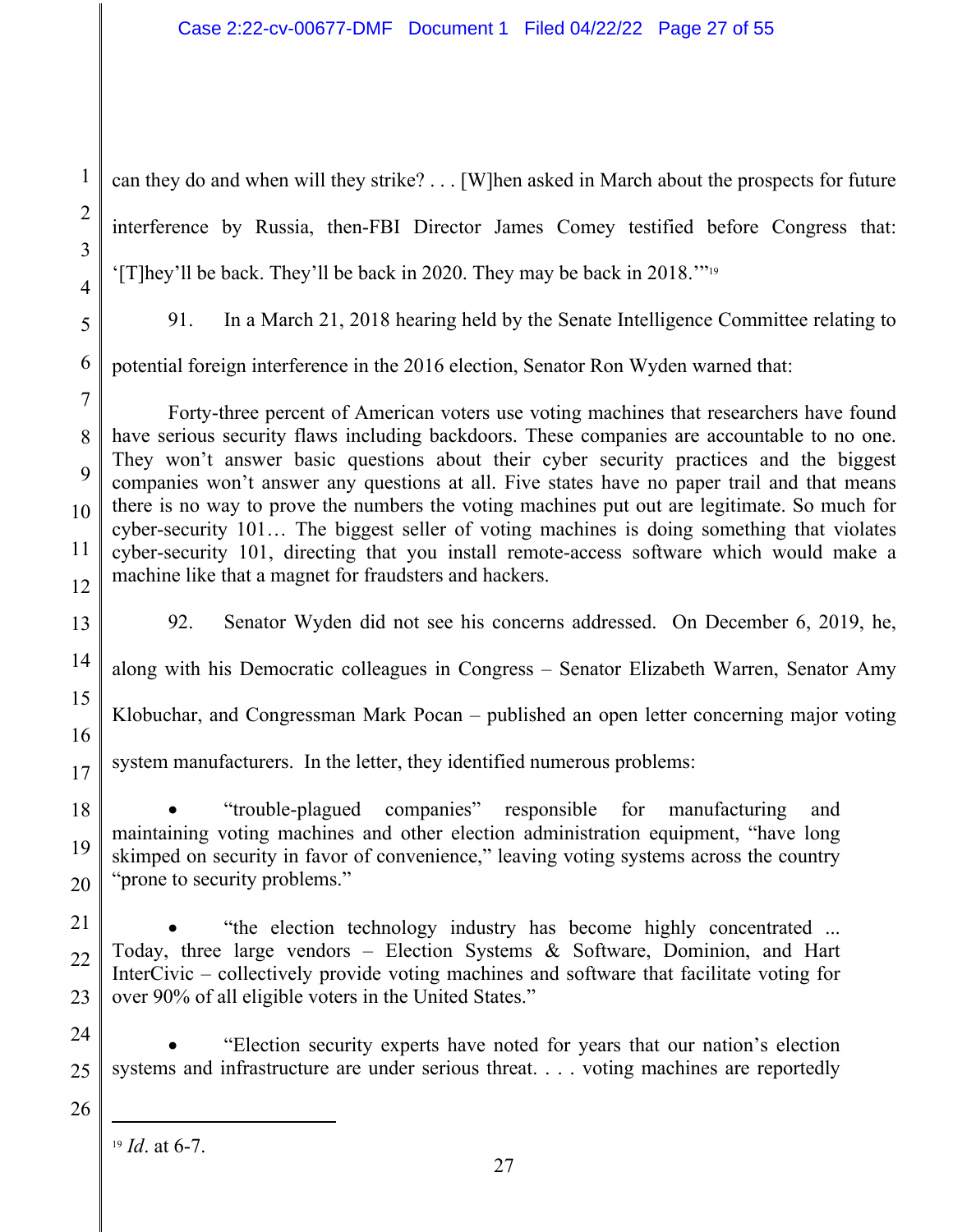falling apart, across the country, as vendors neglect to innovate and improve important voting systems, putting our elections at avoidable and increased risk. . . . Moreover, even when state and local officials work on replacing antiquated machines, many continue to 'run on old software that will soon be outdated and more vulnerable to hackers.'"

1

2

3

4

5

6

7

8

 $\overline{Q}$ 

10

11

12

13

14

15

16

17

18

 "[J]urisdictions are often caught in expensive agreements in which the same vendor both sells or leases, and repairs and maintains voting systems-leaving local officials dependent on the vendor, and the vendor with little incentive to substantially overhaul and improve its products.[]"

93. Senator Warren, on her website, identified an additional problem: "These vendors make little to no information publicly available on how much money they dedicate to research and development, or to maintenance of their voting systems and technology. They also share little or no information regarding annual profits or executive compensation for their owners."

94. During a Senate Judiciary Committee hearing in June 2018, then-Senator Kamala Harris warned that, in a demonstration for lawmakers at the Capitol, election machines were "hacked" before the lawmakers' eyes. Two months later, Senator Klobuchar stated on national television, "I'm very concerned you could have a hack that finally went through. You have 21 states that were hacked into, they didn't find out about it for a year."

19 20 21 22 23 24 95. While chairing the House Committee on Homeland Security in July of 2018, Republican Congressman Michael McCaul decried, "Our democratic system and critical infrastructures are under attack. In 2016, Russia meddled in our Presidential election through a series of cyber attacks and information warfare. Their goals were to undermine the credibility of the outcome and sow discord and chaos among the American people…."

25 26 96. Senator Wyden stated in an interview, "[T]oday, you can have a voting machine with an open connection to the internet, which is the equivalent of stashing American ballots in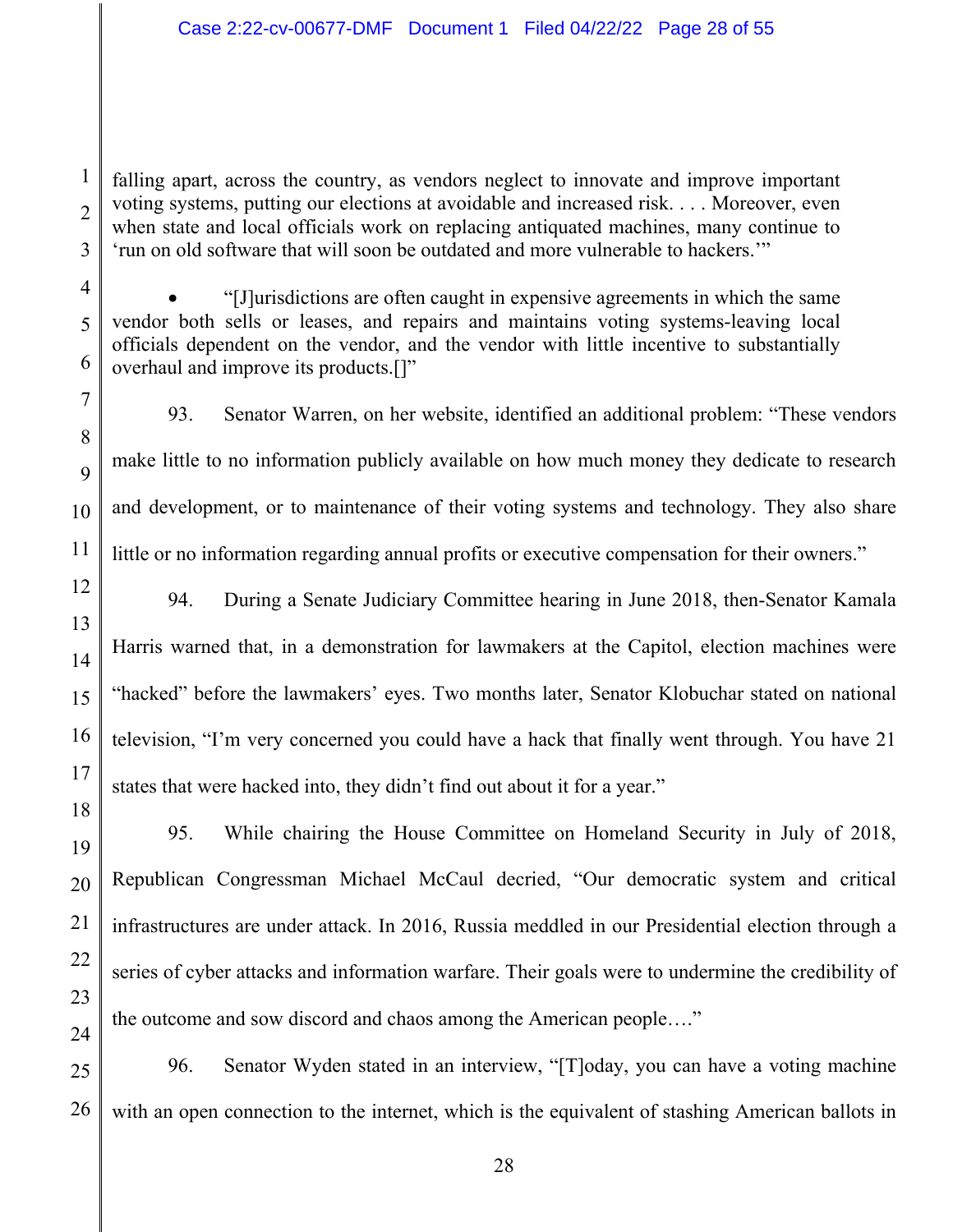the Kremlin. . . . [As] of today, what we see in terms of foreign interference in 2020 is going to make 2016 look like small potatoes. This is a national security issue! . . . The total lack of cybersecurity standards is especially troubling . . . But the lack of cybersecurity standards leads local officials to unwittingly buy overpriced, insecure junk. Insecure junk guarantees three things: a big payday for the election-tech companies, long lines on Election Day, and other hostile foreign governments can influence the outcome of elections through hacks."

97. In March of 2022, White House press secretary Jen Psaki said the Russian government in 2016 "hacked our election here" in the United States.

98. The following month, Dara Lindenbaum, a nominee to serve on the Federal Election Commission, testified before the Senate Rules and Administration Committee. Lindenbaum was asked about her role as an election lawyer representing Stacey Abrams's campaign for governor of Georgia in 2018. Lindenbaum acknowledged she had alleged voting machines were used to illegally switch votes from one candidate to another during the 2018 election in Georgia. 20

18 99. Dominion presented its Democracy Suite 5.5-A voting system to the State of Texas for certification to be used in public elections in Texas. In January 2019, the State of Texas rejected Dominion's application and refused to certify Democracy Suite 5.5-A. On October 2 and 3, 2019, Dominion presented Democracy Suite 5.5-A to the State of Texas for examination a second time, seeking certification for use in public elections in Texas. Again,

24 25

26

1

2

3

4

5

6

7

8

 $\mathbf Q$ 

10

11

12

13

14

15

16

17

19

20

21

22

<sup>20</sup> PN1758 — Dara Lindenbaum — Federal Election Commission, https://www.congress.gov/nomination/117th-congress/1758; https://www.youtube.com/watch?v=wCPLL\_D\_spc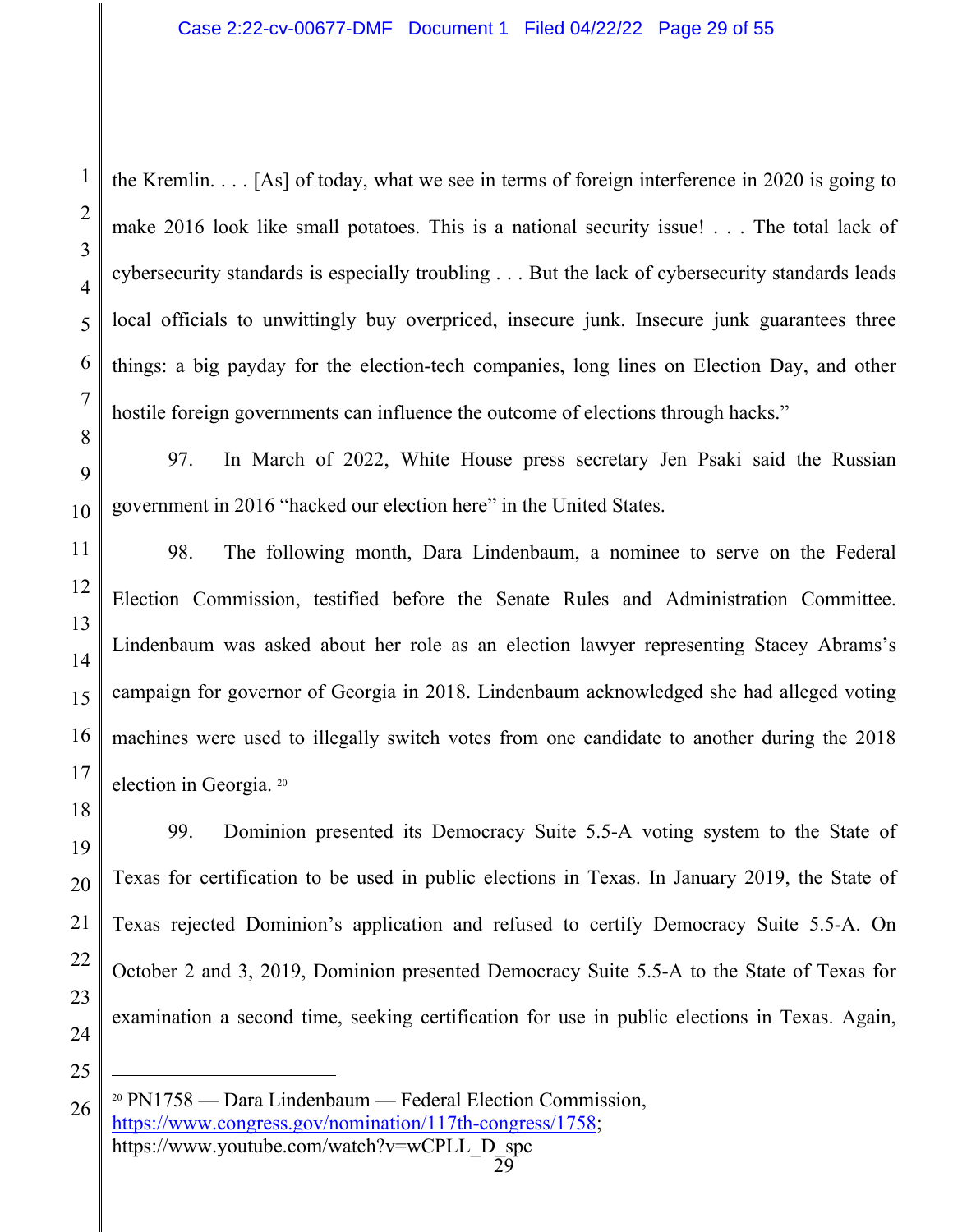Democracy Suite 5.5-A failed the test. On January 24, 2020, the Texas Secretary of State denied certification of the system for use in Texas elections.

100. The experts designated by Texas to evaluate Democracy Suite 5.5-A flagged risk from the system's connectivity to the internet despite "vendor claims" that the system is "protected by hardening of data and IP address features," stating, "[T]he machines could be vulnerable to a rogue operator on a machine if the election LAN is not confined to just the machines used for the election . . . The ethernet port is active on the ICX BMD during an election. . . . This is an unnecessary open port during the voting period and could be used as an attack vector." Other security vulnerabilities found by Texas include use of a "rack mounted server" which "would typically be in a room other than a room used for the central count" and would present a security risk "since it is out of sight." In summary, "The examiner reports identified multiple hardware and software issues . . . . Specifically, the examiner reports raise concerns about whether the Democracy Suite 5.5-A system is suitable for its intended purpose; operates efficiently and accurately; and is safe from fraudulent or unauthorized manipulation."

1

2

3

4

5

101. The Texas Attorney General explained, "We have not approved these voting systems based on repeated software and hardware issues. It was determined they were not accurate and that they failed — they had a vulnerability to fraud and unauthorized manipulation."

102. Dominion's DVS 5.5-B voting system, set to be used in the Midterm Election in Arizona, is substantially similar to the 5.5-A system that twice failed certification in Texas.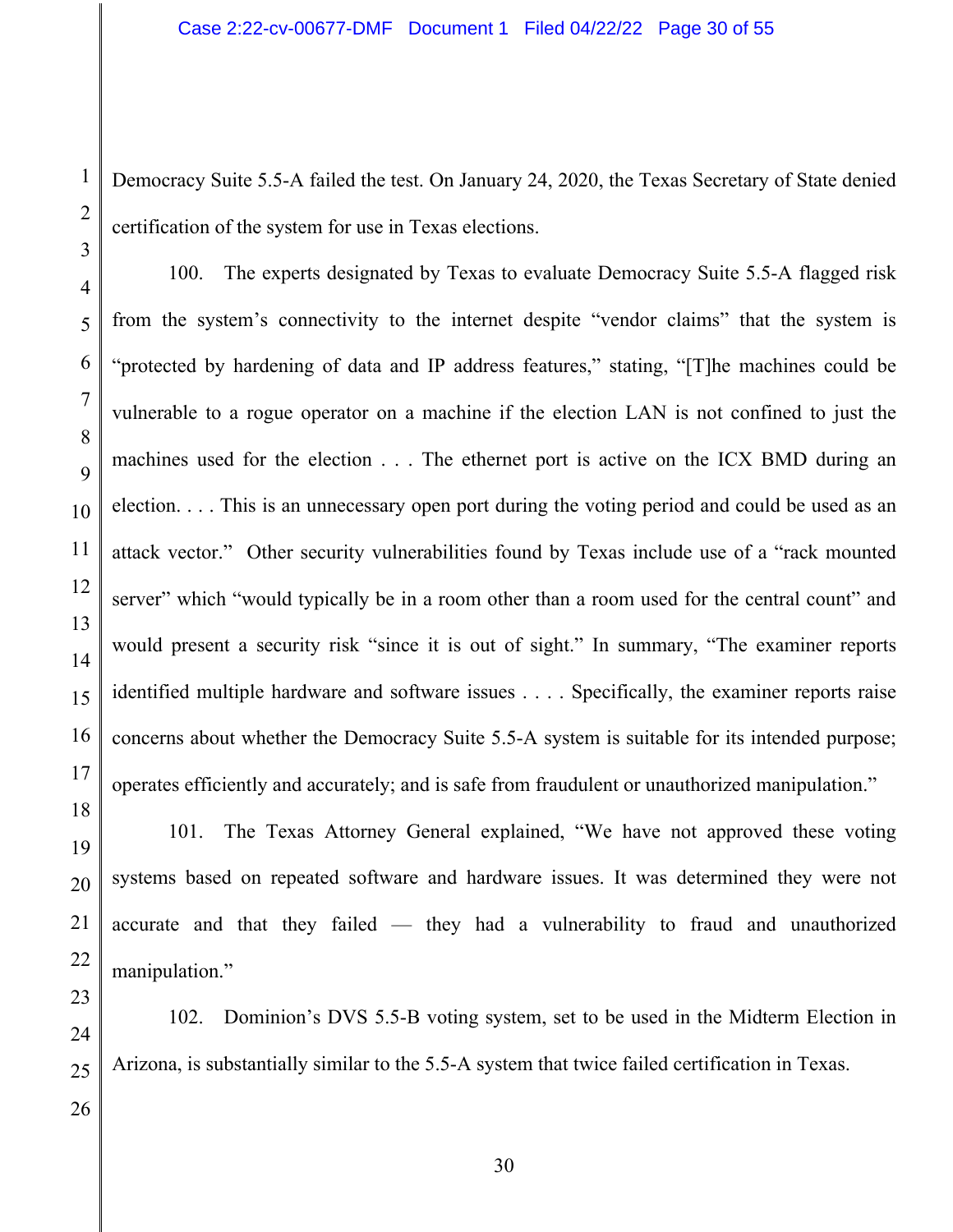103. Though Texas did certify ES&S electronic voting machines for use in Texas, ES&S voting systems are, like Dominion's voting systems, opaque, easily hacked, and vulnerable to incorporation of compromised components through ES&S's supply chain.

## **E. Electronic Voting Machine Companies Have Not Been Transparent Concerning Their Systems**

104. Election officials and voting system manufacturers have publicly denied that their election equipment is connected to the internet in order to assert the equipment is not susceptible to attack via a networked system.<sup>21</sup>

105. John Poulous, the CEO of Dominion Voting Systems, testified in December 2020 that Dominion's election systems are "closed systems that are not networked meaning they are not connected to the internet." This is false.

106. In a May 2016 interview, Dominion Vice President Goran Obradovic stated, "All devices of the ImageCast series have additional options such as modems for wireless and wired transfer of results from the very polling place...."<sup>22</sup> During the 2020 election Dominion election equipment was connected to the internet when it should not have been.<sup>23</sup> A Dominion representative in Wayne County, Michigan stated that during the voting in the 2020 election

<sup>21</sup> Kim Zetter, *Critical U.S. Election Systems Have Been Left Exposed Online Despite Official Denials*, Vice (Aug. 8, 2019) (https://www.vice.com/en/article/3kxzk9/exclusive-critical-uselection-systems-have-been-left-exposed-online-despite-official-denials).<br><sup>22</sup> Economy & Business, Interview: How do the others do this? A technological solution exists

for elections with complete security, privacy, and transparency pp.30, 31 (May 2016)

<sup>(</sup>https://ekonomijaibiznis.mk/ControlPanel/Upload/Free\_Editions/wZ0X5bz60KCgpcvFcEBvA/ maj%202016%20ENG/mobile/index.html#p=31).

<sup>23</sup> Aff. of Patrick J. Colbeck, *Costantino v. City of Detroit*, no. 20-014780-AW (Wayne Co., Mich. Cir. Ct. Nov. 8, 2020).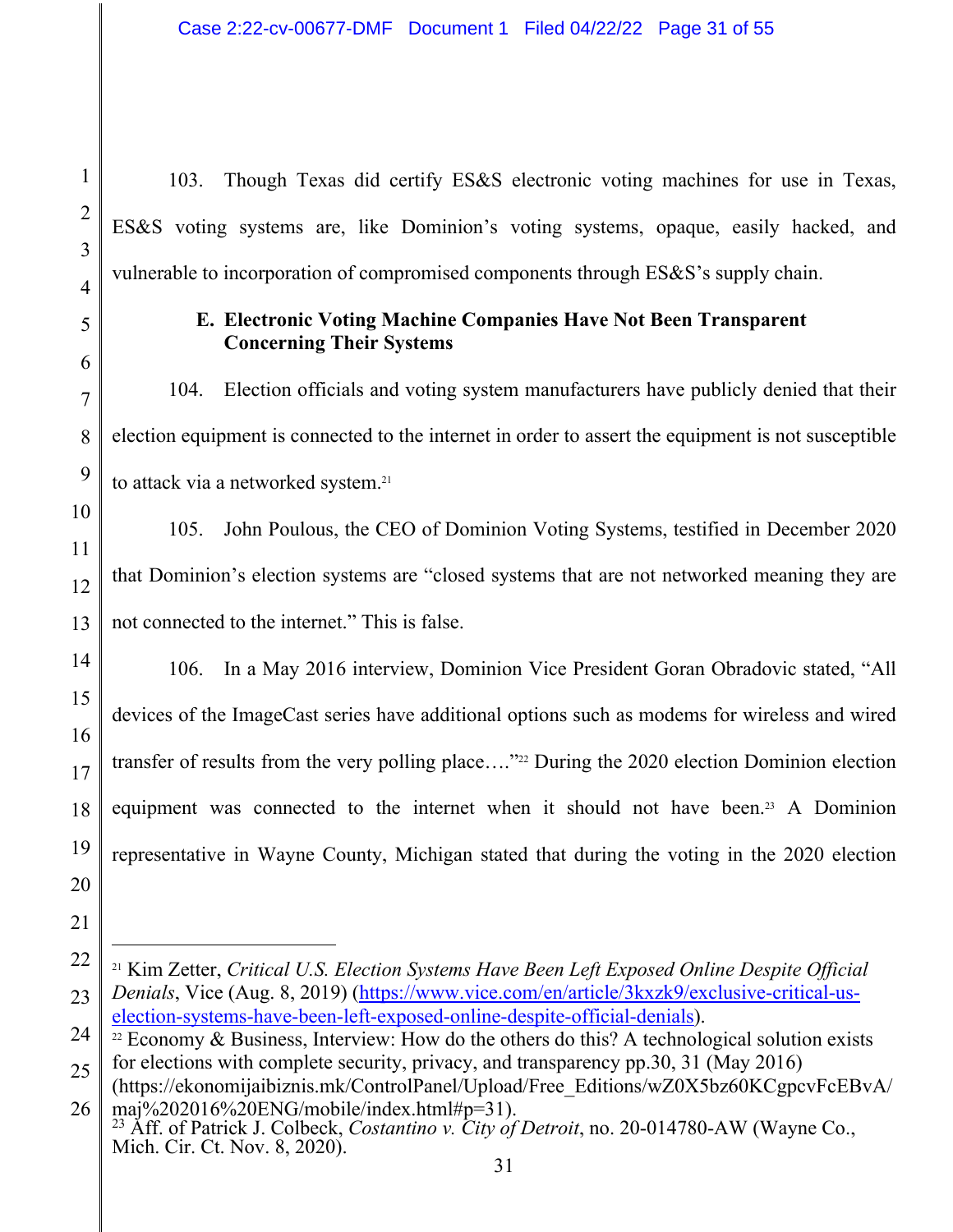there were irregularities with Dominion's election equipment, including that equipment was connected to the internet and equipment had scanning issues.

107. On Monday, November 2, 2020, the day before the 2020 election, Dominion uploaded software updates into election equipment that Dominion had supplied in the United States.24 These software updates were unplanned and unannounced.In some counties in Georgia, Dominion's software update caused election equipment to malfunction the next day during the election. The supervisor of one County Board of Elections stated that Dominion "uploaded something last night, which is not normal, and it caused a glitch," and "[t]hat is something that they don't ever do. I've never seen them update anything the day before the election." Dominion had earlier publicly denied that any updates just prior to election day were made and that its election equipment was connected to the internet—both of which were false statements.<sup>25</sup>

108. In December 2020, the Department of Homeland Security's Cybersecurity & Infrastructure Agency ("CISA") revealed that malicious hackers had compromised and exploited SolarWinds Orion network management software products.<sup>26</sup> On April 15, 2021, the White

<sup>24</sup> Kim Zetter, *Cause of Election Day Glitch in Georgia Counties Still Unexplained*, Politico (Nov. 12, 2020) (https://www.politico.com/news/2020/11/04/georgia-election-machine-glitch-<br>434065).

<sup>&</sup>lt;sup>25</sup> Isabel van Brugen, *Dominion Voting Machines Were Updated Before Election, Georgia Official Confirms*, The Epoch Times (Dec. 4, 2020) (https://www.theepochtimes.com/dominionvoting-machines-were-updated-before-election-georgia-official-confirms\_3604668.html).

<sup>26</sup> CISA, *CISA issues emergency directive to mitigate the compromise of SolarWinds Orion network management products* (Dec. 14, 2020) (https://www.cisa.gov/news/2020/ 12/13/cisaissues-emergency-directive-mitigate-compromise-solarwinds-orion-network).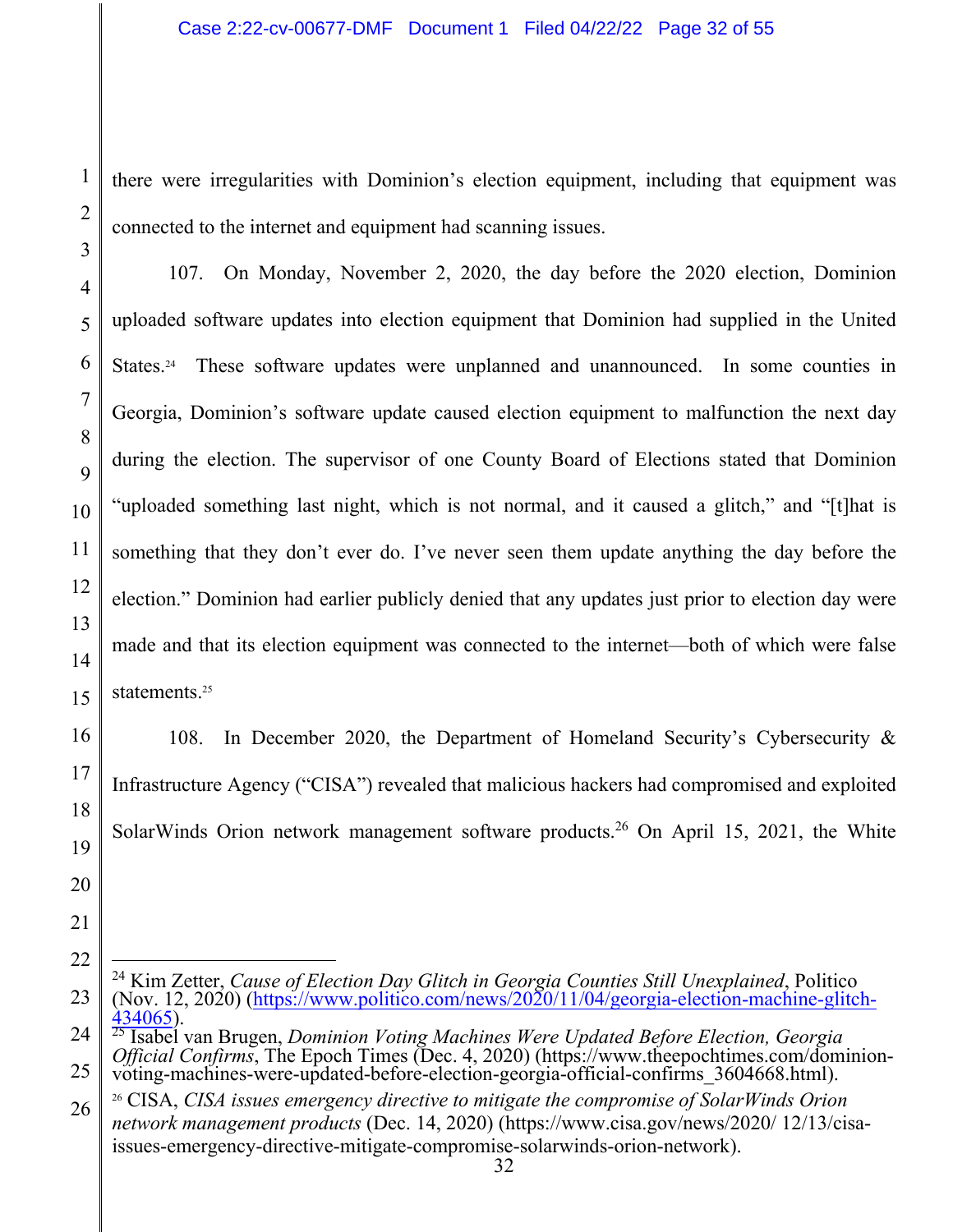1

2

3

4

5

6

7

8

9

10

11

12

13

14

15

16

17

18

19

20

21

22

23

24

House announced imposition of sanctions on Russia in response to Russian "malicious cyber activities, such as the SolarWinds incident."27

109. Dominion CEO John Poulos stated that Dominion did not use SolarWinds.

110. Dominion in fact did use SolarWinds. Dominion's website formerly displayed a SolarWinds logo, but that logo was removed.



111. Dominion refuses to provide access to allow the public to forensically investigate its "proprietary" software, machines, and systems, to determine whether its election equipment is secure, has been hacked, or has malware installed.

112. No electronic voting system to be used in Arizona in the Midterm Election employs "open source" technology, which is electronic equipment for which the details of the components of the system, including its software, is published and publicly accessible. Though Dominion and E&S do not offer open source voting technology, it has been available to Defendants from other vendors for years.

<sup>25</sup>  26 27 The White House, *Fact Sheet: Imposing Costs for Harmful Foreign Activities by the Russian Government* (Apr. 15, 2021) (https://www.whitehouse.gov/briefing-room/statementsreleases/2021/04/15/fact-sheet-imposing-costs-for-harmful-foreign-activities-by-the-russiangovernment/).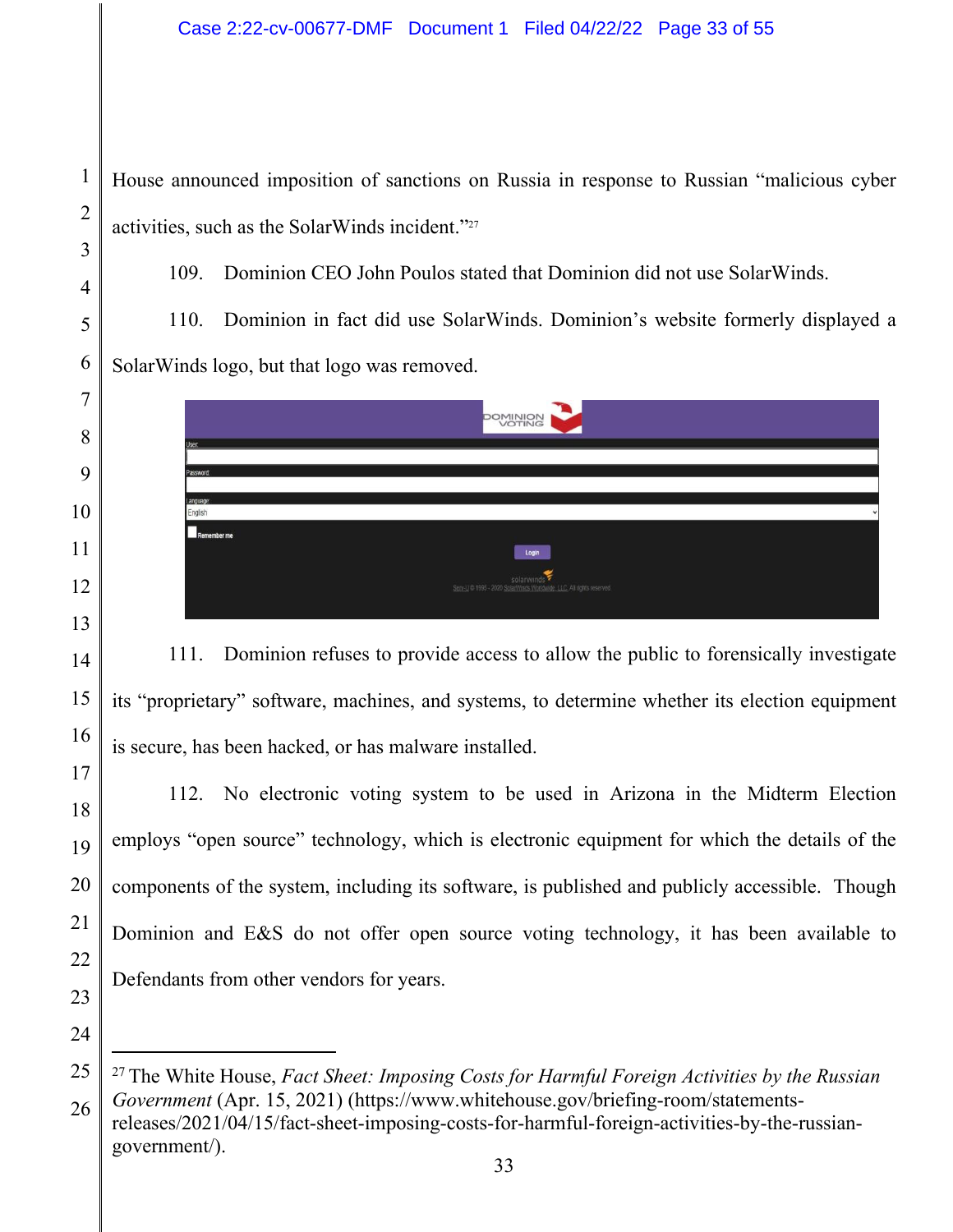1

2

3

4

5

6

7

8

9

10

11

12

13

14

15

16

17

18

19

20

21

22

113. Defendants have failed or refused to institute open source voting technologies in Arizona, even though such technology would promote both security and transparency, as voters and office-seekers throughout Arizona would know the specific risks to, or manipulation of, election results.

114. This lack of transparency by electronic voting machine companies has created a "black box" system of voting which lacks credibility and integrity.

## **F. Irregularities and Evidence of Illegal Vote Manipulations in Electronic Voting Systems During the 2020 General Election Have Been Found**

115. Evidence has been found of illegal vote manipulation on electronic voting machines during the 2020 election.

116. Dominion Democracy Suite software was used to tabulate votes in 62 Colorado counties, including Mesa County and Elbert County, during the 2020 election. Subsequent examination of equipment from Mesa County and Elbert County showed the Democracy Suite software created unauthorized databases on the hard drive of the election management system servers. On March 21, 2022, electronic database expert Jeffrey O'Donnell and computer science expert Dr. Walter Daugherty published a report concluding that ballots were manipulated in the unauthorized databases on the Mesa County server during Colorado's November 2020 and April 2021 elections.

23 24 25 26 117. On February 28, 2022, and after a comprehensive review of the Dominion systems used in Colorado, cybersecurity expert Douglas Gould published a report concluding that the system was "configured to automatically overwrite log files that exceed 20 MB, thereby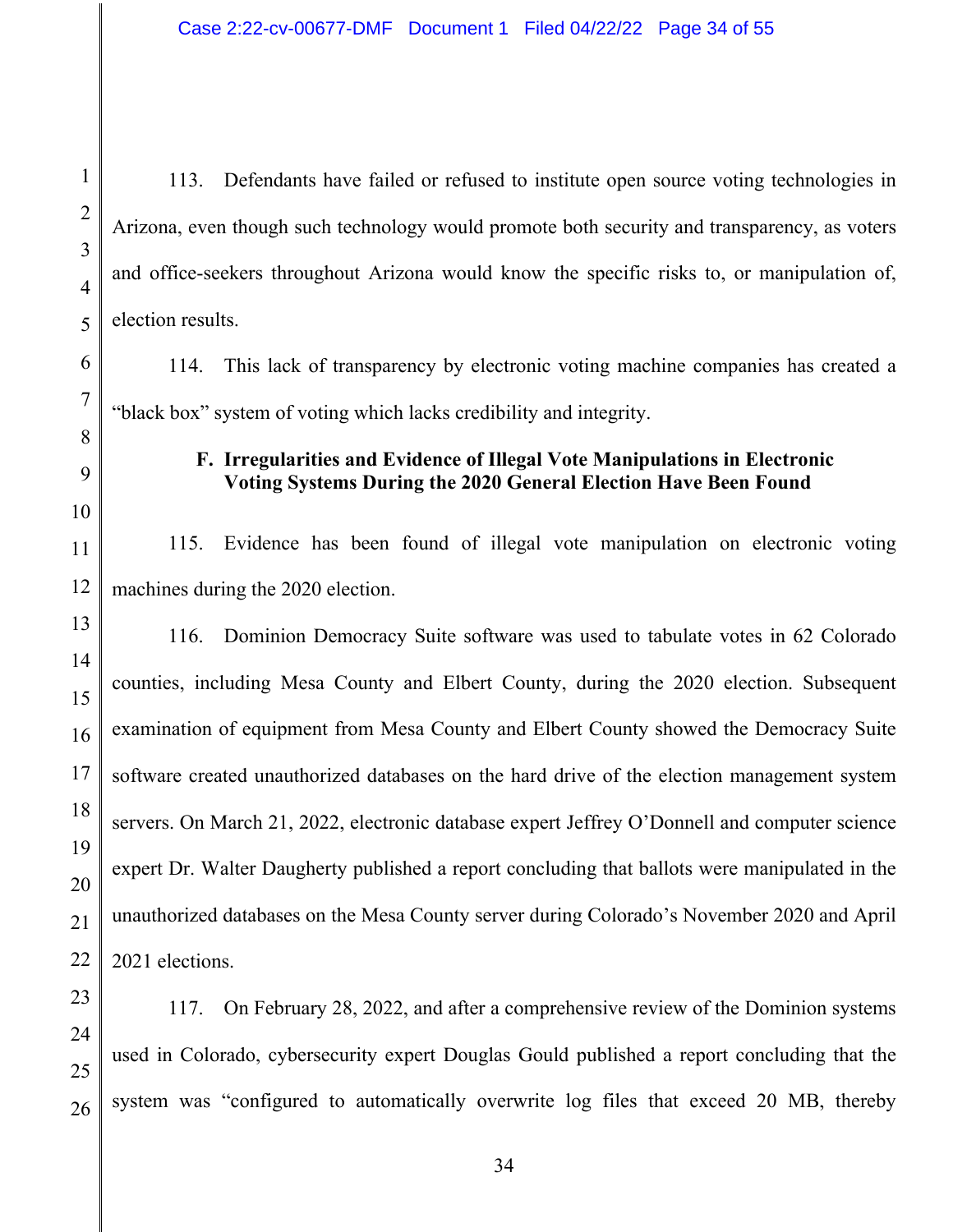violating federal standards that require the preservation of log files," that it was configured "to allow any IP address in the world to access the SQL service port, (1433), which violates 2002 VSS security standards," and that it "uses generic user IDs and passwords and a common shared password, some of which have administrative access," in violation of 2002 VSS security standards.

118. Electronic forensic experts examined equipment used in Michigan to administer voting during the 2020 election and concluded the equipment had been connected to the internet, either by Wi-Fi or a LAN wire, that there were multiple ways the election results could have been modified without leaving a trace; and the same problems have been around for 10 years or more. One expert "examined the forensic image of a Dominion ICX system utilized in the November 2020 election and discovered evidence of internet communications to a number of public and private IP addresses."

119. In Wisconsin, during the voting in the 2020 election, Dominion election equipment that was not supposed to be connected to the internet was connected to a "hidden" Wi-Fi network.<sup>28</sup>

20 21 120. In April 2021, the Biden administration announced sanctions against Russia for election interference and hacking in the 2020 United States presidential election.29

23 24

25

22

1

2

3

4

5

6

7

8

 $\overline{Q}$ 

10

11

12

13

14

15

16

17

18

<sup>&</sup>lt;sup>28</sup> M.D. Kittle, *Emails: Green Bay's 'Hidden' Election Networks*, Wisconsin Spotlight (Mar. 21, 2021) (https://wisconsinspotlight.com/emails-green-bays-hidden-election-networks/). 2021) (https://wisconsinspotlight.com/emails-green-bays-hidden-election-networks/).<br><sup>29</sup> Natasha Truak and Amanda Macias, *Biden administration slaps new sanctions on Russia for* 

<sup>26</sup>  *cyberattacks, election interference*, CNBC (Apr. 16, 2021) (https://www.cnbc.com/2021/04/15/biden-administration-sanctions-russia-for-cyber-attackselection-interference.html).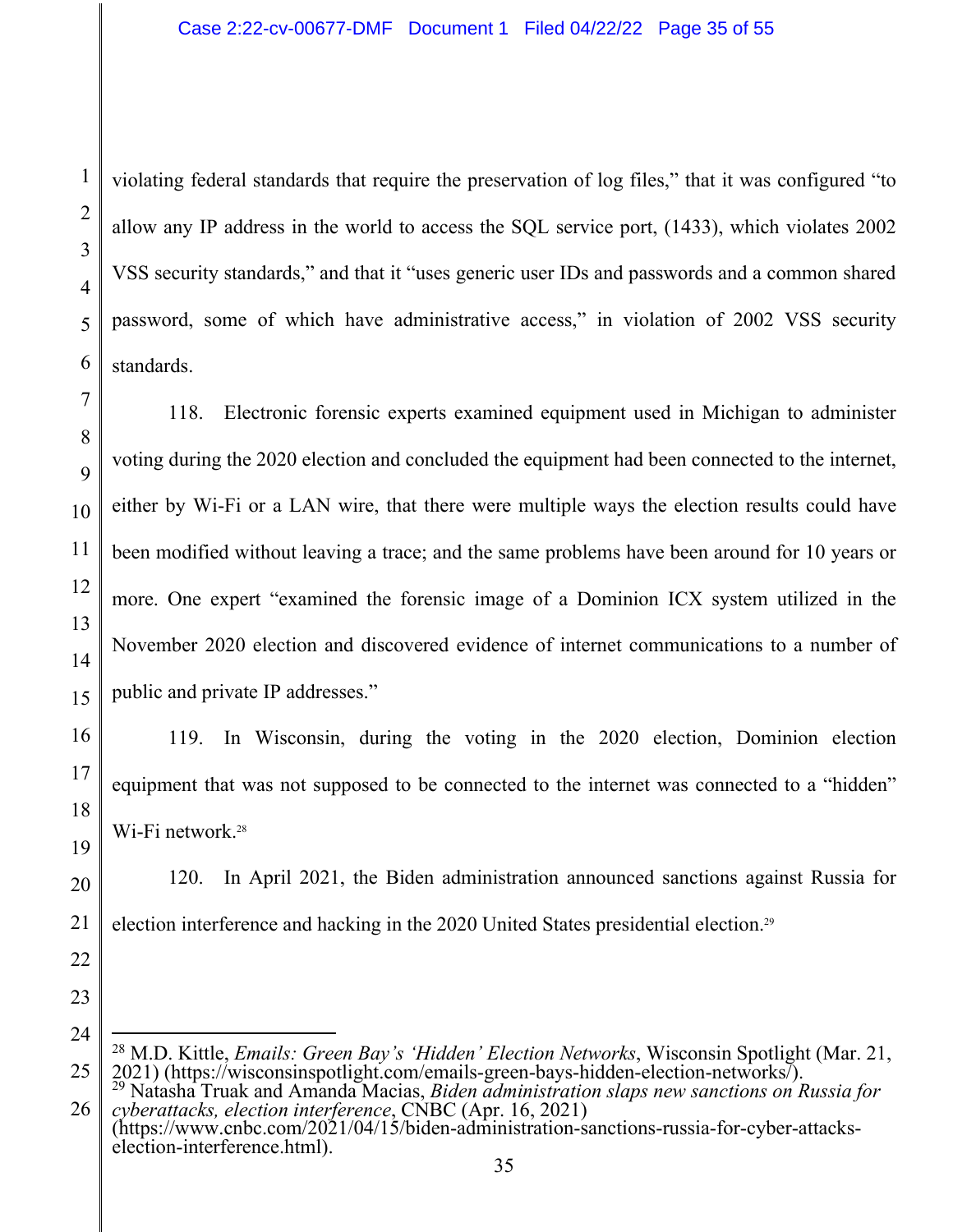121. Following the 2020 election, lawmakers in multiple states initiated investigations and audits of the results.

122. The Arizona Senate hired a team of forensic auditors to review Maricopa County's election process. The auditors issued a partial audit report on September 24, 2021, which found: (1) "None of the various systems related to elections had numbers that would balance and agree with each other. In some cases, these differences were significant"; (2) "Files were missing from the Election Management System (EMS) Server"; (3) "Logs appeared to be intentionally rolled over, and all the data in the database related to the 2020 General Election had been fully cleared"; (4) "Software and patch protocols were not followed"; and (5) basic cyber security best practices and guidelines from the CISA were not followed.30

123. Retired Wisconsin Supreme Court Justice Michael Gableman conducted an investigation of the 2020 election in Wisconsin at the direction of the Wisconsin Assembly. Gableman issued a report in March 2022 noting that "at least some machines had access to the internet on election night."31 He concluded that several machines manufactured by ES&S and used in the 2020 election in Wisconsin were "made with a 4G wireless modem installed, enabling them to connect to the internet through a Wi-Fi hotspot."

1

2

3

<sup>30</sup> *Maricopa County Forensic Election Audit, Volume I,* pp.1-3 (Sept. 24, 2021) (available at https://c692f527-da75-4c86-b5d1-

<sup>26</sup>  8b3d5d4d5b43.filesusr.com/ugd/2f3470\_a91b5cd3655445b498f9acc63db35afd.pdf). 31 Office of the Special Counsel: Second Interim Investigative Report On the Apparatus & Procedures of the Wisconsin Elections System, March 1, 2022, p. 13.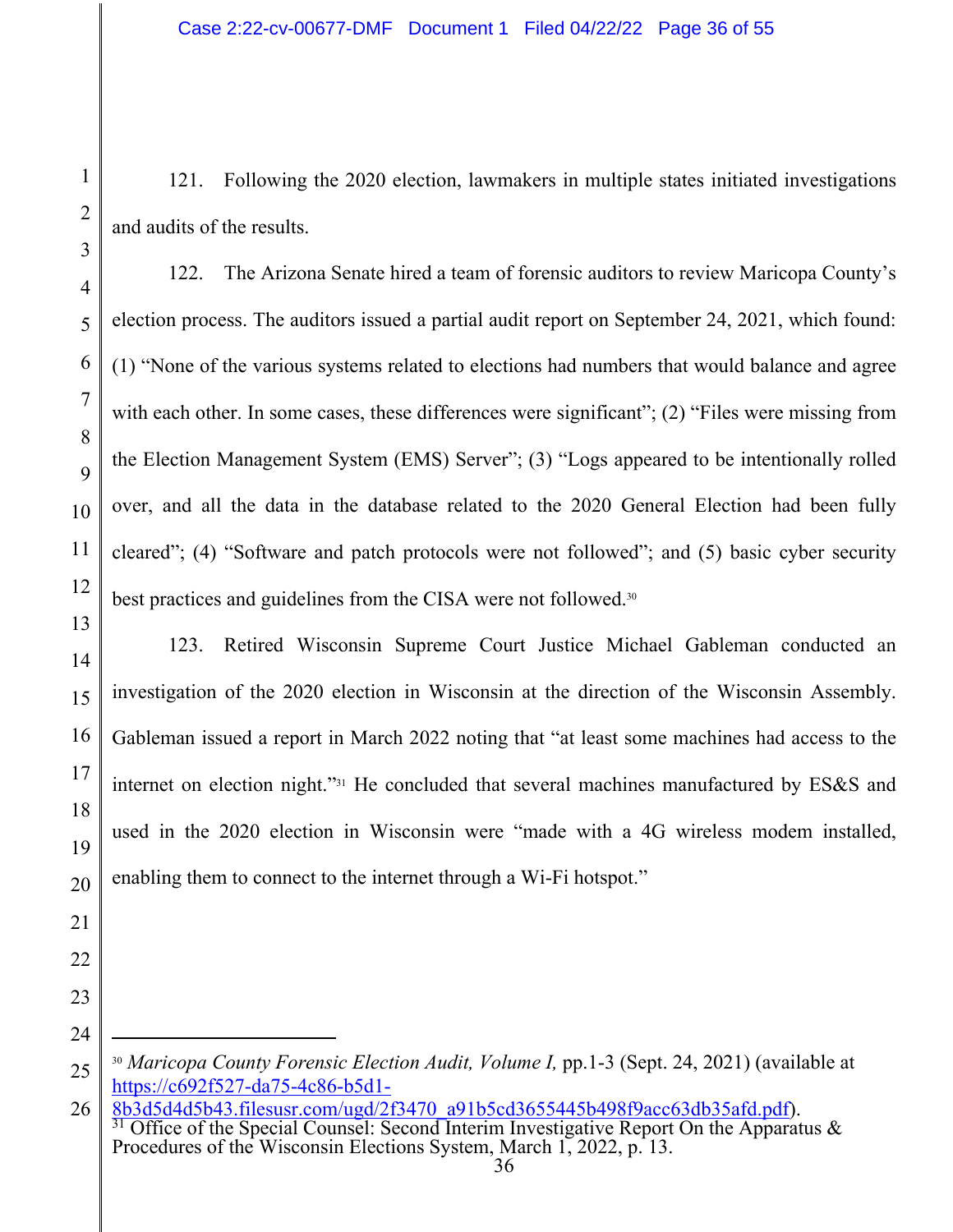124. During a December 30, 2020 live-streamed hearing held by the Georgia Senate Judiciary Subcommittee on Elections, an expert witness testified that an active Dominion polling pad had been hacked and the intrusion was being maintained even as he was speaking.<sup>32</sup>

**G. Arizona's Voting Systems Do Not Comply with State or Federal Standards** 

125. All voting systems and voting equipment used in Arizona must comply with standards set forth in Federal Election Commission Publication "2002 Voting Systems Standards" ("2002 VSS"). A.R.S. § 16-442(B).

1

2

126. The 2002 VSS standards require that all electronic voting systems shall:

g. Record and report the date and time of normal and abnormal events;

h. Maintain a permanent record of all original audit data that cannot be modified or overridden but may be augmented by designated authorized officials in order to adjust for errors or omissions (e.g. during the canvassing process.)

i. Detect and record every event, including the occurrence of an error condition that the system cannot overcome, and time-dependent or programmed events that occur without the intervention of the voter or a polling place operator;

[VSS, § 2.2.4.1]

…

a. Maintain the integrity of voting and audit data during an election, and for at least 22 months thereafter, a time sufficient in which to resolve most contested elections and support other activities related to the reconstruction and investigation of a contested election; and

b. Protect against the failure of any data input or storage device at a location controlled by the jurisdiction or its contractors, and against any attempt at improper data entry or retrieval.

[VSS, § 4.3]

<sup>&</sup>lt;sup>32</sup> Hearing of Georgia Senate Judiciary Subcommittee on Elections, Dec. 30, 2020 (https://www.youtube.com/watch?v= $\text{D}5c034r0\text{R}$ lU beginning at 4:07:58).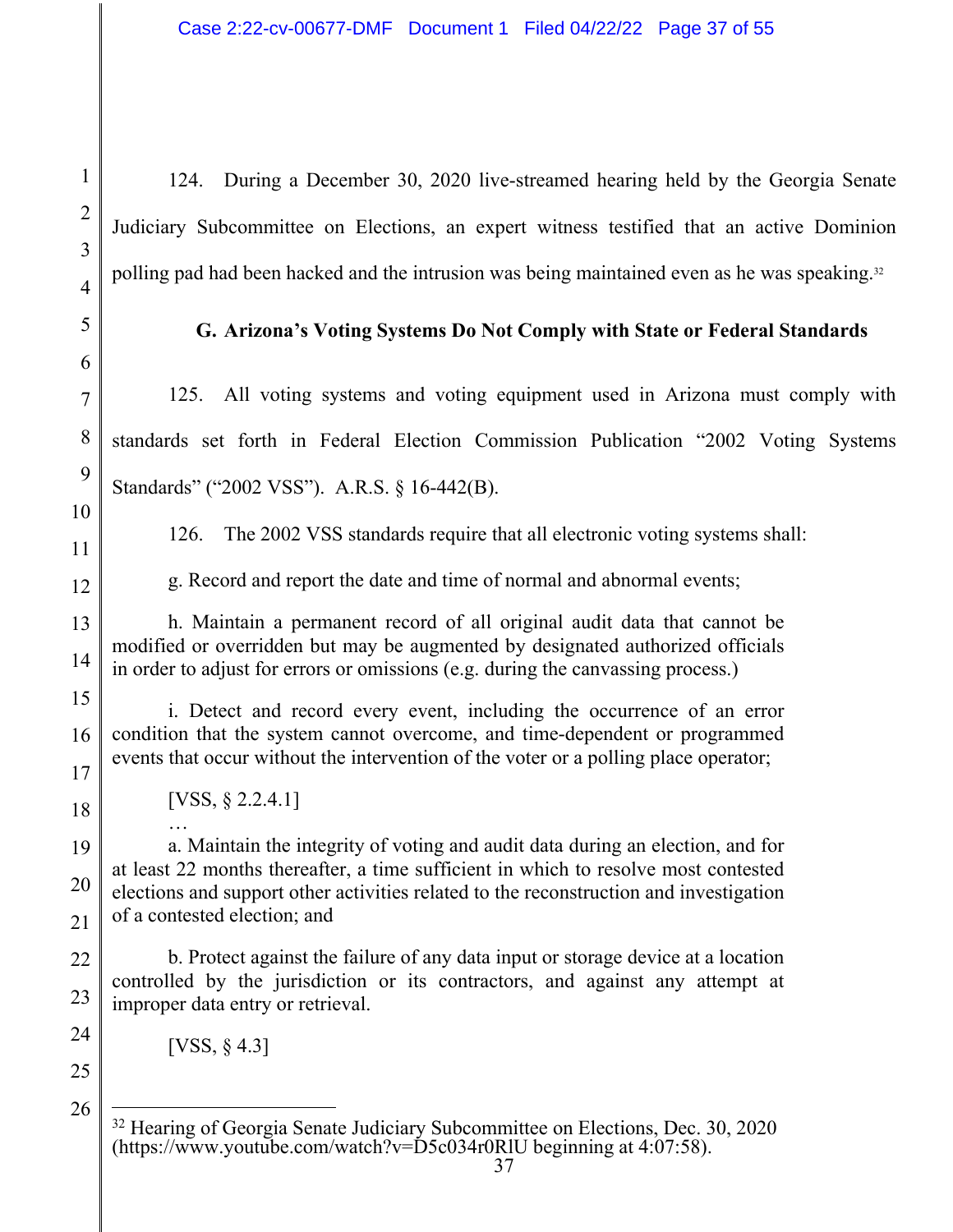127. Defendant Hobbs has statutory duties to test, certify, and qualify software and hardware that is used on county election systems. A.R.S. § 16-442(B). Defendant Hobbs certified Dominion's DVS 5.5-B voting system for use in Arizona on or around November 5, 2019. The DVS 5.5-B system includes the Dominion ImageCast Precent2 ("ICP2").

128. ICP2 does not meet 2002 VSS standards or Arizona's statutory requirements. It is normally configured with cellular wireless connections, Wi-Fi access and multiple wired LAN connections, each of which provide an access point for unauthorized remote connection and thereby make it impossible to know whether improper data entry or retrieval has occurred or whether the equipment has preserved election records unmodified or not, in violation of the standards. The ICP permits software scripts to run which cause the deletion of election log file entries, thereby failing to preserve records of events which the standards require to be recorded. The ICP permits election files and folders to be deleted, in violation of the standards.

129. University of Michigan Professor of Computer Science and Engineering J. Alex Halderman performed a thorough examination of voting equipment used in Georgia, which is also used in Arizona. In a series of expert reports submitted in litigation still pending in the Northern District of Georgia, Professor Halderman stated that this voting equipment can be manipulated "to steal votes," has "numerous security vulnerabilities" that "would allow attackers to install malicious software" through either "temporary physical access (such as that of voters in the polling place) or remotely from election management systems." He stated that these "are not general weaknesses or theoretical problems, but rather specific flaws" which he was "prepared to demonstrate proof-of-concept malware that can exploit them to steal votes."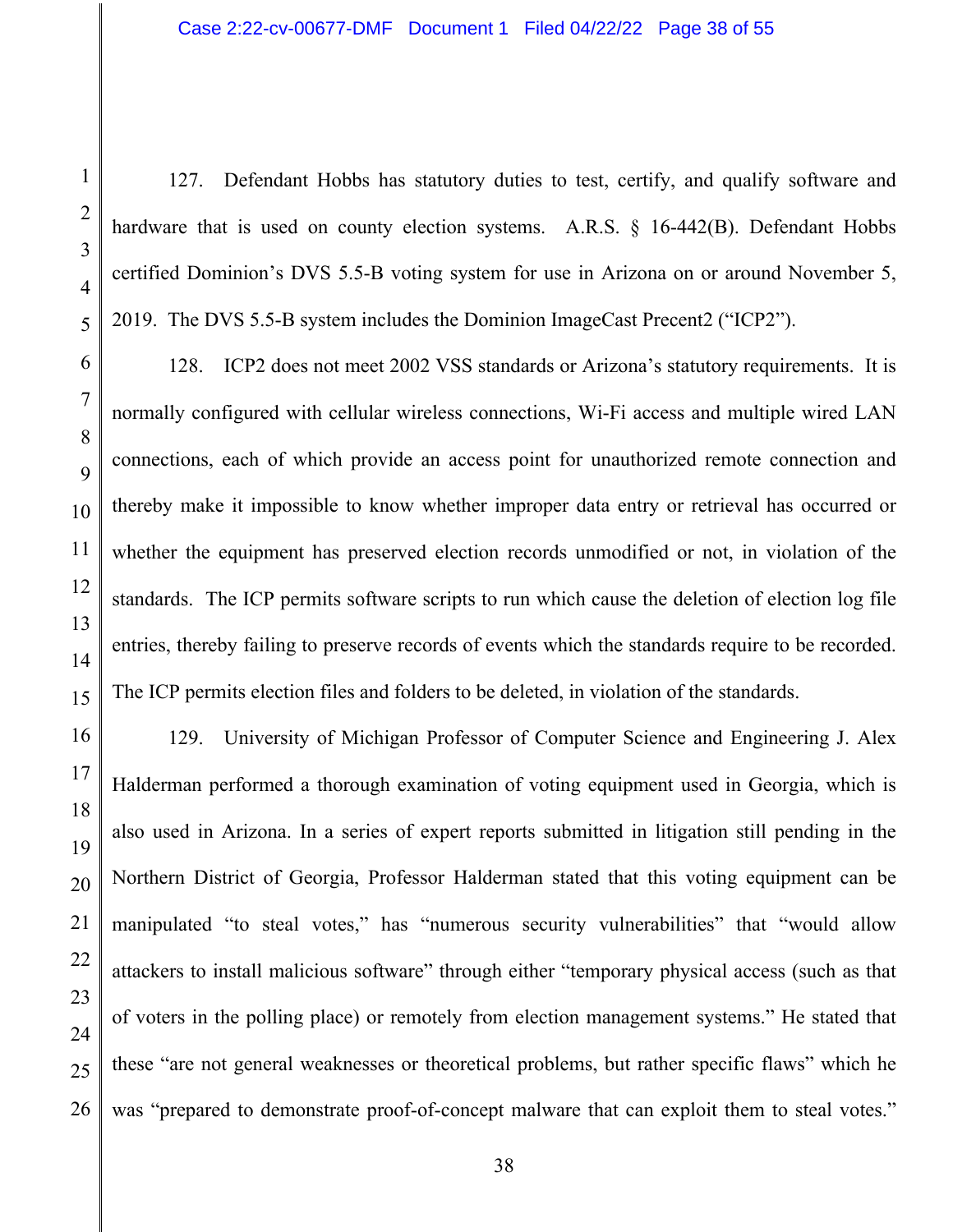He also concluded that the equipment "is very likely to contain other, equally critical flaws that are yet to be discovered." He specifically noted that this same equipment, the ICX, will be used in 2022 in "for accessible voting in Alaska and large parts of Arizona . . ."

130. In the Midterm Election, Arizona intends to use, in part, the same software about which Dr. Halderman testified. The ICX fails to meet VSS standards for the reasons stated in Dr. Halderman's reports.

131. By falling short of VSS standards, DVS 5.5-B is noncompliant with Arizona or federal law and should not have been certified for use.

132. By seeking to use DVS 5.5-B in the Midterm Election, Defendant intends to facilitate violations of Arizona law and federal law.

133. By choosing to continue using the non-compliant system in the Midterm Election without taking any meaningful steps to remedy known security breaches affecting Arizona voters, Defendants know that they will cause voters to cast votes in Midterm Election on an inaccurate, vulnerable and unreliable voting system that cannot produce verifiable results and does not .pass constitutional or statutory muster.

> **H. Arizona's Audit Regime is Insufficient to Negate Electronic Voting Machines' Vulnerabilities**

134. Post-election audits do not and cannot remediate the security problems inherent in the use of electronic voting machines.

135. All post-election audit procedures can be defeated by sophisticated manipulation of electronic voting machines.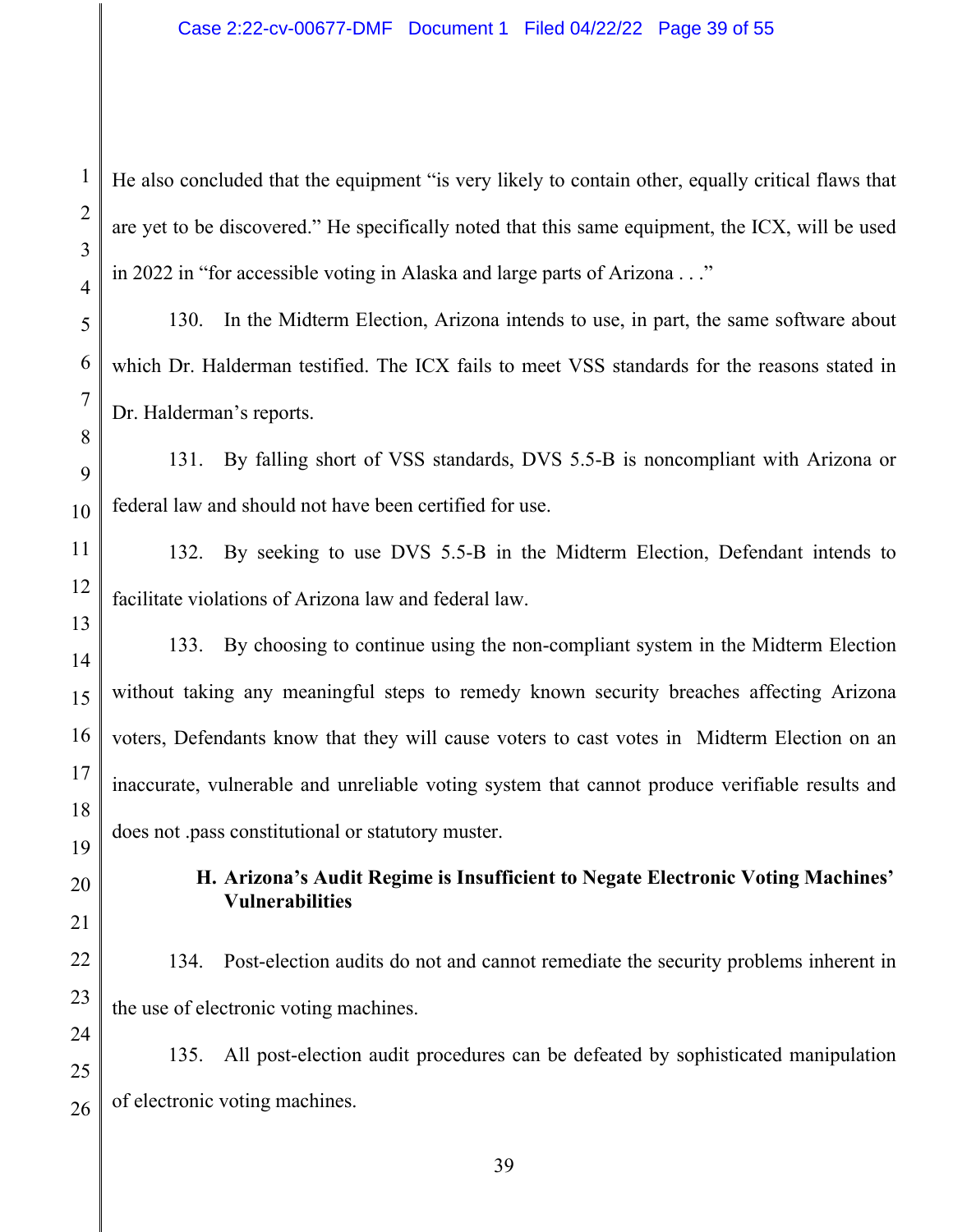136. Dr. Halderman stated in a Declaration dated August 2, 2021, that malware can defeat "all the procedural protections practiced by [Georgia], including acceptance testing, hash validation, logic and accuracy testing, external firmware validation, and risk-limiting audits (RLAs)." Dr. Halderman testified that the voting system at issue in Georgia is used in fifteen other states, including Arizona.

137. Electronic voting systems vendors have repeatedly refused to comply with postelection audits, diminishing the audits' ability to yield reliable conclusions about the validity of the election results.

138. On July 26, 2021, Arizona Senate leaders issued subpoenas to Dominion Voting Systems in connection with the Senate's audit of the 2020 election in Maricopa County, Arizona. Among other materials, the July 26 subpoenas sought production of usernames, passwords, tokens, and pins to the ballot tabulation machines the Maricopa County rents from Dominion, including all that would provide administrative access.

139. Dominion flatly refused to comply with this validly-issued legislative subpoena. In a letter to Senate President Karen Fann, Dominion wrongly claimed the subpoena seeking credentials necessary to access the Dominion voting systems to validate an election "violat[ed] [Dominion's] constitutional rights and ... exceed[ed] the Legislature's constitutional and statutory authority" and that responding to the subpoena would "cause grave harm" to Dominion.

140. ES&S has similarly flouted legislative subpoenas in Wisconsin. In a letter dated January 21, 2022, ES&S responded to a Wisconsin subpoena with a letter erroneously asserting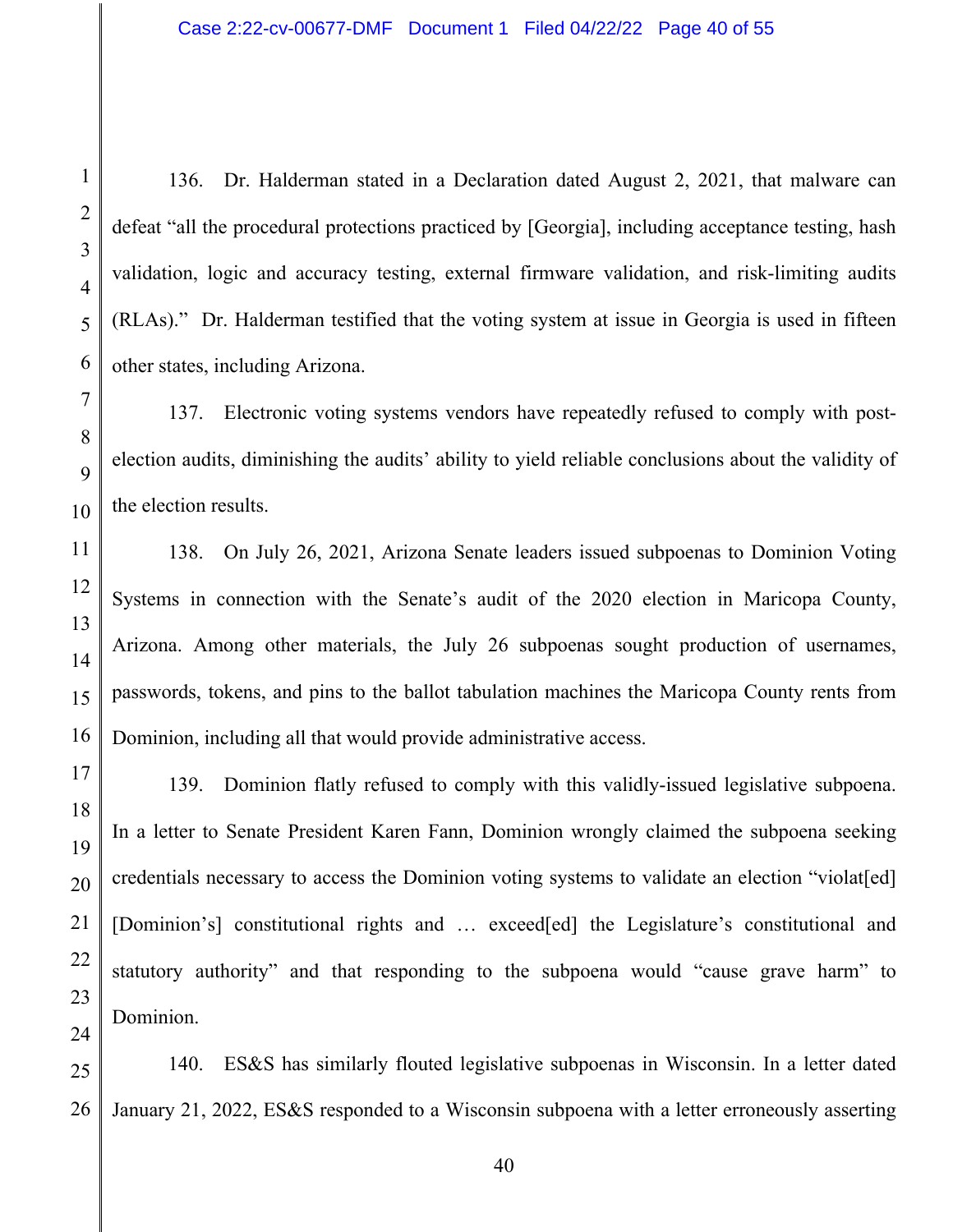it "is under no obligation to respond," despite the fact the subpoena was issued by the state Senate.

141. Any voting system that relies on the hidden workings of electronic devices in the casting and/or counting of the vote is a system of which voters may reasonably be suspicious. Post-election audits are not sufficient to alleviate their reasonable suspicions because voting machine manufacturers have demonstrated that they will not provide the information necessary to audit an election.

142. To restore legitimacy to Arizona's election regime for all voters, regardless of party, and to comply with constitutional and legal requirements, a secure and feasible alternative must supplant reliance on faulty electronic voting systems.

# **I. Voting on Paper Ballots and Counting Those Votes by Hand Is the Most Effective and Presently the Only Secure Election Method**

143. Plaintiffs seek for the Court to Order, an election conducted by paper ballot, as an alternative to the current framework. To satisfy constitutional requirements of reliability, accuracy, and security, the following is a summary of procedures that should be implemented:

• Ballots are cast by voters filling out paper ballots, by hand. The ballots are then placed in a sealed ballot box. Each ballot bears a discrete, unique identification number, which is made known by election officials only to the voter, so that the voter can later verify whether his or her ballot was counted properly. All ballots will be printed on specialized paper to confirm their authenticity.

1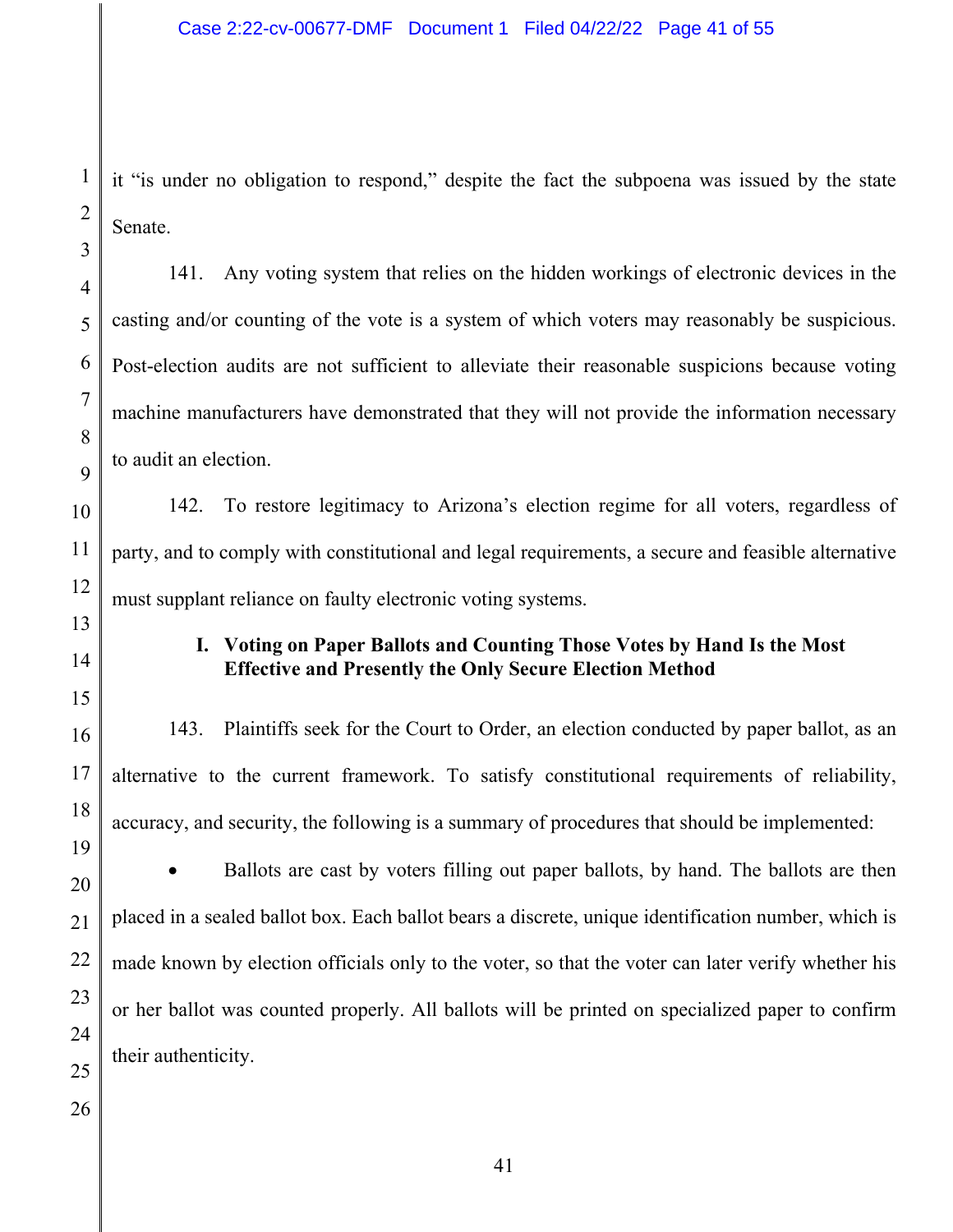• Though a uniform chain of custody, ballot boxes are conveyed to a precinct level counting location while still sealed.

 With party representatives, ballot boxes are unsealed, one at a time, and ballots are removed and counted in batches of 100, then returned to the ballot box. When all ballots in a ballot box have been counted, the box is resealed, with a copy of the batch tally sheets left inside the box, and the batch tally sheets carried to the tally center with a uniform chain of custody.

 Ballots are counted, one at a time, by three independent counters, who each produce a tally sheet that is compared to the other tally sheets at the completion of each batch.

 At the tally center, two independent talliers add the counts from the batch sheets, and their results are compared to ensure accuracy.

 Vote counting from paper ballots is conducted in full view of multiple, recording, streaming cameras that ensure a) no ballot is ever touched or accessible to anyone off-camera or removed from view between acceptance of a cast ballot and completion of counting, b) all ballots, while being counted are in full view of a camera and are readable on the video, and c) batch tally sheets and precinct tally sheets are in full view of a camera while being filled out and are readable on the video.

 Each cast ballot, from the time of receipt by a sworn official from a verified, eligible elector, remains on video through the completion of precinct counting and reporting.

 The video be live-streamed for public access and archived for use as an auditable record, with public access to replay a copy of that auditable record.

1

2

3

4

5

6

7

8

9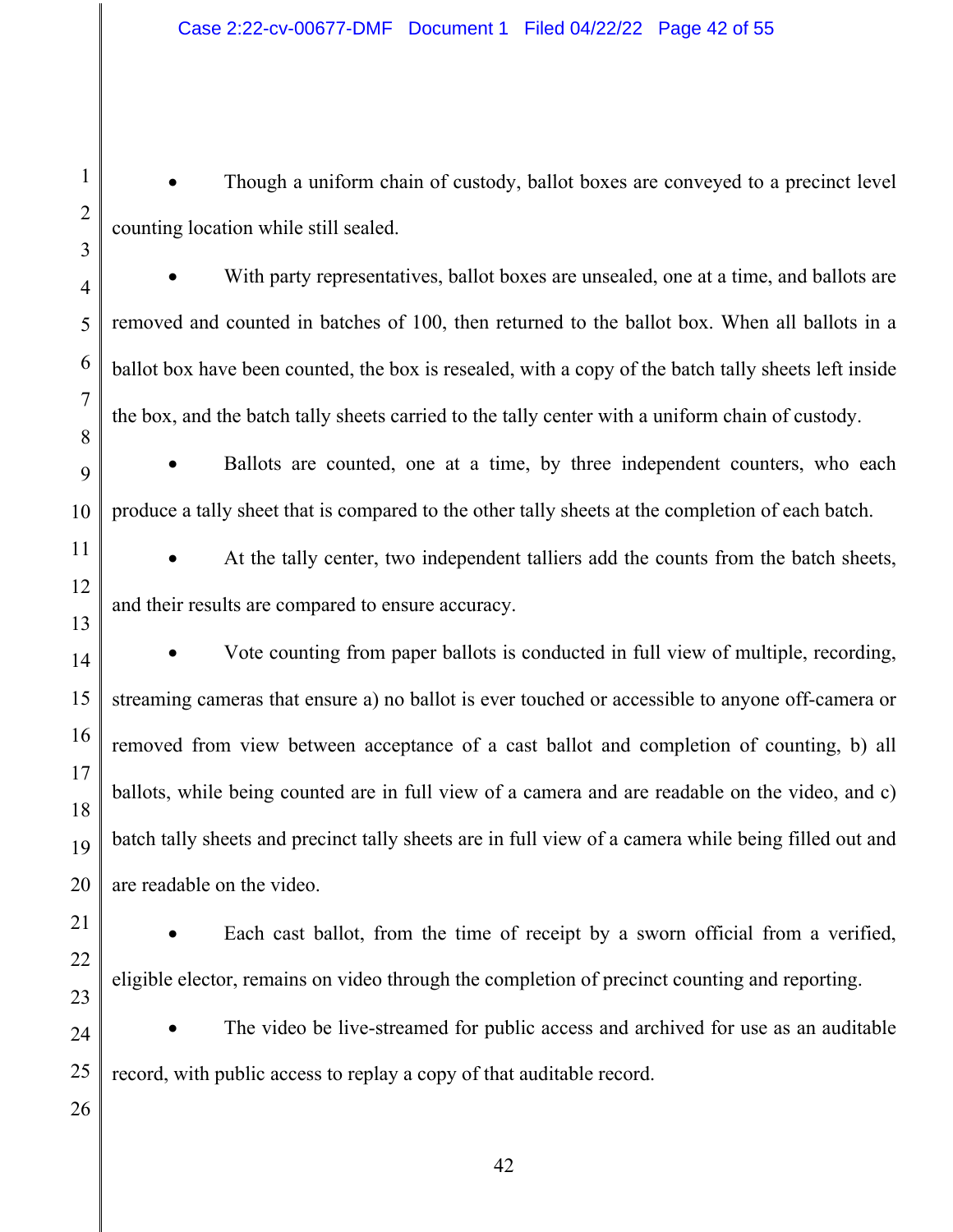Anonymity will be maintained however, any elector will be able to identify their own ballot by the discrete, serial ballot number known only to themselves, and to see that their own ballot is accurately counted

144. Every county in Arizona, regardless of size, demographics, or any other ostensibly unique characteristic, can simply and securely count votes cast on paper ballots without using centralized machine-counting or computerized optical scanners*.*

145. The recent hand count in Maricopa County, the second largest voting jurisdiction in the United States, offers Defendant Hobbs a proof-of-concept and a superior alternative to relying on corruptible electronic voting systems. Voting jurisdictions larger than any within Arizona, including France and Taiwan, have also proven that hand-count voting can deliver swift, secure, and accurate election results.

# **J. Past and Threatened Conduct of Defendant Hobbs**

146. Defendant Hobbs is, in her capacity as Secretary of State, charged by statute with carrying out the following duties:

18 19

20

21

22

23

24

25

26

1

2

3

4

5

6

7

8

9

10

11

12

13

14

15

16

17

 "After consultation with each county board of supervisors or other officer in charge of elections, the secretary of state shall prescribe rules to achieve and maintain the maximum degree of correctness, impartiality, uniformity and efficiency on the procedures for early voting and voting, and of producing, distributing, collecting, counting, tabulating and storing ballots."

A.R.S. § 16-452 (A).

 "The secretary of state shall provide personnel who are experts in electronic voting systems and procedures and in electronic voting system security to field check and review electronic voting systems and recommend needed statutory and procedural changes."

A.R.S. § 16-452 (D).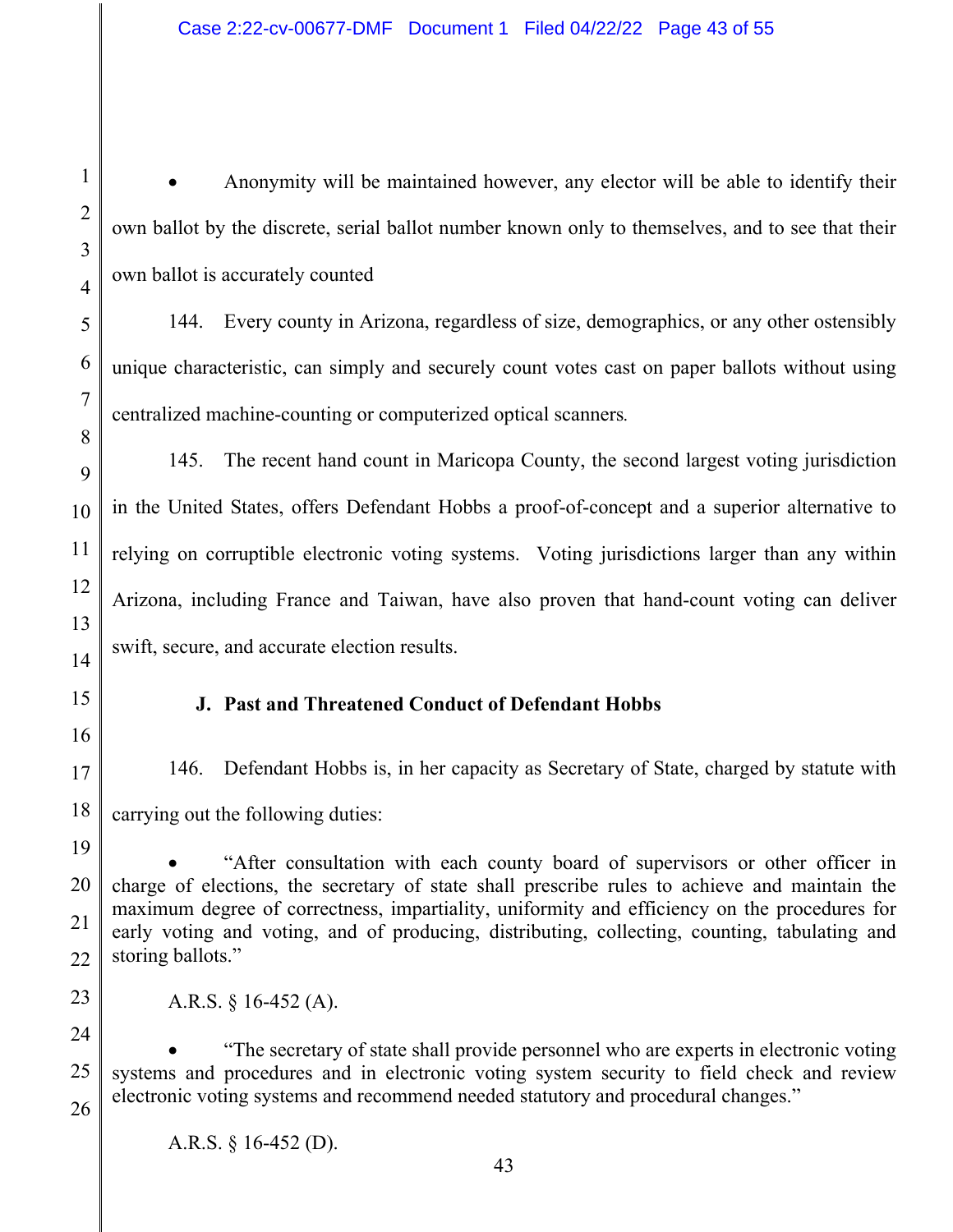1

2

3

4

5

147. Defendant Hobbs, in her capacity as Secretary of State, is further charged with ensuring that electronic voting systems used throughout Arizona meet the following requirements:

 "Be suitably designed for the purpose used and be of durable construction, and may be used safely, efficiently and accurately in the conduct of elections and counting ballots…"

 "When properly operated, record correctly and count accurately every vote cast…" and

 "Provide a durable paper document that visually indicates the voter's selections, that the voter may use to verify the voter's choices, that may be spoiled by the voter if it fails to reflect the voter's choices and that permits the voter to cast a new ballot."

A.R.S. § 16-446 (B).

148. Defendant Hobbs, in her capacity as Secretary of State, is further charged with ensuring that all computer election programs filed with the office of the Secretary of State shall be used by the Secretary of State or Attorney General to preclude fraud or any unlawful act. A.R.S. § 16-445(D).

149. By certifying deficient electronic voting systems for use in past elections, Defendant Hobbs has failed to meet these duties set forth above.

150. Defendant Hobbs, acting in her official capacity as the Secretary of State, has shown her intention to require the use of electronic voting systems for all Arizona voters in the Midterm Election.

24 25 26 151. In so doing, Defendant Hobbs will violate her duties under A.R.S. § 16-442(B), and violate the Constitutional rights of Plaintiffs and all voters in the State of Arizona.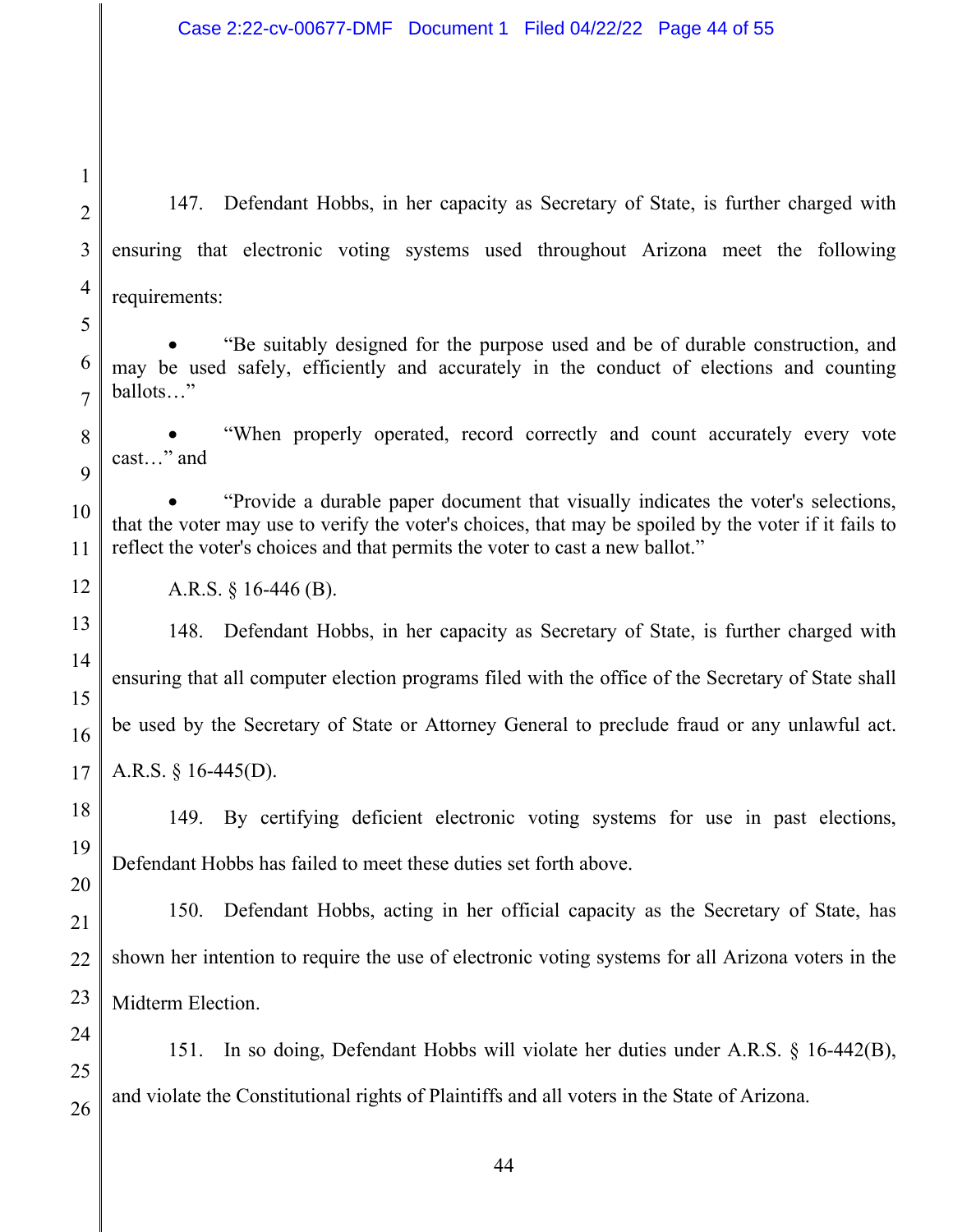45 1 2 3 4 5 6 7 8 9 10 11 12 13 14 15 16 17 18 19 20 21 22 23 24 25 26 **K. Past and Threatened Conduct of Maricopa Defendants and Pima Defendants**  152. The Maricopa Defendants and Pima Defendants, acting in their official capacity, are charged with the duty to: "[e]stablish, abolish and change election precincts, appoint inspectors and judges of elections, canvass election returns, declare the result and issue certificates thereof…"; "[a]dopt provisions necessary to preserve the health of the county, and provide for the expenses thereof"; "[m]ake and enforce necessary rules and regulations for the government of its body, the preservation of order and the transaction of business." A.R.S. § 11-251. 153. The Maricopa Defendants and Pima Defendants, acting in their official capacity, are charged with the duty to consult with Defendant Hobbs in order for Defendant Hobbs to "prescribe rules to achieve and maintain the maximum degree of correctness, impartiality, uniformity and efficiency on the procedures for early voting and voting, and of producing, distributing, collecting, counting, tabulating and storing ballots." A.R.S. § 16-452 (A). 154. The Maricopa Defendants and Pima Defendants have, in the past, failed in the duties set forth above by failing to, among other things, ensure that: operating systems and antivirus definitions of electronic voting systems were properly updated; electronic election files and security logs were preserved; election management servers were not connected to the Internet; • access to election equipment was limited to authorized personnel; and communications over the system network were properly monitored.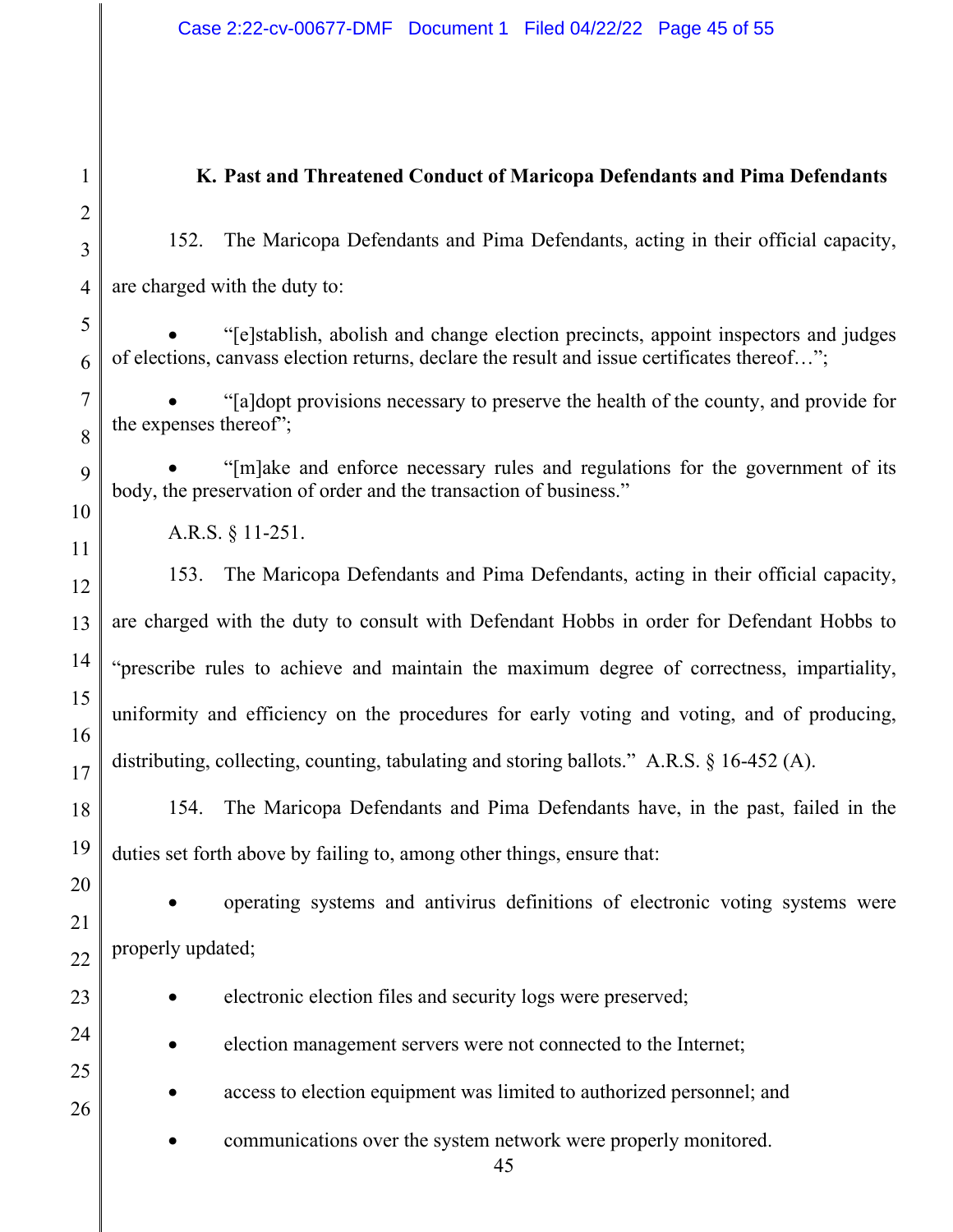155. The Maricopa Defendants and Pima Defendants intend to rely on the use of deficient electronic voting systems in the Midterm Election.

**L. Imminent Injury** 

156. Plaintiff Lake seeks the office of Governor of the State of Arizona.

157. To gain that office, Plaintiff Lake must prevail in the Midterm Election, in which all votes will be tabulated, and many votes will be cast, on electronic voting systems.

158. Plaintiff Lake intends to vote in the Midterm Election in Arizona. To do so, she will be required to cast her vote, and have her vote counted, through electronic voting systems.

159. Plaintiff Finchem seeks the office of Secretary of State of the State of Arizona.

160. To gain that office, Plaintiff Finchem must prevail in the Midterm Election, in which all votes will be tabulated, and many votes will be cast, on electronic voting systems.

161. Plaintiff Finchem intends to vote in the Midterm Election in Arizona. To do so, he will be required to cast his vote, and have his vote counted, through electronic voting systems.

162. All persons who vote in the Midterm Election, if required to vote using an electronic voting system or have their vote counted using an electronic voting system, will be irreparably harmed because the voting system does not reliably provide trustworthy and verifiable election results. The voting system therefore burdens and infringes their fundamental right to vote and have their vote accurately counted in conjunction with the accurate counting of all other legal votes, and *only* other legal votes.

1

2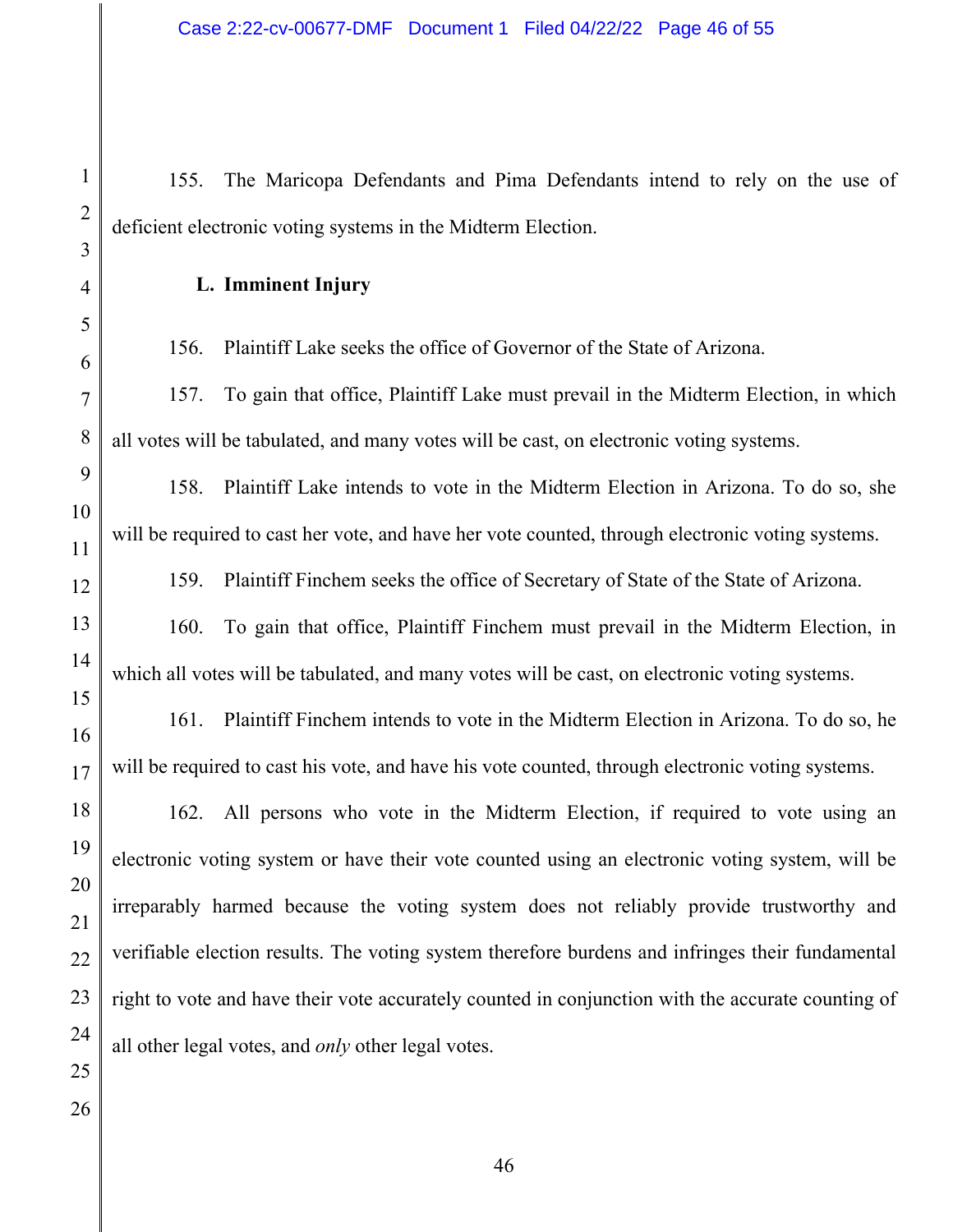163. Any voter who votes using a paper ballot will be irreparably harmed in the exercise of the fundamental right to vote if his or her vote is tabulated together with the votes of other voters who cast ballots using an unreliable, untrustworthy electronic system.

164. Any voter will be irreparably harmed in the exercise of the constitutional, fundamental right to vote if he or she is required to cast a ballot using – or in an election in which anyone will use – an electronic voting system, or if his or her ballot is tabulated using an electronic voting system.

165. Each of the foregoing harms to Plaintiff is imminent for standing purposes because the Midterm Election is set to occur on a fixed date not later than eight months after the date when this action is to be filed.

166. No Plaintiff can be adequately compensated for these harms in an action at law for money damages brought after the fact because the violation of constitutional rights is an irreparable injury.

# **IV. CLAIMS**

# **COUNT I: VIOLATION OF DUE PROCESS**

(*Seeking declaratory and injunctive relief against all Defendants*)

167. Plaintiffs incorporate and each and every preceding paragraph in this Complaint. 168. The right to vote is a fundamental right protected by the Due Process Clause of the Fourteenth Amendment of the U.S. Constitution and Article 2, Section 4 of the Arizona Constitution.

1

2

3

4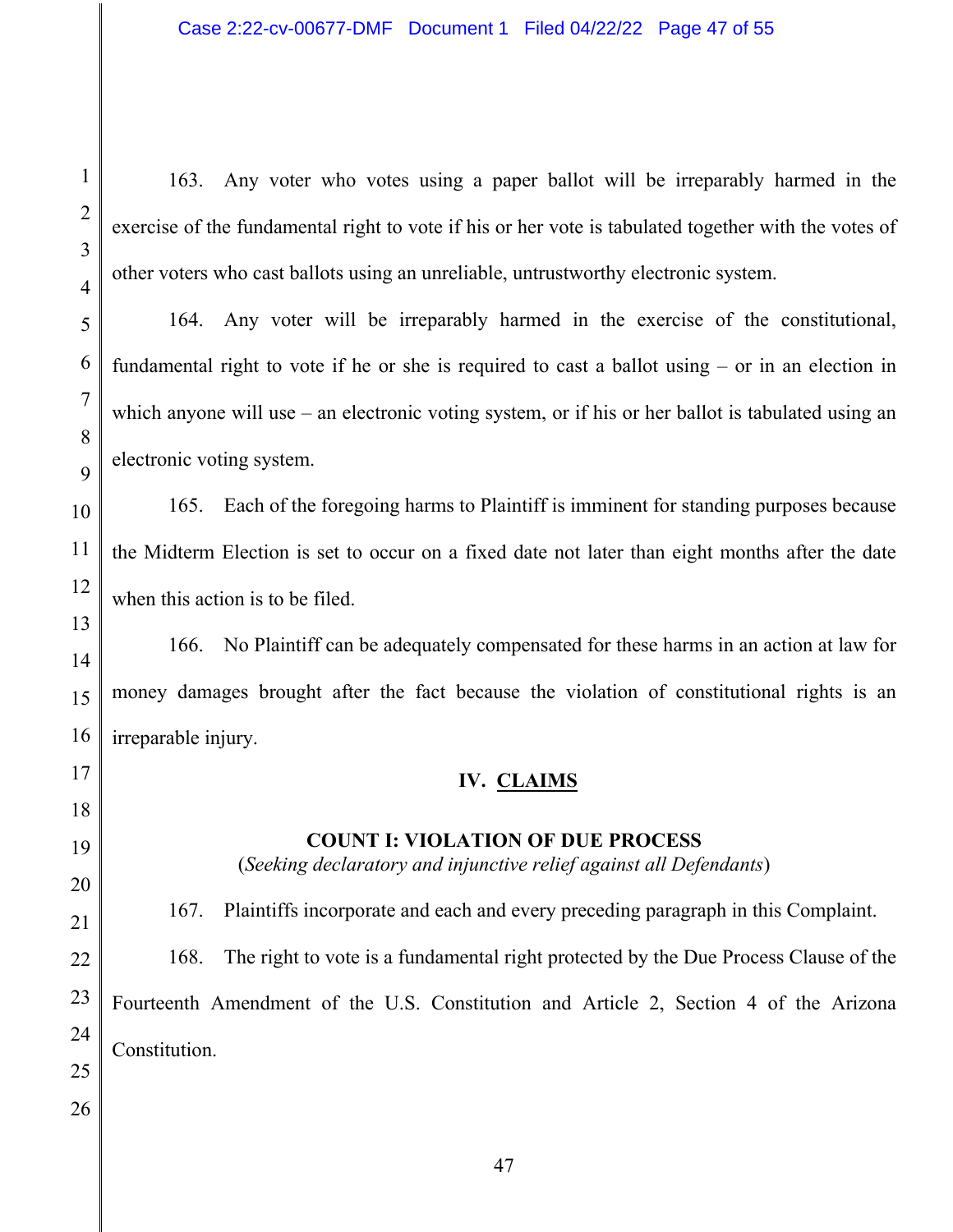169. The fundamental right to vote encompasses the right to have that vote counted accurately, and it is protected by the Due Process Clause of the Fourteenth Amendment of the U.S. Constitution and Article 2, Section 4 of the Arizona Constitution.

170. Defendants have violated Plaintiffs' fundamental right to vote by deploying an electronic voting equipment system that has:

(a) Failed to provide reasonable and adequate protection against the real and substantial threat of electronic and other intrusion and manipulation by individuals and entities without authorization to do so;

(b) Failed to include the minimal and legally required steps to ensure that such equipment could not be operated without authorization; to provide the minimal and legally required protection for such equipment to secure against unauthorized tampering; to test, inspect, and seal, as required by law, the equipment to ensure that each unit would count all votes cast and that no votes that were not properly cast would not be counted; and to ensure that all such equipment, firmware, and software is reliable, accurate, and capable of secure operation as required by law;

(c) Failed to provide a reasonable and adequate method for voting by which Arizona electors' votes would be accurately counted.

171. By choosing to move forward in using an unsecure system, Defendants willfully and negligently abrogated their statutory duties and abused their discretion, subjecting voters to cast votes on an illegal and unreliable system--a system that must be presumed to be compromised and incapable of producing verifiable results.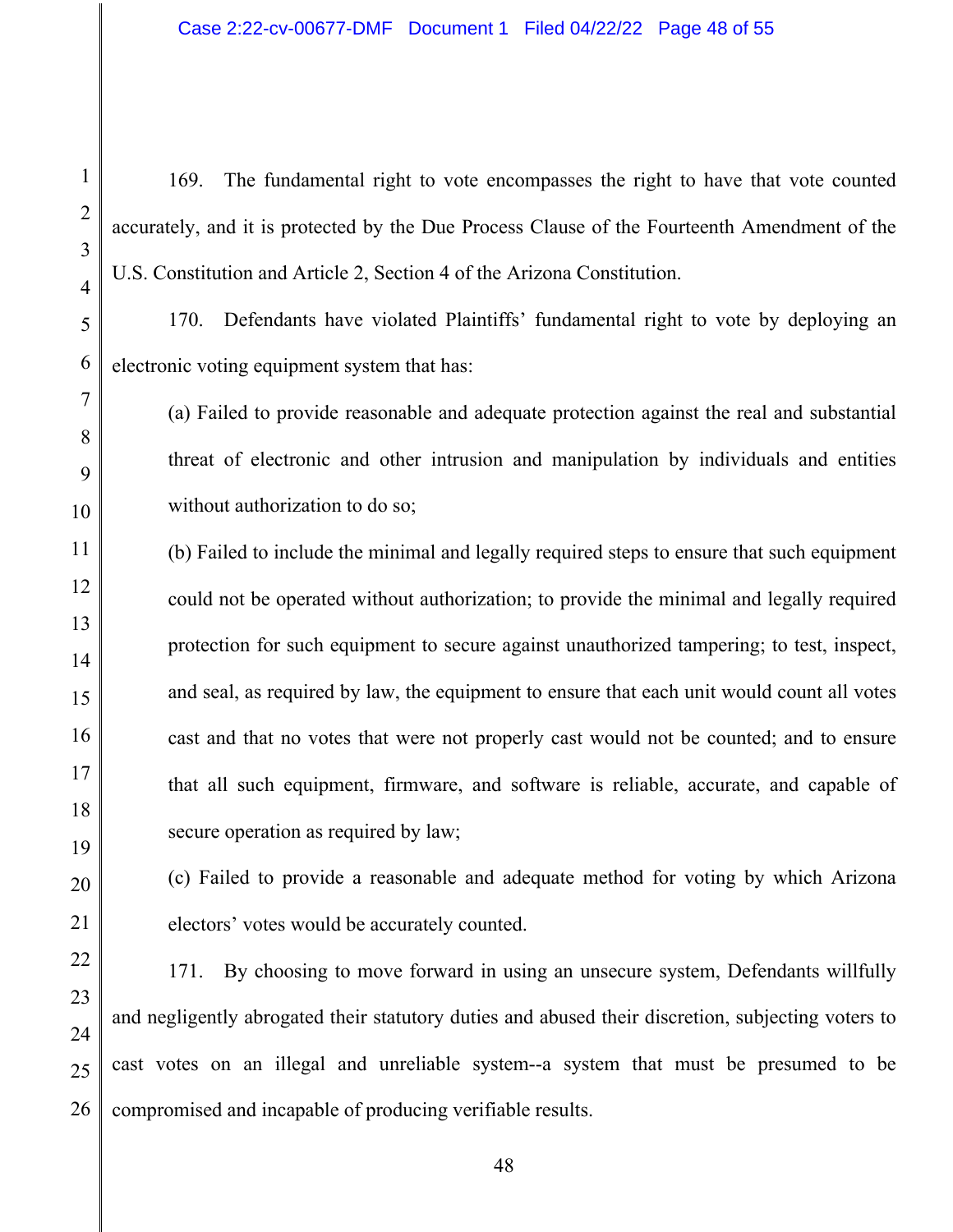172. Despite Defendants' knowledge that electronic voting systems used in Arizona do not comply and cannot be made to comply with state and federal law, Defendants plan to continue to use these non-compliant systems in the Midterm Election.

173. Plaintiffs ask this Court to declare that these Defendants violated the Due Process Clause of the Fourteenth Amendment of the United States Constitution and Article 2, Section 4 of the Arizona Constitution; enjoin Defendants' use of electronic voting systems for future elections; and award attorneys' fees and costs for Defendants' causation of concrete injury to Plaintiffs, whose fundamental right to have their vote counted as cast was thwarted.

#### **COUNT II: VIOLATION OF EQUAL PROTECTION**

(*Seeking declaratory and injunctive relief against all Defendants*)

174. Plaintiffs incorporate and reallege all paragraphs in this Complaint.

175. By requiring Plaintiffs to vote using electronic voting systems in the Midterm Election which are unsecure and vulnerable to manipulation and intrusion there will be an unequal voting tabulation of votes treating Plaintiffs who vote in Arizona differently than other, similarly situated voters who cast ballots in the same election.

176. These severe burdens and infringements that Defendants will impose unequally on Plaintiffs who vote through an electronic voting system will violate the Equal Protection Clause of the Fourteenth Amendment.

177. These severe burdens and infringements that will be caused by Defendants' conduct are not outweighed or justified by, and are not necessary to promote, any substantial or compelling state interest that cannot be accomplished by other, less restrictive means, like conducting the Midterm Election using hand counted paper ballots.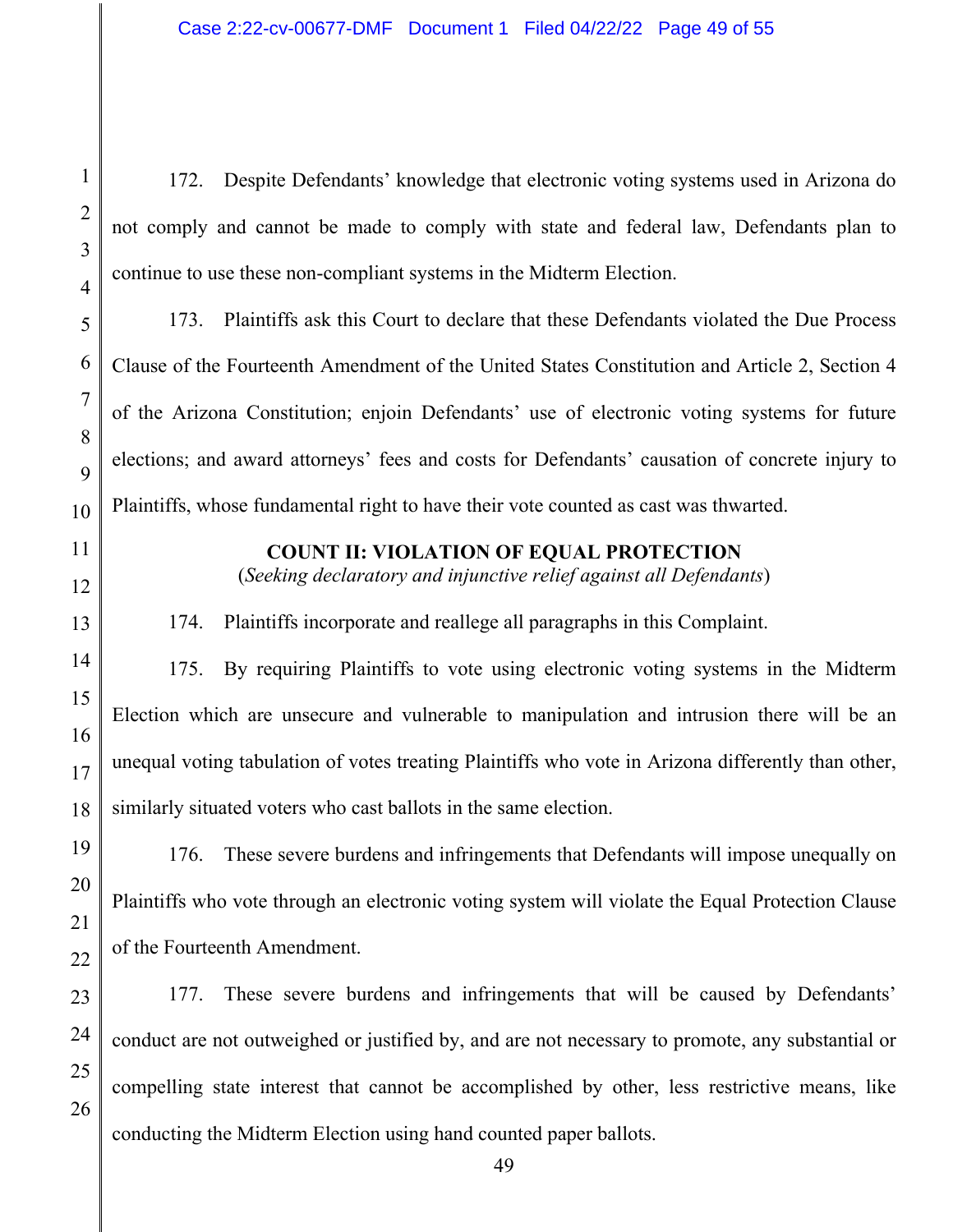| $\mathbf{1}$        | 178. Requiring voters to be deprived of their constitutional right to equal protection of                                      |  |  |
|---------------------|--------------------------------------------------------------------------------------------------------------------------------|--|--|
| $\overline{2}$<br>3 | the laws as a condition of being able to enjoy the benefits and conveniences of voting in person                               |  |  |
| $\overline{4}$      | at the polls violates the unconstitutional conditions doctrine.                                                                |  |  |
| 5                   | 179. Unless Defendants are enjoined by this Court, then Plaintiffs will have no                                                |  |  |
| 6                   | adequate legal, administrative, or other remedy by which to prevent or minimize the irreparable,                               |  |  |
| $\overline{7}$      | imminent injury that is threatened by Defendants intended conduct. Accordingly, injunctive                                     |  |  |
| 8<br>9              | relief against these Defendants is warranted.                                                                                  |  |  |
| 10                  | <b>COUNT III: VIOLATION OF FUNDAMENTAL RIGHT TO VOTE</b><br>(Seeking declaratory and injunctive relief against all Defendants) |  |  |
| 11                  | Plaintiffs incorporate and each and every preceding paragraph in this Complaint.<br>180.                                       |  |  |
| 12                  | The right to vote is a fundamental right protected by the U.S. Constitution. See,<br>181.                                      |  |  |
| 13<br>14            | e.g., Reynolds v. Sims, 377 U.S. 533, 561-62 (1964).                                                                           |  |  |
| 15                  | The fundamental right to vote encompasses the right to have that vote counted<br>182.                                          |  |  |
| 16                  |                                                                                                                                |  |  |
| 17                  | accurately. See, e.g., United States v. Mosley, 238 U.S. 383, 386 (1915).<br>183.                                              |  |  |
| 18                  | Defendants have violated Plaintiffs' fundamental right to vote by deploying an                                                 |  |  |
| 19<br>20            | electronic voting equipment system that has:                                                                                   |  |  |
| 21                  | (a) Failed to provide reasonable and adequate protection against the real and substantial                                      |  |  |
| 22                  | threat of electronic and other intrusion and manipulation by individuals and entities                                          |  |  |
| 23                  | without authorization to do so;                                                                                                |  |  |
| 24                  | (b) Failed to include the minimal and legally required steps to ensure that such equipment                                     |  |  |
| 25<br>26            | could not be operated without authorization; to provide the minimal and legally required                                       |  |  |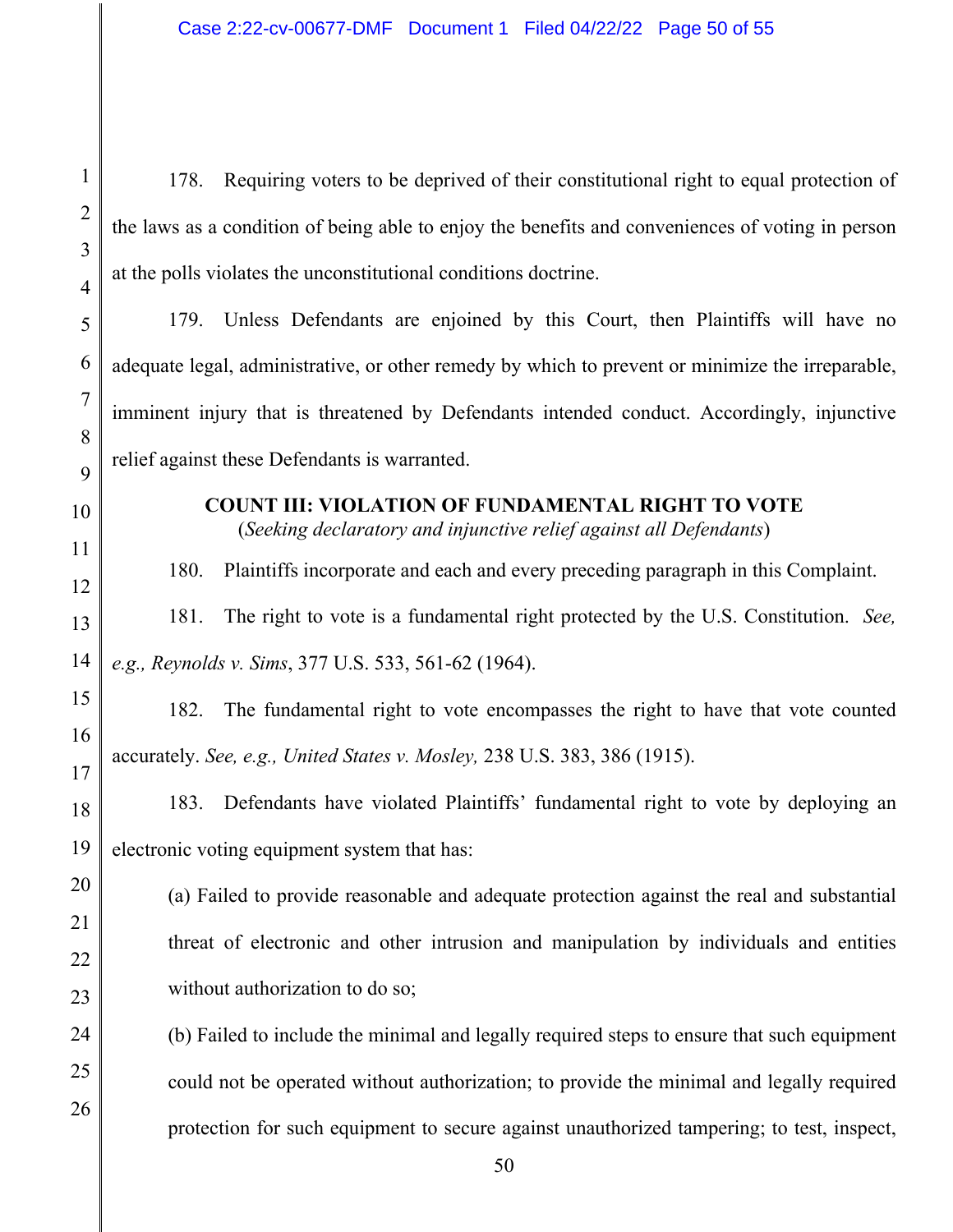and seal, as required by law, the equipment to ensure that each unit would count all votes cast and that no votes that were not properly cast would not be counted; and to ensure that all such equipment, firmware, and software is reliable, accurate, and capable of secure operation as required by law;

(c) Failed to provide a reasonable and adequate method for voting by which Arizona electors' votes would be accurately counted.

184. By choosing to move forward in using the non-compliant system, Defendants have abrogated their statutory duties and abused their discretion, subjecting voters to cast votes on an illegal and unreliable system--a system that is unsecure and vulnerable to manipulation and intrusion and incapable of producing verifiable results.

185. Defendants' violation of the Due Process Clause is patently and fundamentally unfair and therefore relief is warranted. Accordingly, Plaintiffs ask this Court to declare that these Defendants violated the Due Process Clause of the Fourteenth Amendment of the United States Constitution and Article 2, Section 4 of the Arizona Constitution; enjoin Defendants' use of electronic voting systems for future elections; and award attorneys' fees and costs for Defendants' causation of concrete injury to Plaintiffs, whose fundamental right to have their vote counted as cast was thwarted.

### **COUNT IV: CIVIL ACTION FOR DEPRIVATION OF RIGHTS UNDER 42 U.S.C. § 1983**

(*Seeking declaratory and injunctive relief against all Defendants*)

186. Plaintiffs incorporate and reallege all paragraphs in this Complaint.

1

2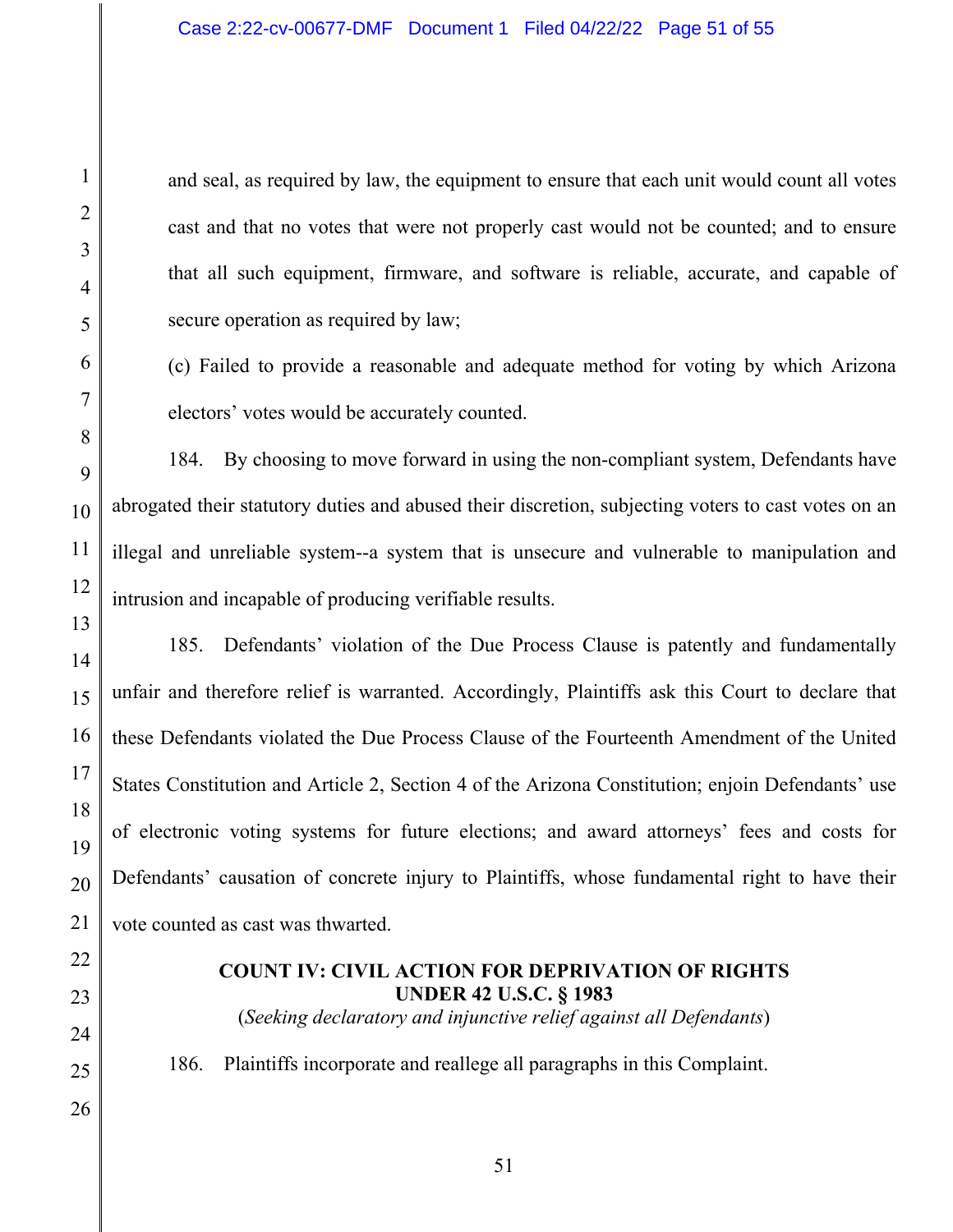187. The foregoing violations will occur as a consequence of Defendants acting under color of state law. Accordingly, Plaintiffs bring this cause of action for prospective equitable relief against Defendants pursuant to 42 U.S.C. § 1983.

188. By requiring the citizens of Arizona to vote using a system which may miscount their votes, the Defendants will violate the rights of the citizens' under the Constitution of the United States.

189. Unless Defendants are enjoined by this Court, then Plaintiffs will have no adequate legal, administrative, or other remedy by which to prevent or minimize the irreparable, imminent injury that is threatened by Defendants' intended conduct. Accordingly, appropriate damages and injunctive relief against these Defendants is warranted.

## **COUNT V: VIOLATION OF A.R.S. § 11-251**

*(Against Maricopa Defendants and Pima Defendants)* 

190. Plaintiffs incorporate and reallege all paragraphs in this Complaint.

191. Maricopa Defendants and Pima Defendants, as members of the Maricopa Board and the Pima Board, are charged with statutory duties to electors in Arizona, including Plaintiffs, under A.R.S. § 11-251.

192. Maricopa Defendants and Pima Defendants have failed to meet the duties set forth in A.R.S. § 11-251 to adopt provisions necessary to preserve the health of Maricopa County and Pima County.

193. Maricopa Defendants and Pima Defendants have failed to meet the duties set forth in A.R.S. § 11-251 to make and enforce necessary rules and regulations for the government of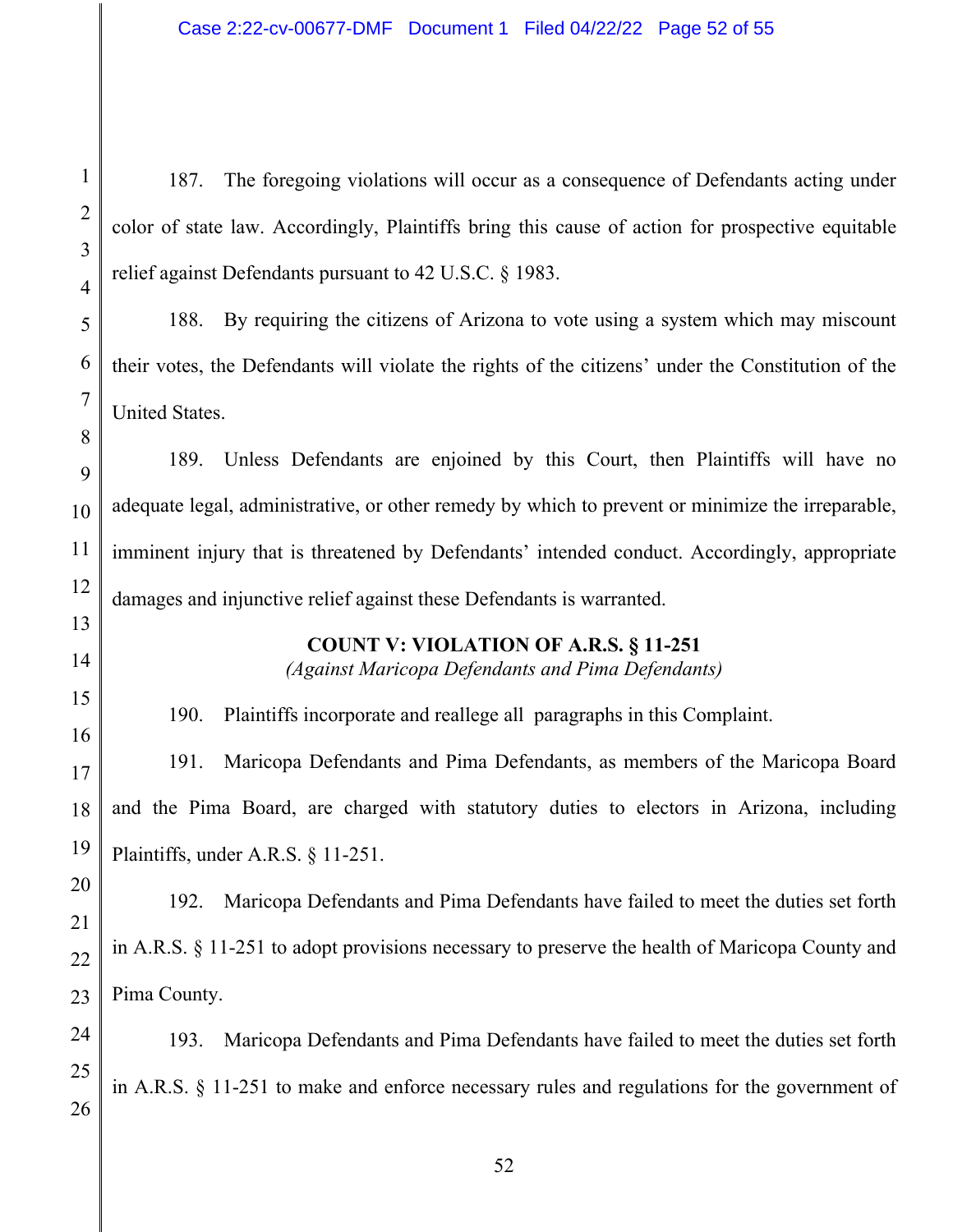Maricopa County and Pima County or to the preserve the of order and the transaction of business.

194. Maricopa Defendants and Pima Defendants intend to continue in their failure to meet these duties through the Midterm Election.

195. Plaintiffs have a private right of action against Maricopa Defendants and Pima Defendants under Arizona law.

196. Unless Maricopa Defendants and Pima Defendants are enjoyed by this Court, then Plaintiffs will have not adequate administrative, or other remedy by which to prevent or minimize the irreparable, imminent injury that is threatened by the intended conduct of Maricopa Defendants and Pima Defendants. Accordingly, injunctive relief against these Defendants is warranted.

### **COUNT VI: DECLARATORY JUDGMENT - 28 U.S. CODE § 2201**  (*Against All Defendants)*

197. Plaintiffs incorporate and reallege all paragraphs in this Complaint.

198. Defendants' conduct will have the effect of violating the rights of the citizens of Arizona, as described above.

199. The Court has the authority pursuant to 28 U.S.C. § 2201 to issue an Order enjoining the State from conducting an election in which the votes are not accurately or securely tabulated.

200. If the State of Arizona is allowed to proceed with an election as described above, it will violate the rights of the citizens of the State by conducting an election with an unsecure, vulnerable electronic voting system which is susceptible to manipulation and intrusion.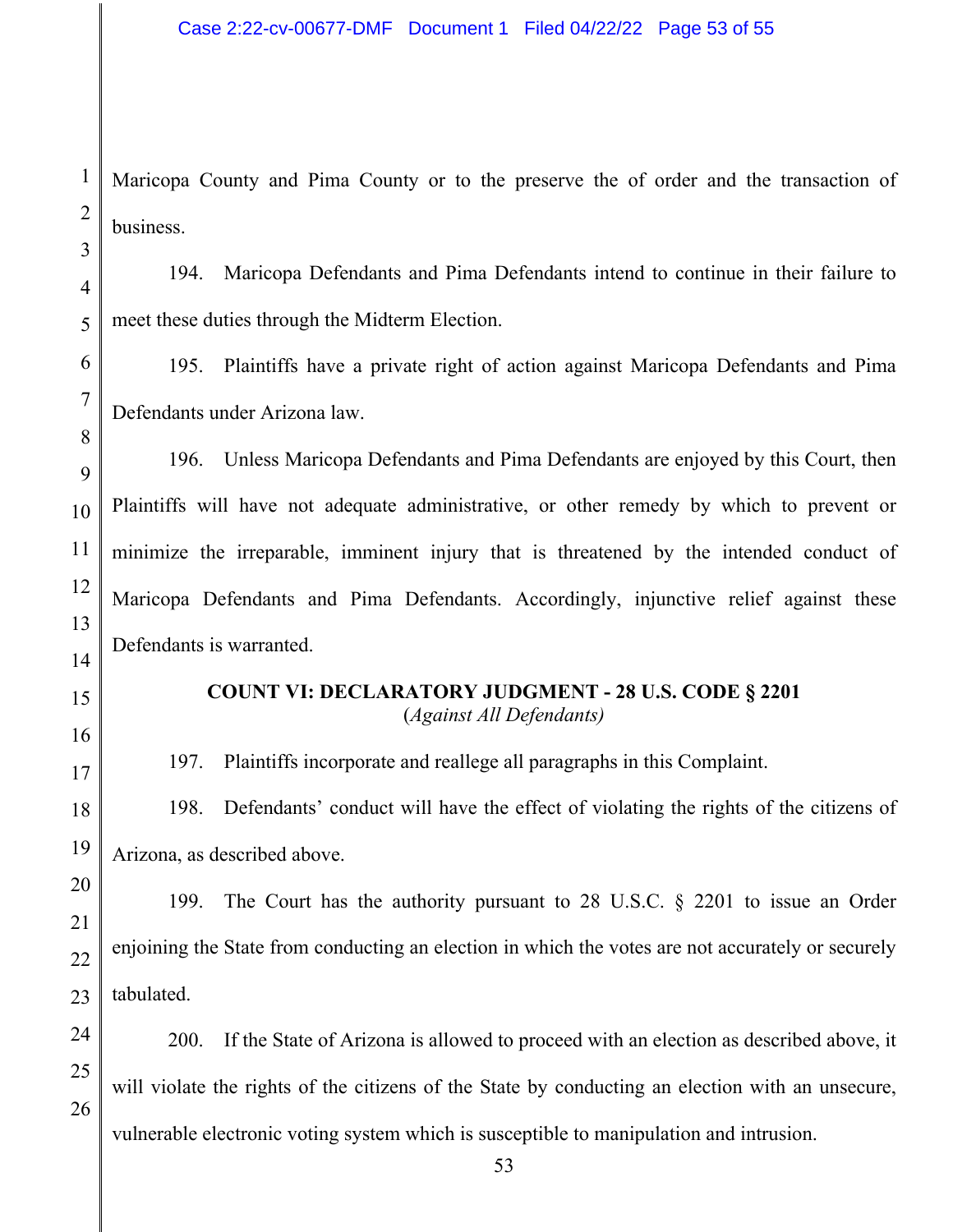1 2 3 4 5 6 7 8 9 10 11 12 13 14 15 16 17 18 19 20 21 22 23 24 25 26 201. Because of the above-described issues regarding the election system to be used by Defendants, the Court should issue an Order enjoining the State from using any electronic voting system unless and until the system is made open to the public and subjected to scientific analysis to determine whether it is absolutely secure from manipulation or intrusion. **PRAYER FOR RELIEF** WHEREFORE, Plaintiffs respectfully request that this Court: 1. Enter a judgment finding and declaring it unconstitutional for any public election to be conducted using any model of electronic voting system to cast or tabulate votes. 2. Enter a preliminary and permanent injunction prohibiting Defendants from requiring or permitting voters to have votes cast or tabulated using any electronic voting system. 3. Enter an Order directing Defendants to conduct the Midterm Election consistent with the summary of procedures set forth in paragraph 140 of this Complaint. 4. Retain jurisdiction to ensure Defendants' ongoing compliance with the foregoing Orders. 5. Grant Plaintiffs an award of its reasonable attorney's fees, costs, and expenses incurred in this action pursuant to 42 U.S.C. § 1988. 6. Damages suffered by Plaintiffs to be determined at trial. 7. Grant Plaintiff such other relief as the Court deems just and proper.